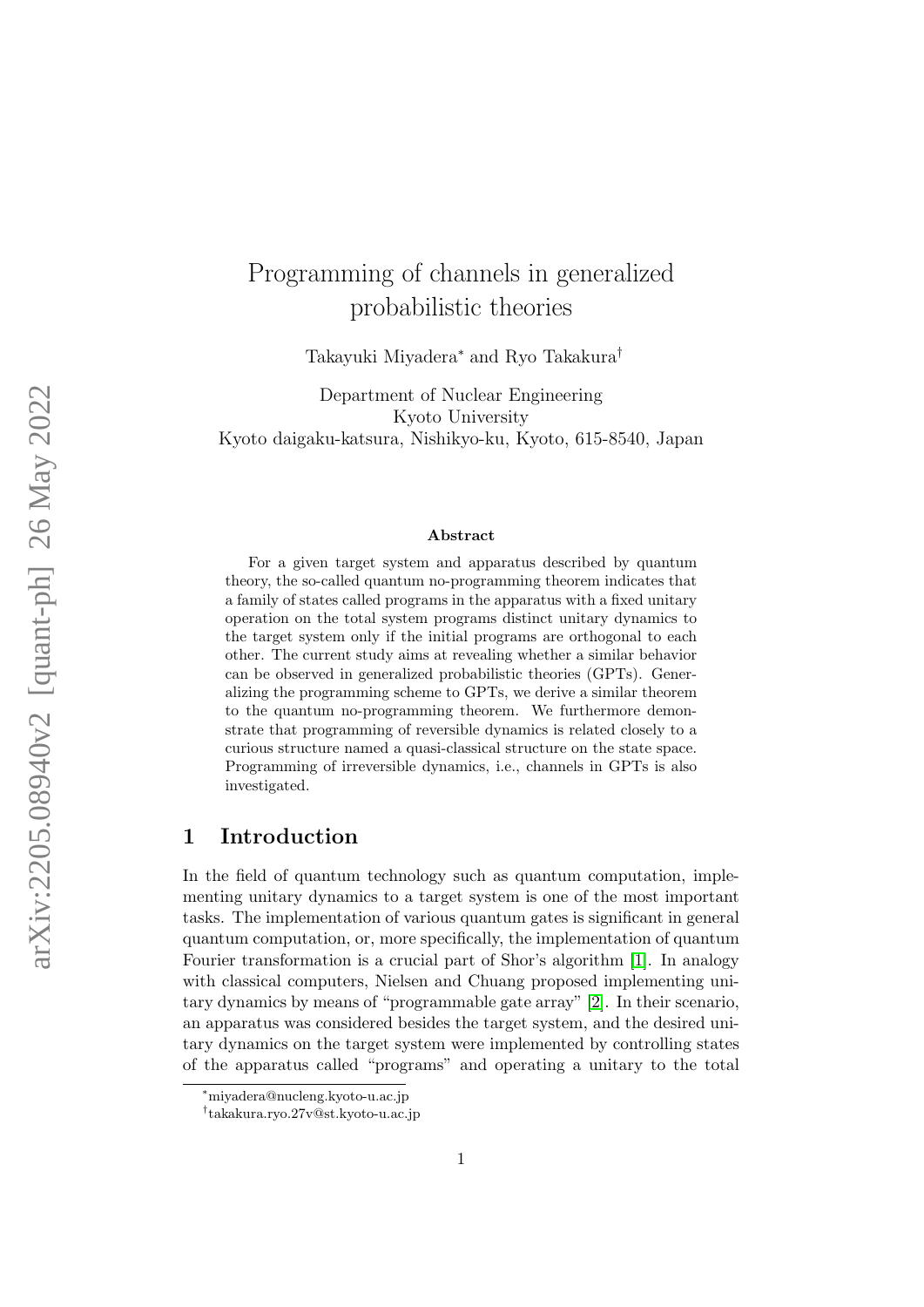system. It could be marvelous if there exist an apparatus and a unitary operator on the total system that realize arbitrary unitary dynamics on the system, but such protocol was proved to be mathematically impossible in [\[2\]](#page-29-1). In fact, there was proved that if  $N$  unitary dynamics on the target system can be programmed, then a perfectly distinguishable set of N states in the apparatus are used as the corresponding programs. This result is known as a quantum no-programming theorem, and has been studied extensively: for instance, its optimal protocol for approximate universal programming was found [\[3\]](#page-29-2), or a no-programming theorem with respect to measurement processes was also studied [\[4\]](#page-29-3)

In this paper, we study whether such a relation is general between the possibility of programming unitary (reversible) dynamics and the structure of the apparatus. We extend the programming scheme from quantum theory to generalized probabilistic theories  $(GPTs)$  [\[5,](#page-29-4) [6,](#page-29-5) [7,](#page-29-6) [8,](#page-29-7) [9,](#page-29-8) [10,](#page-29-9) [11,](#page-30-0) [12,](#page-30-1) [13,](#page-30-2) [14,](#page-30-3) [15\]](#page-30-4), which are the most general framework of physics, and investigate how a family of states in an apparatus should behave as programs when programming reversible dynamics in a target system. It is then proved similarly to the quantum case that if we can implement a pair of distinct reversible dynamics in the system, then the corresponding programs in the apparatus are perfectly distinguishable. This observation indicates that the quantum behavior observed in the programming scheme is in fact a more general one. At the same time, when deriving this observation, we find that a curious structure (named a quasi-classical structure) appears in the target system that quantum theory does not have. Interestingly, we prove that this structure appears in the apparatus in turn when it can program a fixed number of reversible dynamics on an arbitrary target system. We also discuss another generalization of the quantum setting on the scenario of programming irreversible dynamics, i.e., channels.

This paper is organized as follows. In Section [2,](#page-1-0) we present a brief review on GPTs. Not only notions for single systems but also fundamentals for bipartite systems are explained there. In terms of those descriptions, we generalize the scheme of quantum programming to GPTs in Section [3.](#page-5-0) In addition to the generalization of the setting originally introduced by Nielsen and Chuang [\[2\]](#page-29-1), where only reversible dynamics were focused, we also consider programming channles in Section [4.](#page-17-0) There we also give the concrete observations on how to implement channels if we use states in a family of GPTs called regular polygon theories [\[16\]](#page-30-5).

## <span id="page-1-0"></span>2 Generalized probabilistic theories (GPTs)

In this section, we present a brief review on GPTs according to [\[13,](#page-30-2) [14,](#page-30-3) [15\]](#page-30-4).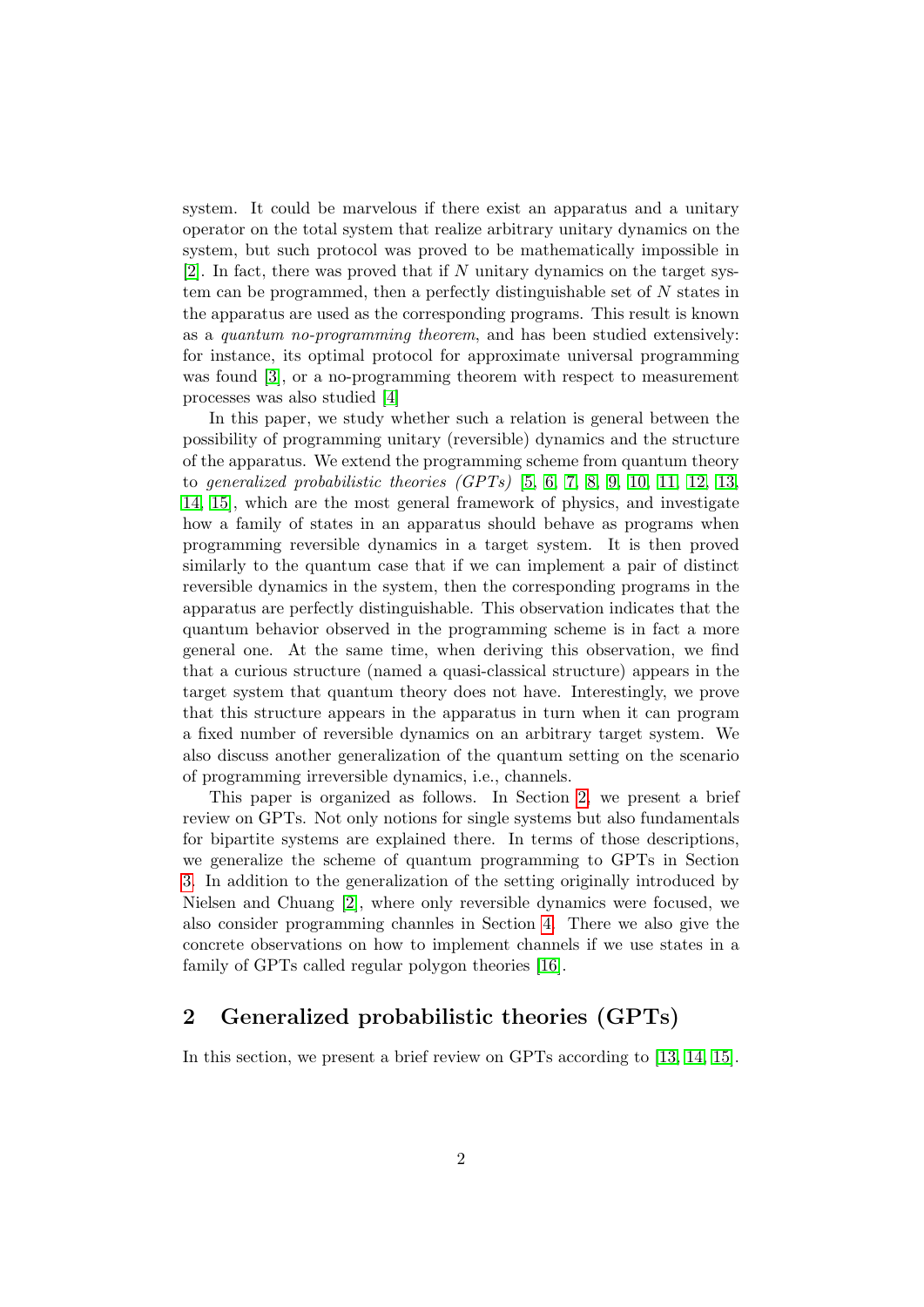### 2.1 States, effects, and transformations

A system is specified by its state space. A *state space*  $\Omega$  is a compact convex set in a finite-dimensional Euclidean space V such that  $\Omega$  satisfies  $V = span(\Omega)$  and  $aff(\Omega)$  does not contain the origin O of V.<sup>[1](#page-0-0)</sup> We note that only finite-dimensional cases are treated in this paper. Elements of  $Ω$  are called *states*, and if a state  $ω ∈ Ω$  satisfies  $ω_1 = ω_2 = ω$  whenever  $\omega = p\omega_1 + (1 - p)\omega_2$  with  $\omega_1, \omega_2 \in \Omega$  and  $p \in (0, 1)$ , then  $\omega$  is called a pure state. We denote by  $\Omega^{\text{ext}}$  the set of all pure states in  $\Omega$ , and we call elements in  $\Omega \backslash \Omega^{\text{ext}}$  mixed states. The convexity of a state space originates from the physical intuition that probabilistic mixtures of states are possible: if we can prepare two states  $\omega_1$  and  $\omega_2$ , then we can also prepare a state  $p\omega_1 + (1 - p)\omega_2$   $(0 < p < 1)$  through the probabilistic mixture of  $\omega_1$  and  $\omega_2$ with respective probabilities p and  $1 - p$  respectively. Measurements on the system are described by the notion of effects. An *effect* e is a real-valued linear function on V that satisfies  $e(\Omega) \subseteq [0, 1]$ , and the set of all effects is denoted by  $\mathcal{E} \subset V^*$ . For a state  $\omega \in \Omega$  and effect  $e \in \mathcal{E}$ , the quantity  $e(\omega)$  represents the probability of observing some specific outcome when the system is prepared in  $\omega$ . We note that in this article we follow the no-restriction hypothesis [\[9,](#page-29-8) [17\]](#page-30-6), which means that all effects are physically valid. We often write the expression  $e(\omega)$  also as  $\langle e, \omega \rangle$  in the following. The effect  $u \in \mathcal{E}$  satisfying  $u(\omega) = 1$  for all  $\omega \in \Omega$  is called the unit effect. An effect  $u \in \mathcal{E}$  satisfying  $u(\omega) = 1$  for all  $\omega \in \Omega$  is called the *unit effect*. An *observable*  $E = \{e_x\}_{x \in X}$  is a family of effects satisfying  $\sum_{x \in X} e_x = u$ . In this expression, the index set  $X$  represents the set of all outcomes observed in the measurement of  $E$ , and each effect  $e_x$  outputs the probability of observing the outcome  $x \in X$  acting on states. In this article, we assume that the outcome set of an observable is a finite set. A family of states  $\{\omega_x\}_x \subset \Omega$ is called *perfectly distinguishable* if there exists an observable  $\{e_x\}_x$  such that  $e_x(\omega_y) = \delta_{xy}$ . On the other hand, a family of states  $\{\omega_i\}_{i \in \mathcal{I}} \subset \Omega$ with an index set  $\mathcal I$  is called *pairwise distinguishable* if any pair  $\{\omega_i, \omega_j\}$  of its distinct elements is perfectly distinguishable. Although the two notions above coincide with each other in quantum and classical theories [\[6,](#page-29-5) [18\]](#page-30-7), they are in general different notions: a perfectly distinguishable set of states is pairwise distinguishable, but the converse does not necessarily hold in GPTs. For a finite-dimensional state space  $\Omega$ , while a perfectly distinguishable set of states is seen easily to be a finite set (bounded by the dimension of the vector space span $(\Omega)$ , we can prove that a pairwise distinguishable set of states is also a finite set (see Proposition [A.1](#page-24-0) in [Appendix A\)](#page-24-1).

Transformations between systems are described through the notion of channels. For state spaces  $\Omega_1$  and  $\Omega_2$  whose underlying vector spaces are  $V_1$ 

<sup>&</sup>lt;sup>1</sup>For a subset A of a vector space, its *convex hull conv(A)*, affine hull aff  $(A)$ , and For a subset A of a vector space, its *convex hull conv*(A), affine hull aff (A), and<br>
linear span span(A) are given by  $conv(A) := \sum_{i=1}^{n} \lambda_i a_i \mid a_i \in A$ ,  $\lambda_i \in [0,1]$ ,  $\sum_i \lambda_i =$ <br>
1, n: finite}, aff (A) :=  $\sum_{i=1}^{n} \lambda_i a_i \mid a_i$  $i_{i} \lambda_{i} = 1$ , n: finite}, and span(A) := 1, *n*: finite},  $a_{jj}(A) := \sum_{i=1}^{\infty} \lambda_i a_i \mid a_i \in A$ ,  $\lambda_i \in \mathbb{R}$ <br> $\sum_{i=1}^{\infty} \lambda_i a_i \mid a_i \in A$ ,  $\lambda_i \in \mathbb{R}$ , *n*: finite} respectively.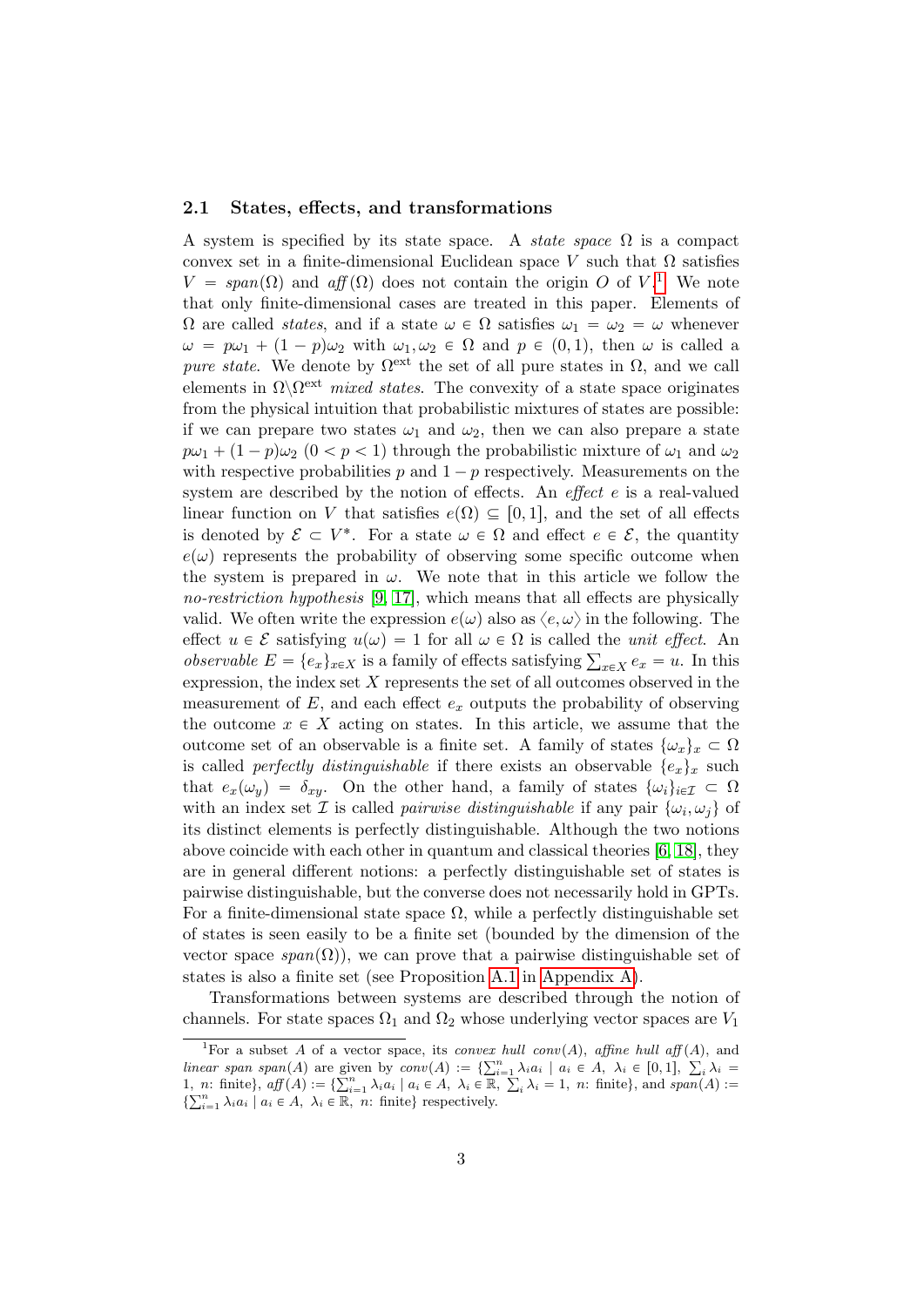and  $V_2$  respectively, we define the set  $\mathcal{C}(\Omega_1, \Omega_2)$  as  $\mathcal{C}(\Omega_1, \Omega_2) = \{ \Lambda : \Omega_1 \to \Omega_2 \}$  $\Omega_2$  | affine} =  $\{\Lambda: V_1 \to V_2 \mid \Lambda(\Omega_1) \subseteq \Omega_2$ , linear, and call its elements *channels.* When  $\Omega_1 = \Omega_2 = \Omega$ , we write  $\mathcal{C}(\Omega, \Omega)$  simply as  $\mathcal{C}(\Omega)$ . Among channels from a system described by  $\Omega$  to itself, reversible dynamics are of particular importance. A channel  $\alpha \in \mathcal{C}(\Omega)$  is called a *reversible dynamics* if it is bijective, and the set of all reversible dynamics on  $\Omega$  is written as  $GL(\Omega)$ . We remark that not all elements of  $GL(\Omega)$  are physically realizable: in quantum theory, only reversible dynamics described by unitary operators are allowed [\[19,](#page-30-8) [20\]](#page-30-9).

We have so far explained transformations in terms of state changes (the Schrödinger picture), but we can also describe them through transitions between effects (the Heisenberg picture). For a channel  $\Lambda \in \mathcal{C}(\Omega_1, \Omega_2)$ , its dual map  $\Lambda^*: \mathcal{E}_2 \to \mathcal{E}_1$ , where  $\mathcal{E}_1$  and  $\mathcal{E}_2$  are the respective effect spaces for  $\Omega_1$  and  $\Omega_2$ , is defined by the affine map satisfying  $\langle \Lambda^*(e), \omega \rangle = \langle e, \Lambda(\omega) \rangle$  for all  $\omega \in \Omega_1$  and  $e \in \mathcal{E}_2$ . We note that the dual map  $\Lambda^*$  can be extended linearly to  $\Lambda^*: V_2^* \to V_1^*$ , where  $V_1^*$  and  $V_2^*$  are the dual space of the underlying vector spaces of  $\Omega_1$  and  $\Omega_2$  respectively, and that the dual  $\alpha^*$  of a reversible dynamics  $\alpha \in GL(\Omega)$  becomes a bijection on  $\mathcal E$  (and  $V^*$ ) as well.

## 2.2 Bipartite systems

In this part, the description of bipartite systems in GPTs is briefly reviewed. Let  $\Omega_1$  and  $\Omega_2$  be state spaces embedded in finite-dimensional Euclidean spaces  $V_1$  and  $V_2$  respectively, and let  $\mathcal{E}_1$  and  $\mathcal{E}_2$  be the respective effect spaces for  $\Omega_1$  and  $\Omega_2$ . We remember that  $\mathcal{E}_1$  and  $\mathcal{E}_2$  are subsets of the dual spaces  $V_1^*$  and  $V_2^*$  of  $V_1$  and  $V_2$  respectively, and  $V_1^* \simeq V_1$  and  $V_2^* \simeq V_2$ hold due to the assumption of finite dimensionality. For a bipartite system composed of systems with state spaces  $\Omega_1$  and  $\Omega_2$ , we write its state space by  $\Omega_{12}$ . Then, requiring several physical principles, we obtain the following observations (see [\[13,](#page-30-2) [14,](#page-30-3) [15\]](#page-30-4) for detailed explanations).

- 1. The bipartite state space  $\Omega_{12}$  is embedded in the Euclidean space  $V_1 \otimes V_2$ , that is,  $span(\Omega_{12}) = V_1 \otimes V_2$  (thus the bipartite effect space  $\mathcal{E}_{12}$  is a subset of  $V_1^* \otimes V_2^*$ ;
- 2. When states  $\omega \in \Omega_1$  and  $\xi \in \Omega_2$  are prepared independently in each single system, the bipartite state is given by  $\omega \otimes \xi$ ;
- 3. When effects  $e \in \mathcal{E}_1$  and  $f \in \mathcal{E}_2$  are measured independently in each single system, the bipartite effect is given by  $e \otimes f$ ;
- 4. The unit effect for  $\Omega_{12}$  is given by  $u_1 \otimes u_2$ , where  $u_1$  and  $u_2$  are the unit effects for  $\Omega_1$  and  $\Omega_2$  respectively;
- 5. The bipartite state space  $\Omega_{12}$  satisfies

$$
\Omega_1 \otimes_{min} \Omega_2 \subseteq \Omega_{12} \subseteq \Omega_1 \otimes_{max} \Omega_2,\tag{2.1}
$$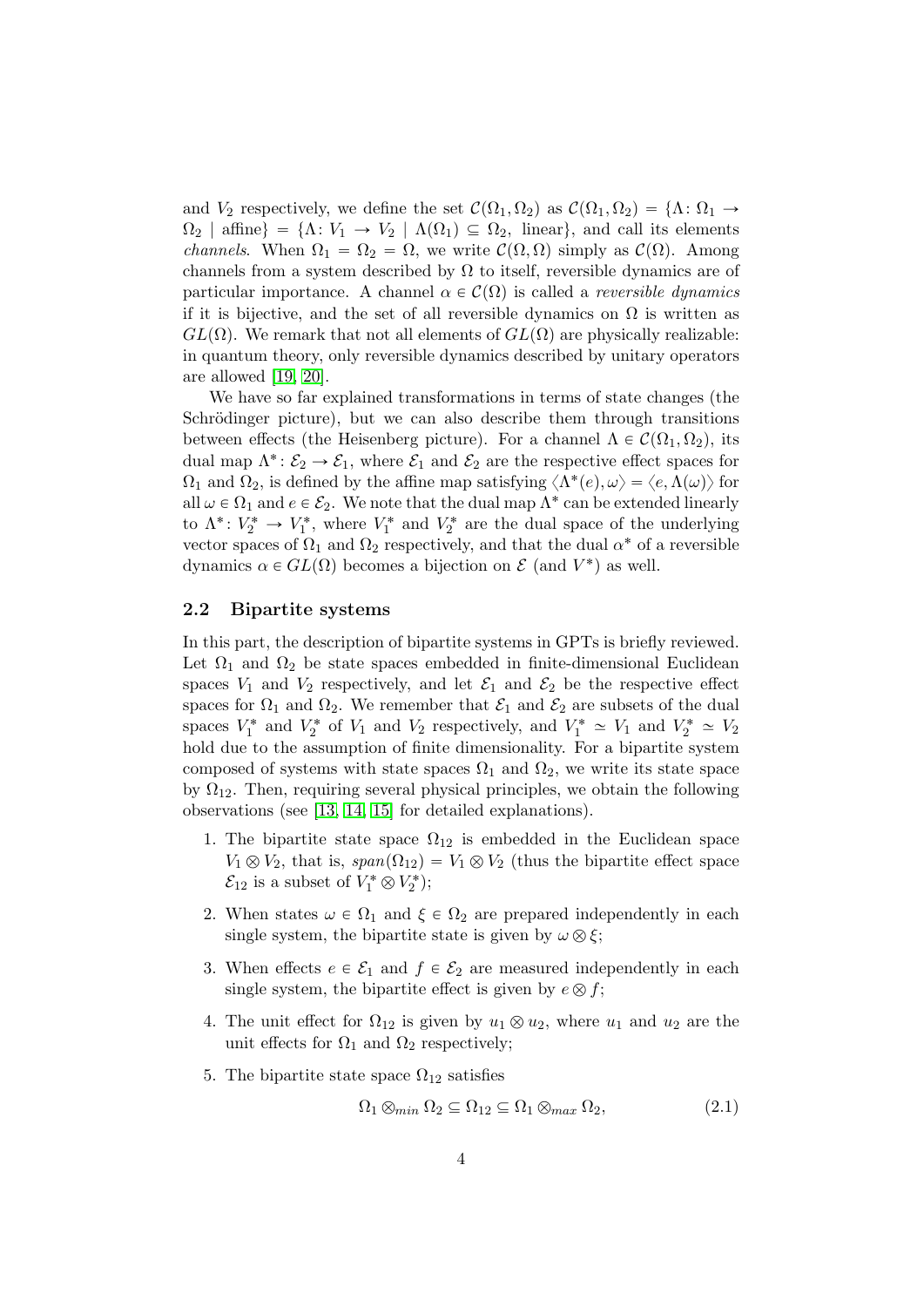where

<span id="page-4-0"></span>
$$
\Omega_1 \otimes_{min} \Omega_2 = \{ \mu \in V_1 \otimes V_2 \mid \mu = \sum_{i=1}^n p_i \omega_i \otimes \xi_i, \ \omega_i \in \Omega_1, \xi_i \in \Omega_2, \ p_i \ge 0, \ \sum_{i=1}^n p_i = 1, \ n : \text{finite} \}
$$
\n(2.2)

and

<span id="page-4-1"></span>
$$
\Omega_1 \otimes_{max} \Omega_2 = \{ \mu \in V_1 \otimes V_2 \mid \langle u_1 \otimes u_2, \mu \rangle = 1, \langle e \otimes f, \mu \rangle \ge 0, \text{ for all } e \in \mathcal{E}_1, f \in \mathcal{E}_2 \};
$$
 (2.3)

6. The bipartite effect space  $\mathcal{E}_{12}$  satisfies

$$
\mathcal{E}_1 \otimes_{min} \mathcal{E}_2 \subseteq \mathcal{E}_{12} \subseteq \mathcal{E}_1 \otimes_{max} \mathcal{E}_2,\tag{2.4}
$$

where  $\mathcal{E}_1 \otimes_{min} \mathcal{E}_2$  and  $\mathcal{E}_1 \otimes_{max} \mathcal{E}_2$  are defined in the same way as [\(2.2\)](#page-4-0) and [\(2.3\)](#page-4-1) respectively.

The convex sets  $\Omega_1 \otimes_{min} \Omega_2$  and  $\Omega_1 \otimes_{max} \Omega_2$  in [\(2.2\)](#page-4-0) and [\(2.3\)](#page-4-1) are called the minimal tensor product and the maximal tensor product of  $\Omega_1$  and  $\Omega_2$ respectively (similarly for  $\mathcal{E}_1$  and  $\mathcal{E}_2$ ). These convex sets do not coincide with each other unless either state space is classical (a simplex) [\[21\]](#page-30-10). We note that if the bipartite state space  $\Omega_{12}$  is given by  $\Omega_{12} = \Omega_1 \otimes_{min} \Omega_2$ , then the corresponding effect space  $\mathcal{E}_{12}$  is  $\mathcal{E}_{12} = \mathcal{E}_1 \otimes_{max} \mathcal{E}_2$ , and if  $\Omega_{12} = \Omega_1 \otimes_{max} \Omega_2$ , then  $\mathcal{E}_{12} = \mathcal{E}_1 \otimes_{min} \mathcal{E}_2$  holds. We also remark that these tensor products are compatible with the notion of complete positivity [\[14\]](#page-30-3). That is, for a channel  $\Lambda \in \mathcal{C}(\Omega_1, \Omega_2)$  and an arbitrary state space  $\Omega'$ ,

$$
[\Lambda \otimes \mathrm{id}_{\Omega'}](\Omega_1 \otimes_{min} \Omega') \subseteq \Omega_2 \otimes_{min} \Omega'
$$

and

$$
[\Lambda \otimes \mathrm{id}_{\Omega'}] (\Omega_1 \otimes_{max} \Omega') \subseteq \Omega_2 \otimes_{max} \Omega'
$$

hold, where  $id_{\Omega'}$  is the identity channel on  $\Omega'$  and  $\Lambda \otimes id_{\Omega'}$  is the tensor product of the linear maps  $\Lambda$  and id<sub> $\Omega'$ </sub>. For a bipartite state space  $\Omega_{12}$ , we can introduce the notion of partial trace. In fact, we can prove that there exists  $\xi \in \Omega_2$  for a bipartite state  $\mu \in \Omega_{12}$  such that

$$
\langle u_1 \otimes f, \mu \rangle_{12} = \langle f, \xi \rangle_2 \quad (\forall f \in \mathcal{E}_2)
$$

holds, where  $u_1$  is the unit effect for  $\Omega_1$  and  $\langle \cdot, \cdot \rangle_1$  and  $\langle \cdot, \cdot \rangle_2$  represent the action of an effect on a state in  $\Omega_{12}$  and  $\Omega_2$  respectively (the same observation can be obtained also for  $\Omega_1$ ). In the following, when considering a bipartite state space composed of state spaces  $\Omega_1$  and  $\Omega_2$ , we often use the tensor product notation  $\Omega_1 \otimes \Omega_2$  instead of  $\Omega_{12}$  to represent the bipartite state space. We remark that the symbol  $\otimes$  used in the expression  $\Omega_1 \otimes \Omega_2$  does not have any specific meaning as in the tensor product of two vector spaces.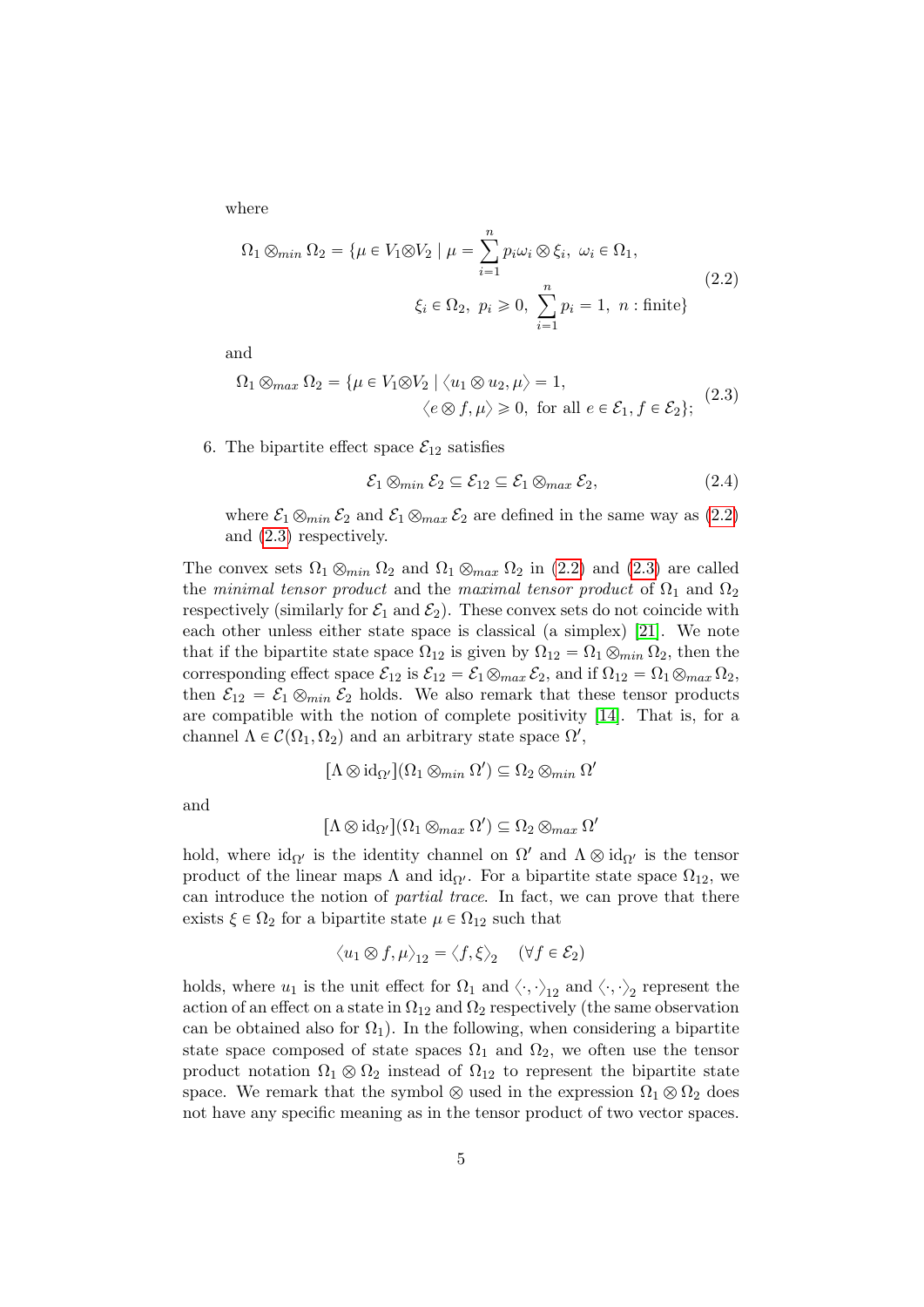## 2.3 Fidelity in GPTs

How "close" two states are can be quantified by means of fidelity in classical and quantum theory [\[1\]](#page-29-0). In this part, we show that fidelity also can be introduced in GPTs, and present its properties. The quantity plays a crucial role to prove our main results.

For a state space  $\Omega$  and a pair of states  $\omega, \sigma \in \Omega$ , the fidelity between them is defined by [\[22,](#page-30-11) [23\]](#page-30-12)

<span id="page-5-2"></span><span id="page-5-1"></span>
$$
F(\omega, \sigma) := \inf \sum_{x \in X} \langle e_x, \omega \rangle^{1/2} \langle e_x, \sigma \rangle^{1/2}, \tag{2.5}
$$

where the infimum is taken over all the observables  $\{e_x\}_{x\in X}$  on  $\Omega$ . The fidelity takes a value in [0,1]. For states  $\omega, \sigma \in \Omega$ ,  $F(\omega, \sigma) = 1$  holds if and only if  $\omega = \sigma$ . On the other hand,  $F(\omega, \sigma) = 0$  holds if and only if there exists an effect e such that  $\langle e, \omega \rangle = 1$  and  $\langle e, \sigma \rangle = 0$ , i.e.,  $\{\omega, \sigma\}$  is perfectly distinguishable. In addition to these observations, the fidelity has the following properties [\[22,](#page-30-11) [23\]](#page-30-12).

#### Proposition 2.1

Let  $\Omega$  and  $\Omega'$  be state spaces. (i)  $F(\Lambda(\omega), \Lambda(\xi)) \geq F(\omega, \sigma)$  holds for an arbitrary channel  $\Lambda \in \mathcal{C}(\Omega, \Omega')$  and states  $\omega, \xi \in \Omega$ . (ii)  $F(\Lambda(\omega), \Lambda(\xi)) = F(\omega, \xi)$  holds for an arbitrary reversible dynamics  $\Lambda \in GL(\Omega)$  and states  $\omega, \xi \in \Omega$ . (iii)  $F(\omega_1 \otimes \xi_1, \omega_2 \otimes \xi_2) \leq F(\omega_1, \omega_2)F(\xi_1, \xi_2)$  holds for arbitrary states  $\omega_1, \omega_2 \in \Omega$  and  $\xi_1, \xi_2 \in \Omega'.$ (iv)  $F(\omega_1 \otimes \xi, \omega_2 \otimes \xi) = F(\omega_1, \omega_2)$  holds for arbitrary states  $\omega_1, \omega_2 \in \Omega$  and  $\xi \in \Omega'.$ 

We note that the expression [\(2.5\)](#page-5-1) of fidelity in GPTs reduces to the usual one when quantum or classical theory is considered [\[1,](#page-29-0) [22\]](#page-30-11).

## <span id="page-5-0"></span>3 Programming of reversible dynamics in GPTs

In this section, we study how to program reversible dynamics in GPTs generalizing the idea of programming quantum dynamics in [\[2\]](#page-29-1).

## 3.1 Programming in quantum theory

We first review the quantum scenario discussed in [\[2\]](#page-29-1). Suppose that there exist a quantum system and a quantum apparatus associated with finitedimensional Hilbert spaces  $\mathcal H$  and  $\mathcal K$  respectively. We consider programming a unitary (i.e., reversible) dynamics on the system by choosing a state of the apparatus. Let W be a unitary operator on  $\mathcal{H}\otimes\mathcal{K}$ . We say that a state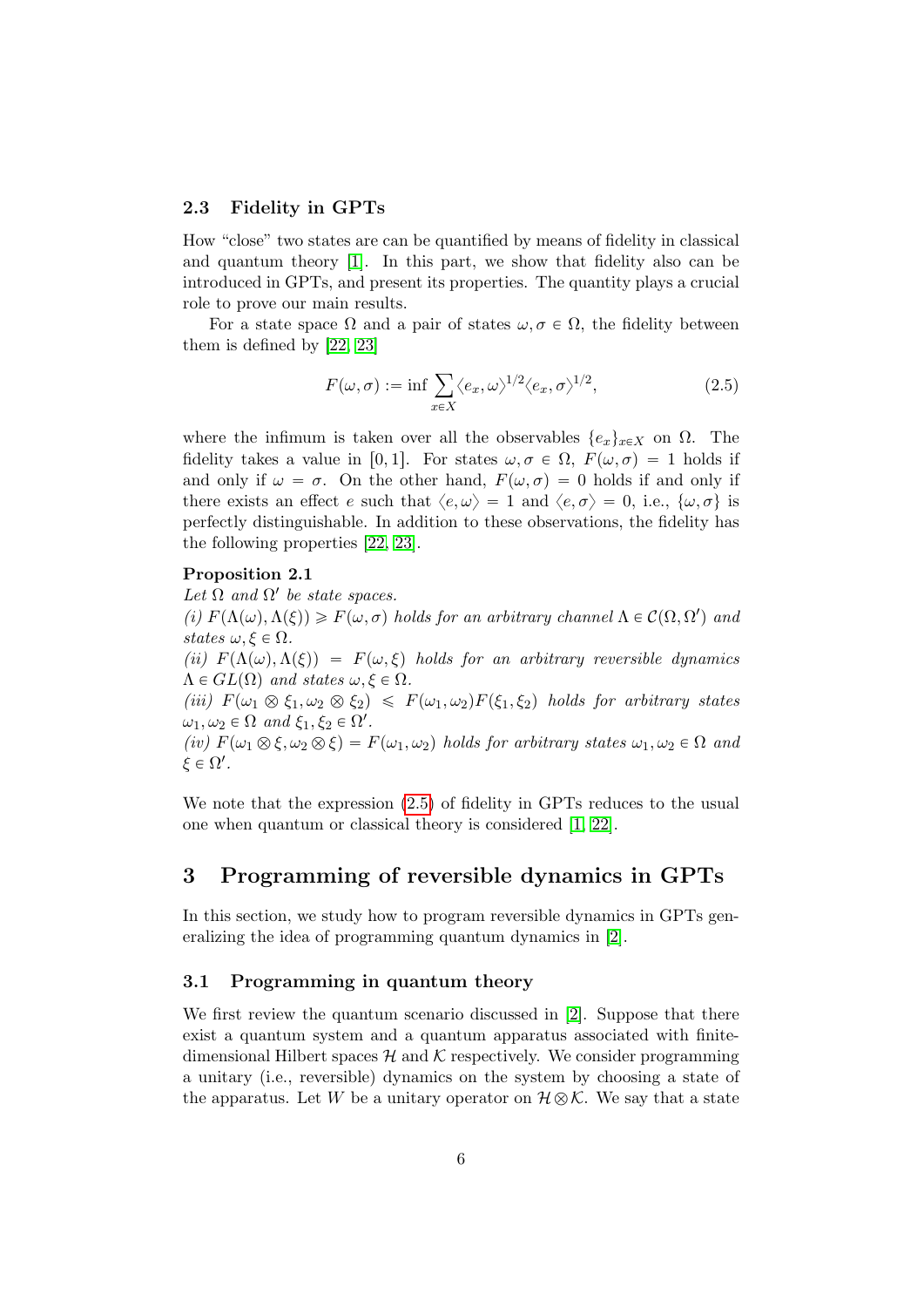$|\xi\rangle \in \mathcal{K}$  (called a program) in the apparatus implements a unitary dynamics  $U_{\xi}$  on the system through W if the following condition holds for any  $|\varphi\rangle \in \mathcal{H}$ :

<span id="page-6-0"></span>
$$
W(|\varphi\rangle \otimes |\xi\rangle) = (U_{\xi}|\varphi\rangle) \otimes |\xi'\rangle, \tag{3.1}
$$

where  $|\xi'\rangle \in \mathcal{K}$  is a state of the apparatus. In [\[2\]](#page-29-1), it was proved that when programs  $\xi$  and  $\eta$  implement unitary operators  $U_{\xi}$  and  $U_{\eta}$  respectively,  $U_{\xi} \neq$  $U_n$  is possible only if  $\langle \xi | \eta \rangle = 0$  holds. It implies that the number of programs is at most the dimension of  $K$ . We note that one can program dim  $K$  number of distinct unitary dynamics  $\{U_n\}_{n=1}^{\dim K}$  by choosing the unitary operator W to be  $W = \sum_n U_n \otimes |n\rangle\langle n|$ , where  $\{|n\rangle\}_n$  is an orthonormal basis of K. The original proof for the necessity of  $\langle \xi | \eta \rangle = 0$  goes as follows. First it is shown in [\(3.1\)](#page-6-0) that  $|\xi'\rangle$  does not depend on  $|\varphi\rangle$ . In fact, assuming

$$
W|\varphi_1\rangle \otimes |\xi\rangle = U_{\xi}|\varphi_1\rangle \otimes |\xi'_1\rangle
$$
  

$$
W|\varphi_2\rangle \otimes |\xi\rangle = U_{\xi}|\varphi_2\rangle \otimes |\xi'_2\rangle,
$$

we take their inner product to obtain

$$
\langle \varphi_1 | \varphi_2 \rangle = \langle \varphi_1 | \varphi_2 \rangle \langle \xi_1' | \xi_2' \rangle.
$$

Since the above equality holds for an arbitrary pair of nonorthogonal  $|\varphi_1\rangle$ and  $|\varphi_2\rangle$ , it follows that  $\langle \xi'_1 | \xi'_2 \rangle = 1$ . Now we have

$$
W|\varphi\rangle \otimes |\xi\rangle = U_{\xi}|\varphi\rangle \otimes |\xi'\rangle
$$
  

$$
W|\varphi\rangle \otimes |\eta\rangle = U_{\eta}|\varphi\rangle \otimes |\eta'\rangle.
$$

Their inner product indicates

$$
\langle \xi | \eta \rangle = \langle \varphi | U_{\xi}^* U_{\eta} | \varphi \rangle \langle \xi' | \eta' \rangle.
$$

It implies that the term  $\langle \varphi | U_{\xi}^{*} U_{\eta} | \varphi \rangle$  does not depend on  $| \varphi \rangle$  unless  $\langle \xi | \eta \rangle =$  $\langle \xi' | \eta' \rangle = 0$ . Thus for nonorthogonal programs  $|\xi\rangle$  and  $|\eta\rangle$  we find  $U_{\xi}^* U_{\eta} = c \mathbb{1}$ for some  $c \in \mathbb{C}$  and  $|c| = 1$  due to the unitarity. That is, the program states must be orthogonal with each other.

## 3.2 Programming in GPTs

Let us formulate a similar problem in GPTs. We have a system and an apparatus associated with state spaces  $\Omega_{sys}$  and  $\Omega_{app}$  respectively. The total system is described by their tensor product  $\Omega_{tot} := \Omega_{sys} \otimes \Omega_{app}$ . We introduce a subset  $GL_0(\Omega_{sys})$  of  $GL(\Omega_{sus})$  such that any  $\alpha \in GL_0(\Omega_{sus})$ satisfies  $\alpha \otimes id_{\Omega_{app}} \in GL(\Omega_{sys} \otimes \Omega_{app})$  for the bipartite system  $\Omega_{sys} \otimes \Omega_{app}$ . This condition is not satisfied for every  $\alpha' \in GL(\Omega_{sys})$  in general (e.g. the transpose map in quantum theory with the usual composite rule), while in the minimal and maximal tensor product  $\alpha' \otimes id_{\Omega_{app}} \in GL(\Omega_{sys} \otimes_{min} \Omega_{app})$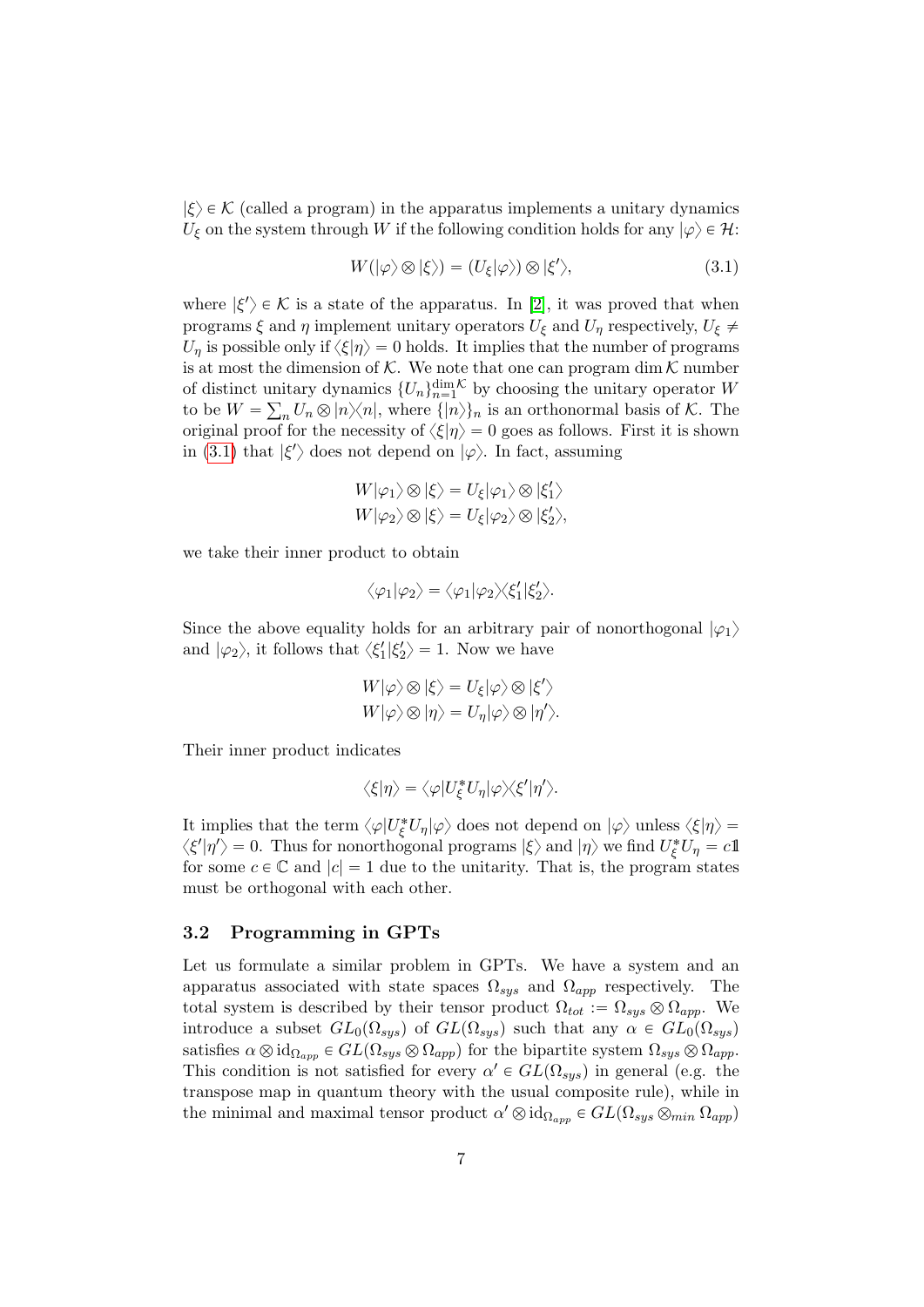and  $\alpha' \otimes \mathrm{id}_{\Omega_{app}} \in GL(\Omega_{sys} \otimes_{max} \Omega_{app})$  holds respectively for any  $\alpha' \in GL(\Omega)$ . We also assume that the subset  $GL_0(\Omega)$  has a group structure with respect to the concatenation, that is, the identity channel id<sub>Ωsys</sub>  $\in GL_0(\Omega)$ ,  $\alpha_1 \circ$  $\alpha_2 \in GL_0(\Omega)$  whenever  $\alpha_1, \alpha_2 \in GL_0(\Omega)$ , and  $\alpha^{-1} \in GL_0(\Omega)$  whenever  $\alpha \in GL_0(\Omega)$ .

Now let us consider a reversible dynamics  $\Lambda \in GL(\Omega_{tot})$  on the total system. We say that a state (called a program)  $\xi \in \Omega_{app}$  implements a reversible dynamics  $\alpha_{\xi} \in GL_0(\Omega_{sys})$  on  $\Omega_{sys}$  through  $\Lambda$  if the following equation holds for any  $\omega \in \Omega_{sys}$  and  $e \in \mathcal{E}_{sys}$ :

$$
\langle e \otimes u_{app}, \Lambda(\omega \otimes \xi) \rangle = \langle e, \alpha_{\xi}\omega \rangle, \tag{3.2}
$$

where  $u_{app}$  is the unit effect for  $\Omega_{app}$ . The condition [\(3.2\)](#page-7-0) implies that the dynamics restricted on the system coincides with  $\alpha_{\xi}$ . In particular, if we consider a pure state  $\omega \in \Omega_{sys}^{ext}$  of the system, then [\(3.2\)](#page-7-0) indicates that the state after the reversible evolution is written as

<span id="page-7-1"></span><span id="page-7-0"></span>
$$
\Lambda(\omega \otimes \xi) = \alpha_{\xi}\omega \otimes \xi'
$$
\n(3.3)

with some  $\xi' \in \Omega_{app}$  because the pure state  $\alpha_{\xi}\omega$  cannot have any correlation with the apparatus [\[24\]](#page-31-0). On the other hand, it follows from a similar observation that programs can be assumed to be pure. To see this, let  $\xi \in \Omega_{app}$  be a program that can be decomposed into a convex combination as  $\xi = \sum_n p_n \sigma_n$  with  $\sigma_n \in \Omega_{app}^{ext}$ . Then, from [\(3.3\)](#page-7-1), it holds for any  $\omega \in \Omega_{sys}^{ext}$ that

$$
\sum_n p_n \Lambda(\omega \otimes \sigma_n) = \alpha_{\xi} \omega \otimes \xi',
$$

where  $\xi' \in \Omega_{app}$ . Because the restriction (partial trace) of the left hand side to the system is a pure state  $\alpha_{\xi}\omega$ , we can find that  $\Lambda(\omega\otimes \sigma_n) = \alpha_{\xi}\omega \otimes \sigma'_n$ holds with some state  $\sigma'_n \in \Omega_{app}^{ext}$ . Thus hereafter we assume programs to be pure.

We investigate conditions that enable distinct reversible dynamics to be programmed in GPTs. While the original proof for the quantum setting relies on the inner product of the Hilbert spaces (see the last subsection), fidelity introduced in [\(2.5\)](#page-5-1) plays a crucial role to mimic the argument in its generalization to GPTs. Let  $\xi \in \Omega_{app}^{ext}$  be a program implementing  $\alpha_{\xi} \in$  $GL_0(\Omega_{sys})$  through  $\Lambda \in GL(\Omega_{tot})$ . The following lemma is important.

## Lemma 3.1

Let  $\xi \in \Omega_{app}^{ext}$  be a program implementing  $\alpha_{\xi} \in GL_0(\Omega_{sys})$  through  $\Lambda \in$  $GL(\Omega_{tot})$ . For distinct pure states  $\omega_1, \omega_2 \in \Omega_{sys}^{ext}$  of the system, define states  $\xi_1', \xi_2' \in \Omega_{app}^{ext}$  of the apparatus by

<span id="page-7-2"></span>
$$
\Lambda(\omega_1 \otimes \xi) = \alpha_{\xi}\omega_1 \otimes \xi'_1, \n\Lambda(\omega_2 \otimes \xi) = \alpha_{\xi}\omega_2 \otimes \xi'_2.
$$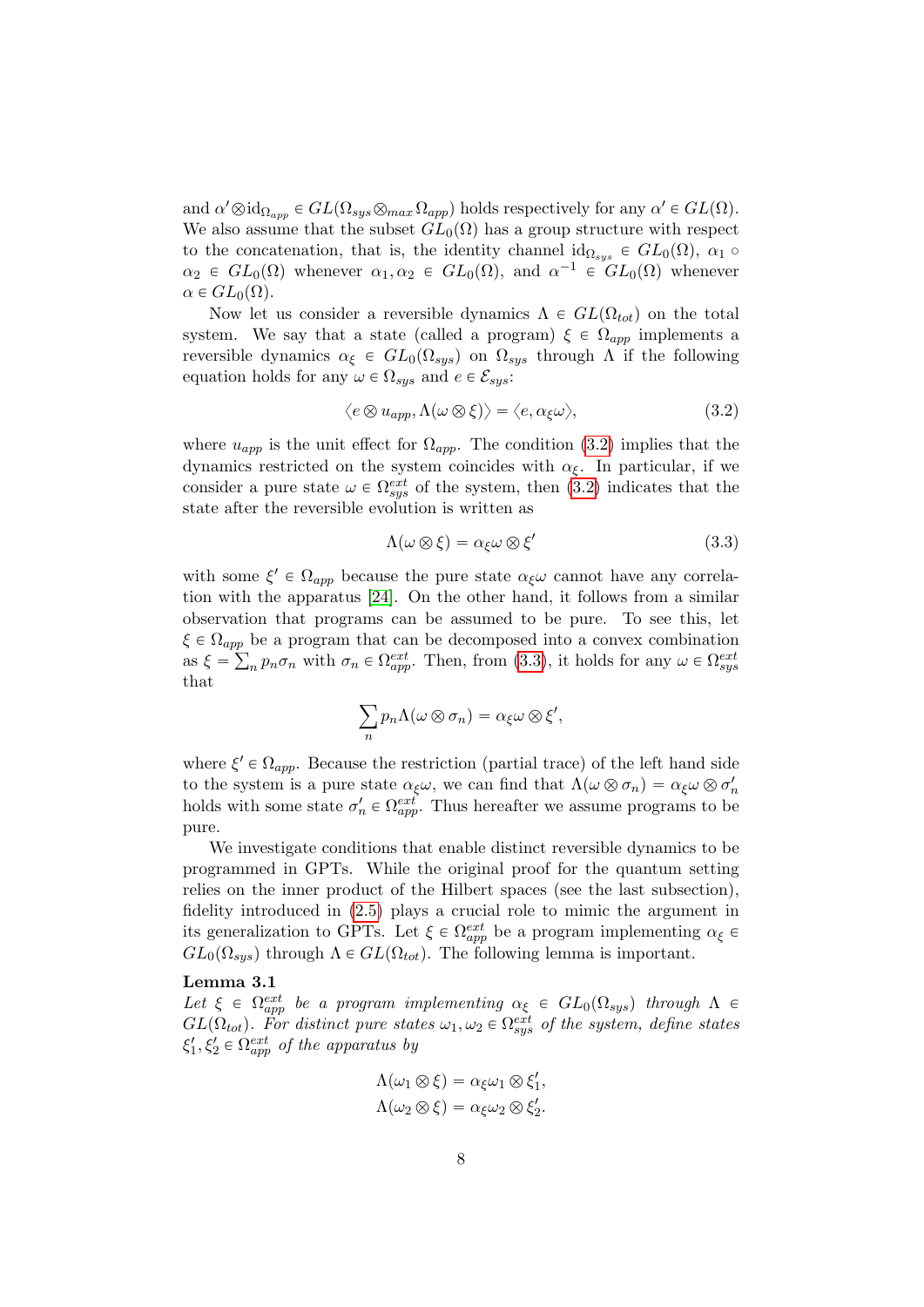If  $\omega_1$  and  $\omega_2$  are not perfectly distinguishable (i.e., the fidelity between them is nonzero), then  $\xi_1' = \xi_2'$ .

#### Proof

From Proposition [2.1,](#page-5-2) it follows that

$$
F(\omega_1, \omega_2) = F(\omega_1 \otimes \xi, \omega_2 \otimes \xi)
$$
  
=  $F(\Lambda(\omega_1 \otimes \xi), \Lambda(\omega_2 \otimes \xi))$   
=  $F(\alpha_{\xi}\omega_1 \otimes \xi'_1, \alpha_{\xi}\omega_2 \otimes \xi'_2) \leq F(\omega_1, \omega_2)F(\xi'_1, \xi'_2).$ 

Thus we find that  $F(\xi'_1, \xi'_2) = 1$ , i.e.,  $\xi'_1 = \xi'_2$  holds for  $F(\omega_1, \omega_2) \neq 0$ .  $\Box$ 

Based on this lemma, we can introduce a disjoint decomposition  $\Omega_{sys}^{ext}$  $\log Z \Omega_{sys}^{ext}(\nu)$  of  $\Omega_{sys}^{ext}$  by the following rule. We define a binary relation  $\sim$ on  $\Omega_{sys}^{ext}$  by  $\omega_1 \sim \omega_2$  if and only if either  $F(\omega_1, \omega_2) \neq 0$  or there exists a set of elements  $\{\sigma_1, \ldots, \sigma_{L-1}\}\$  of  $\Omega_{sys}^{ext}$  such that  $F(\sigma_l, \sigma_{l+1}) \neq 0$  holds for every  $l = 0, 1, \dots, L - 1$  (here we set  $\sigma_0 = \omega_1$  and  $\sigma_L = \omega_2$ ). It is easy to see that this relation is an equivalence relation, and that  $\alpha\omega_1 \sim \alpha\omega_2$  if and only if  $\omega_1 \sim \omega_2$  for  $\alpha \in GL(\Omega)$ . Then we obtain a disjoint decomposition  $\Omega_{sys}^{ext} = \bigcup_{\nu \in Z} \Omega_{sys}^{ext}(\nu)$ , where  $Z = \Omega_{sys}^{ext}/\sim$  is the quotient set and  $\Omega_{sys}^{ext}(\nu) =$  $\{\omega \mid \omega \in \nu\}$  is the set of all elements of  $\Omega_{sys}^{ext}$  that belong to an equivalence class  $\nu \in Z$ . It can be shown that when  $\nu, \varphi \in Z$   $(\nu \neq \varphi)$ ,

<span id="page-8-1"></span>
$$
\Lambda(\omega_1 \otimes \xi) = \alpha_{\xi}\omega_1 \otimes \xi',
$$
  
\n
$$
\Lambda(\omega_2 \otimes \xi) = \alpha_{\xi}\omega_2 \otimes \xi'
$$
\n(3.4)

hold for any  $\omega_1, \omega_2 \in \Omega_{sys}^{ext}(\nu)$  with  $\xi' \in \Omega_{app}^{ext}$  due to Lemma [3.1,](#page-7-2) and that  $F(\omega_{\nu}, \omega_{\varphi}) = 0$  holds for any  $\omega_{\nu} \in \Omega_{sys}^{ext}(\nu)$  and  $\omega_{\varphi} \in \Omega_{sys}^{ext}(\varphi)$  since  $\omega_{\nu} \nsim \omega_{\varphi}$ . Moreover, the latter observation implies that a family of states  $\{\omega_{\nu}\}_{\nu\in\mathbb{Z}}$  with each  $\omega_{\nu} \in \Omega_{sys}^{ext}(\nu)$  is pairwise distinguishable, and thus Z is a finite set.

#### Example 3.2

A classical system with N pure states is described by a simplical state space with  $N$  extreme points. All pure states are inequivalent in this case.

#### <span id="page-8-0"></span>Example 3.3

Consider a quantum system described by a Hilbert space  $\mathcal{H} = \mathbb{C}^d$   $(d < \infty)$ . Its state space is the set  $\Omega = \mathcal{S}(\mathcal{H}) := \{\rho | \rho \in \mathcal{L}(\mathcal{H}), \rho \geq 0, \text{tr}[\rho] = 1\}$  of all density operators on H, where  $\mathcal{L}(\mathcal{H})$  is the set of all linear operator on H. In this case, all states are equivalent.

## <span id="page-8-2"></span>Example 3.4

<span id="page-8-3"></span>Consider a classical-quantum hybrid system whose state space  $\Omega$  is described Consider a classical-quality a direct sum  $\Omega = \bigoplus_{n=1}^{N}$  $\int_{n=1}^{N} \mathcal{S}(\mathcal{H}_n)$ , where  $\mathcal{S}(\mathcal{H}_n)$  is the quantum state space with a finite-dimensional Hilbert space  $\mathcal{H}_n$  (see Example [3.3\)](#page-8-0). The associated observable algebra is given by  $\mathfrak{A} = \bigcirc^N \mathcal{L}(1)$ . The gyptom is ciated observable algebra is given by  $\mathfrak{A} = \bigoplus_{n=1}^{N} \mathcal{L}(\mathcal{H}_n)$ . The system is sometimes called a quantum system with a superselection rule. In this case, there are N inequivalent classes.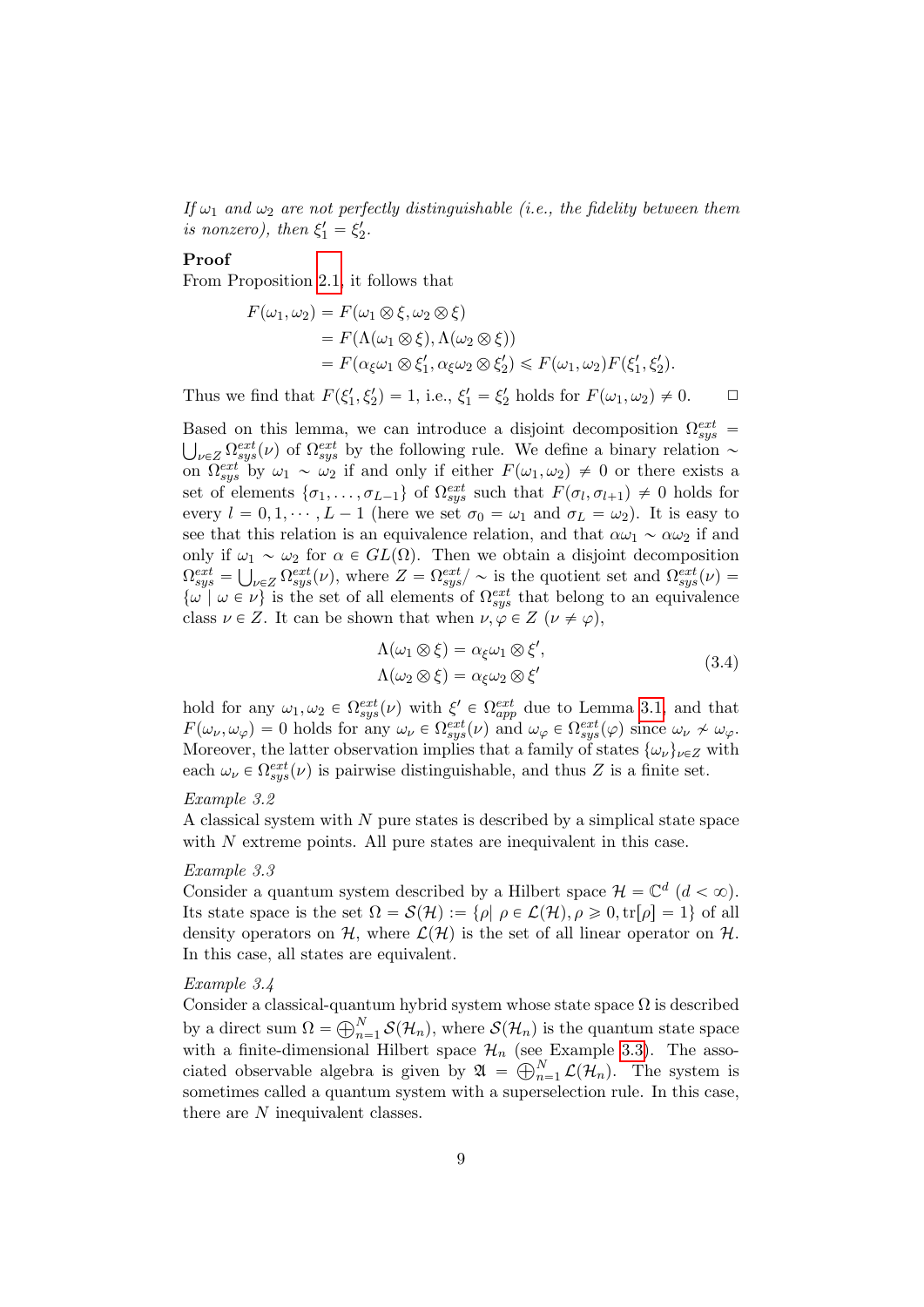#### Example 3.5

Consider a system described by a square state space. The square has four pure staets  $\omega_1, \omega_2, \omega_3, \omega_4$ , where  $\omega_1$  and  $\omega_3$  form a diagonal. In this case all four pure states are inequivalent.

<span id="page-9-0"></span>

**Figure 1:** Associated with a program  $\xi \in \Omega_{app}$ , two decompositions for  $\Omega_{sys}^{ext}$  can be introduced.

Besides the decomposition  $\Omega_{sys}^{ext} =$  $\log Z \Omega_{sys}^{ext}(\nu)$ , we introduce another decomposition of  $\Omega_{sys}^{ext}$  based on the program  $\xi \in \Omega_{app}^{ext}$ . Let us define a set  $K_{\xi} \subset \Omega_{app}^{ext}$  by

$$
K_{\xi} = \{\xi' \in \Omega_{app}^{ext} \mid \Lambda(\omega \otimes \xi) = \alpha_{\xi}\omega \otimes \xi', \ \omega \in \Omega_{sys}^{ext}\}.
$$
 (3.5)

In addition, for each  $\xi' \in K_{\xi}$  we define  $\Omega_{sys}^{ext}[\xi'|\xi] \subset \Omega_{sys}^{ext}$  by

$$
\Omega_{sys}^{ext}[\xi'|\xi] := \{ \omega \in \Omega_{sys}^{ext} \mid \Lambda(\omega \otimes \xi) = \alpha_{\xi} \omega \otimes \xi' \}.
$$
 (3.6)

Thus we obtain a disjoint decomposition  $\Omega_{sys}^{ext}$  = ξ' $\epsilon K_{\xi}$  Ω $_{sys}^{ext}[\xi'|\xi]$  of Ω $_{sys}^{ext}$ (see Figure [1\)](#page-9-0). We can find from Lemma [3.1](#page-7-2) that if  $\omega_i, \omega'_i \in \Omega_{sys}^{ext}(\nu_i)$   $(\nu_i \in Z)$ , i i.e.,  $\omega_i \sim \omega'_i$ , then  $\omega_i, \omega'_i \in \Omega_{sys}^{ext}[\xi'_i|\xi]$  holds for some  $\xi'_i \in K_{\xi}$ . It follows that there in general exist  $\Omega_{sys}^{ext}(\nu_i^1), \Omega_{sys}^{ext}(\nu_i^2), \ldots$  with  $\nu_i^1, \nu_i^2, \ldots \in Z$  for  $\xi_i' \in K_{\xi}$ such that  $\Omega_{sys}^{ext}(\nu_i^1), \Omega_{sys}^{ext}(\nu_i^2), \ldots \subseteq \Omega_{sys}^{ext}[\xi_i'|\xi]$ . That is, the decomposition  $\Omega_{sys}^{ext}=$  $at$  $\mathcal{L}_{sys}^{V_{c}U_{t}^{L}}(\nu_{i}^{L}), \mathcal{L}_{sys}^{C_{sys}}(\nu_{i}^{L}), \dots \subseteq \mathcal{L}_{sys}^{C_{sys}}[\xi'_{i}|\xi].$  That is, the decomposition  $\bigcup_{\xi \in K_{\xi}} \Omega_{sys}^{ext}[\xi'|\xi]$  (the latter decomposition will be studied further in the next section). We note that we can in particular obtain  $|K_{\xi}| < \infty$  because Z is finite (see the argument above Example [3.2\)](#page-8-1).

Now we investigate how programs should be organized to implement dynamics in GPTs. Let us first consider the case where all elements of  $\Omega_{sys}^{ext}$ are equivalent to each other, i.e.,  $|K_{\xi}| = 1$ . In this case, if we consider two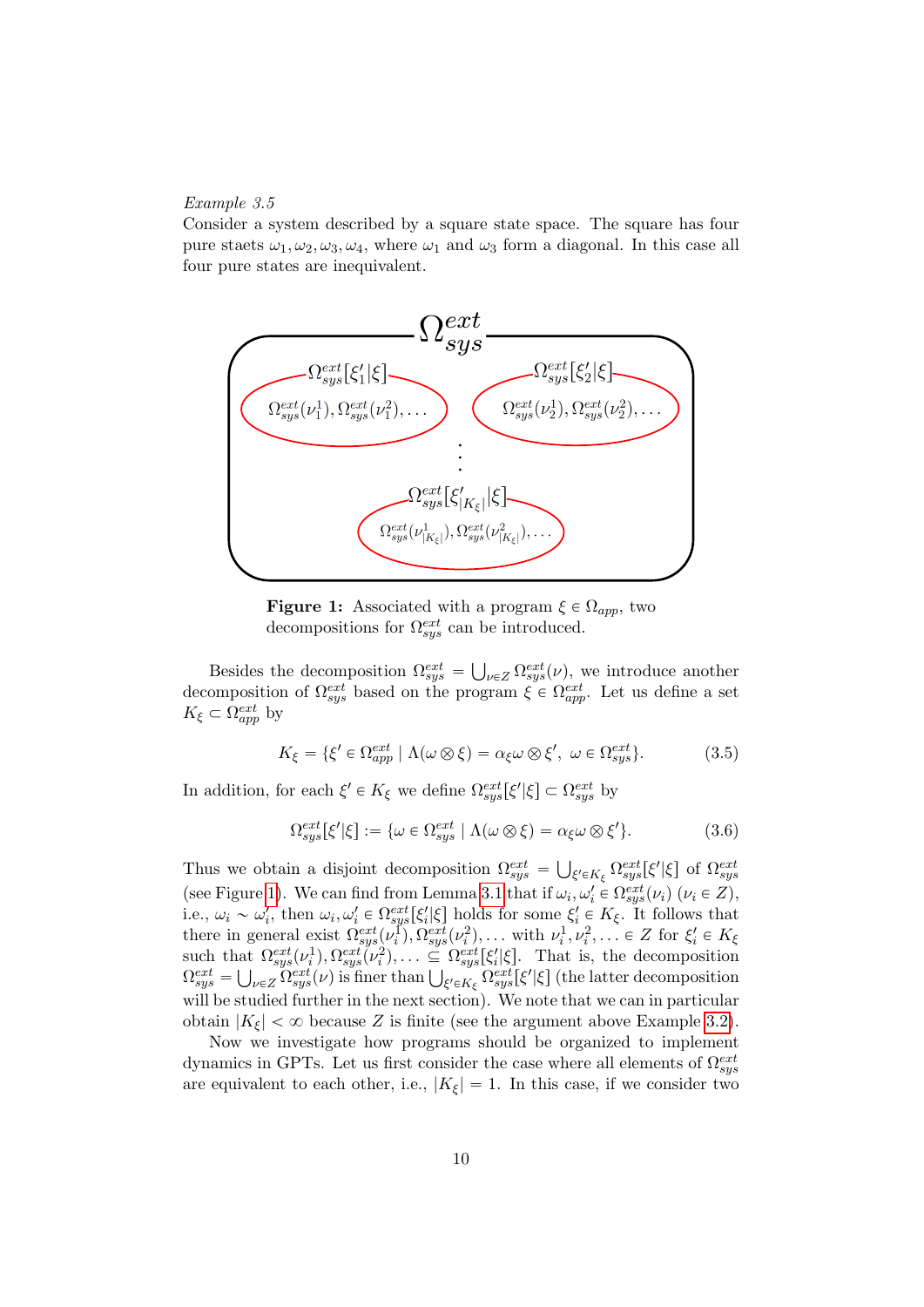distinct programs  $\xi, \eta \in \Omega_{app}^{ext}$ , then it holds for any  $\omega \in \Omega_{sys}$  that

$$
\Lambda(\omega \otimes \xi) = \alpha_{\xi}\omega \otimes \xi',
$$
  

$$
\Lambda(\omega \otimes \eta) = \alpha_{\eta}\omega \otimes \eta'
$$

with  $\xi', \eta' \in \Omega_{app}$  since  $\omega$  can be represented as a mixture of pure states. Letting  $\omega = \omega_0$ , where  $\omega_0$  is a fixed point for  $GL(\Omega_{sys})$  (see e.g. [\[25\]](#page-31-1) for its construction), in the above equations, we obtain

$$
\Lambda(\omega_0 \otimes \xi) = \omega_0 \otimes \xi',
$$
  

$$
\Lambda(\omega_0 \otimes \eta) = \omega_0 \otimes \eta'.
$$

Again the properties of fidelity are applied to show

$$
F(\xi, \eta) = F(\omega_0 \otimes \xi, \omega_0 \otimes \eta)
$$
  
=  $F(\Lambda(\omega_0 \otimes \xi), \Lambda(\omega_0 \otimes \eta))$   
=  $F(\omega_0 \otimes \xi', \omega_0 \otimes \eta') = F(\xi', \eta').$ 

Furthermore, for arbitrary  $\omega \in \Omega_{sys}$ , we find

$$
F(\xi, \eta) = F(\omega \otimes \xi, \omega \otimes \eta)
$$
  
=  $F(\Lambda(\omega \otimes \xi), \Lambda(\omega \otimes \eta))$   
=  $F(\alpha_{\xi}\omega \otimes \xi', \alpha_{\eta}\omega \otimes \eta')$   
 $\leq F(\alpha_{\xi}\omega, \alpha_{\eta}\omega)F(\xi', \eta') = F(\alpha_{\xi}\omega, \alpha_{\eta}\omega)F(\xi, \eta).$ 

Thus we conclude that  $\alpha_{\xi}\omega \neq \alpha_{\eta}\omega$  is possible only if  $F(\xi, \eta) = 0$  is satisfied. Remark 3.6

In [\[26\]](#page-31-2), a similar mathematical setting and result to the ones in the above argument were shown under a condition called the "covariant condition" similar to our  $|K_{\xi}| = 1$ . In this paper, as we shall demonstrate below, we treat more general cases without the mathematical assumption of  $|K<sub>f</sub>| = 1$ , and observe that the conclusion  $F(\xi, \eta) = 0$  holds also in those general cases.

Let us next consider the general case where a nontrivial decomposition  $\Omega_{sys}^{ext} = \bigcup_{\theta' \in K_{\theta}} \Omega_{sys}^{ext}[\theta'|\theta]$  may exist for some program  $\theta$ . For distinct programs  $\xi, \eta \in \Omega_{app}^{ext}$  implementing  $\alpha_{\xi}, \alpha_{\eta} \in GL_0(\Omega_{sys})$  through  $\Lambda \in GL(\Omega_{tot}),$ suppose first that there exists a pure state  $\omega_{\nu} \in \Omega_{sys}^{ext}(\nu)$  of the system satisfying  $\alpha_{\xi}\omega_{\nu} \nsim \alpha_{\eta}\omega_{\nu}$ . Since  $\xi, \eta \in \Omega_{app}^{ext}$  are programs, it holds that

<span id="page-10-0"></span>
$$
\Lambda(\omega_{\nu} \otimes \xi) = \alpha_{\xi} \omega_{\nu} \otimes \xi_{\nu}, \Lambda(\omega_{\nu} \otimes \eta) = \alpha_{\eta} \omega_{\nu} \otimes \eta_{\nu}.
$$
\n(3.7)

with  $\xi_{\nu}, \eta_{\nu} \in \Omega_{app}$ . Because  $F(\alpha_{\xi} \omega_{\nu}, \alpha_{\eta} \omega_{\nu}) = 0$ , we obtain

$$
F(\xi, \eta) = F(\omega_{\nu} \otimes \xi, \omega_{\nu} \otimes \eta)
$$
  
= 
$$
F(\Lambda(\omega_{\nu} \otimes \xi), \Lambda(\omega_{\nu} \otimes \eta))
$$
  
= 
$$
F(\alpha_{\xi}\omega_{\nu} \otimes \xi_{\nu}, \alpha_{\eta}\omega_{\nu} \otimes \eta_{\nu}) \leq 0.
$$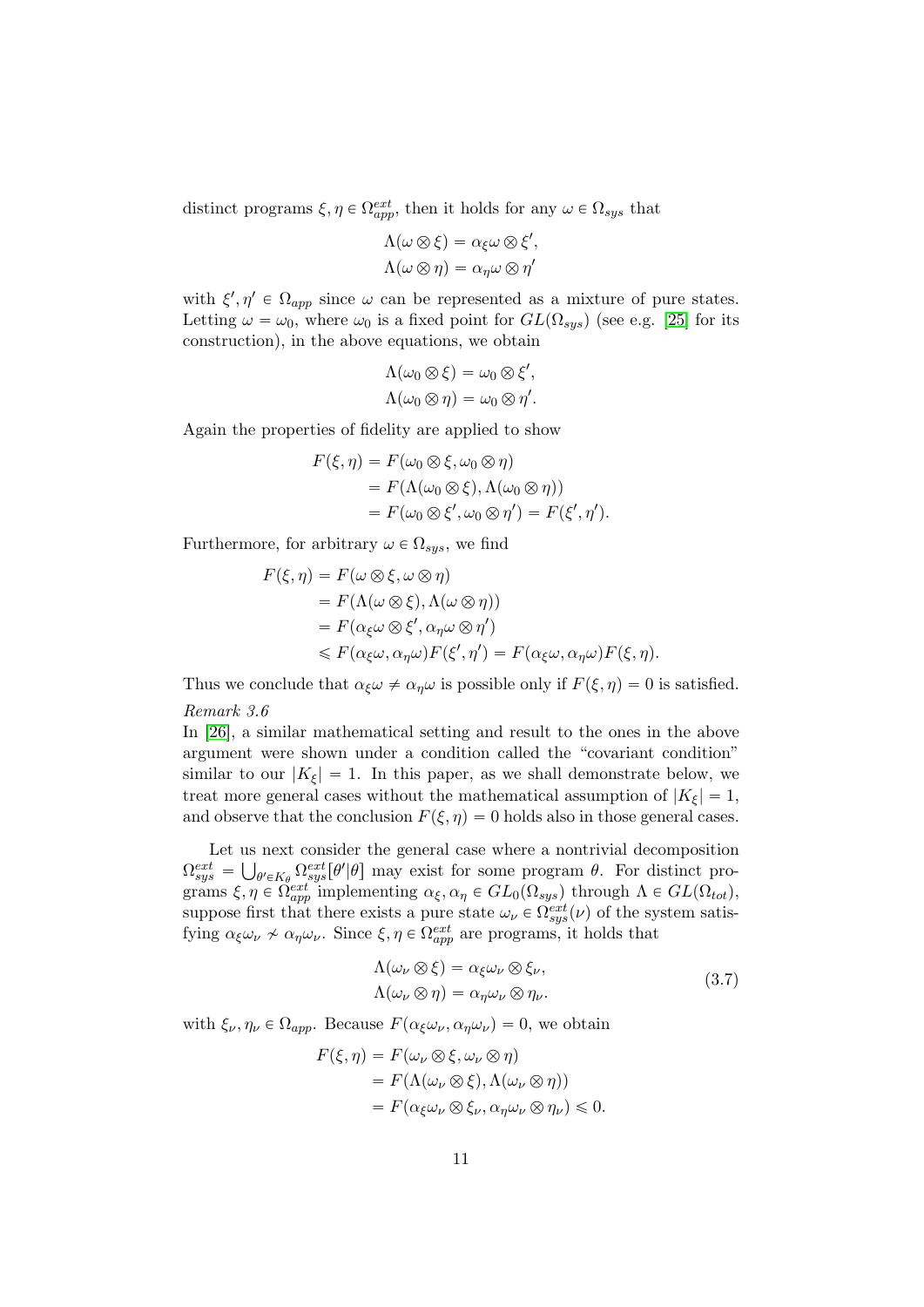Thus  $F(\xi, \eta) = 0$ , i.e.,  $\xi$  and  $\eta$  must be distinguishable. On the other hand, suppose that  $\alpha_{\xi}\omega \sim \alpha_{\eta}\omega$  holds for all  $\omega \in \Omega_{sys}^{ext}$ , and pick up an arbitrary pure state  $\omega_{\nu} \in \Omega_{sys}^{ext}(\nu)$ . Defining the reversible dynamics  $\Gamma_{\xi} := (\alpha_{\xi}^{-1} \otimes id) \circ \Lambda \in$  $GL(\Omega_{tot})$ , we can see from [\(3.7\)](#page-10-0) that

<span id="page-11-0"></span>
$$
\Gamma_{\xi}(\omega_{\nu}\otimes\xi) = \omega_{\nu}\otimes\xi_{\nu},
$$
\n
$$
\Gamma_{\xi}(\omega_{\nu}\otimes\eta) = [(\alpha_{\xi}^{-1}\circ\alpha_{\eta})\omega_{\nu}]\otimes\eta_{\nu}
$$
\n(3.8)

hold. Let  $\Omega_{sys}(\nu)$  denote the convex hull of  $\Omega_{sys}^{ext}(\nu)$ :  $\Omega_{sys}(\nu) = \{ \omega \in \Omega_{sys} \mid \}$  $\omega = \sum_n p_n \omega_{\nu,n}, \omega_{\nu,n} \in \Omega_{sys}^{ext}(\nu), p_n \geqslant 0, \sum_n p_n = 1$ . We remember that the condition  $\alpha_{\xi}\omega_{\nu} \sim \alpha_{\eta}\omega_{\nu}$  implies  $\omega_{\nu} \sim (\alpha_{\xi}^{-1} \circ \alpha_{\eta})\omega_{\nu}$ , and thus  $\alpha_{\xi}^{-1} \circ \alpha_{\eta}$  is a bijection on  $\Omega_{sys}^{ext}(\nu)$ , which induces an affine bijection on  $\Omega_{sys}(\nu)$ . It follows that similar relations to [\(3.8\)](#page-11-0) hold for an invariant state  $\omega_{\nu}^{inv} \in \Omega_{sys}(\nu)$  of  $GL(\Omega_{sys}(\nu))$ :

$$
\Gamma_{\xi}(\omega_{\nu}^{inv}\otimes \xi) = \omega_{\nu}^{inv}\otimes \xi_{\nu},
$$
  

$$
\Gamma_{\xi}(\omega_{\nu}^{inv}\otimes \eta) = \omega_{\nu}^{inv}\otimes \eta_{\nu}.
$$

Comparing the fidelity, we find

<span id="page-11-1"></span>
$$
F(\xi, \eta) = F(\xi_{\nu}, \eta_{\nu}).\tag{3.9}
$$

Therefore, for arbitrary  $\omega_{\nu} \in \Omega_{sys}^{ext}(\nu)$ , we obtain

$$
F(\xi, \eta) = F(\omega_{\nu} \otimes \xi, \omega_{\nu} \otimes \eta)
$$
  
=  $F(\alpha_{\xi}\omega_{\nu} \otimes \xi_{\nu}, \alpha_{\eta}\omega_{\nu} \otimes \eta_{\nu})$   
 $\leq F(\alpha_{\xi}\omega_{\nu}, \alpha_{\eta}\omega_{\nu})F(\xi_{\nu}, \eta_{\nu}) = F(\alpha_{\xi}\omega_{\nu}, \alpha_{\eta}\omega_{\nu})F(\xi, \eta).$ 

It concludes that  $F(\alpha_{\xi}\omega_{\nu}, \alpha_{\eta}\omega_{\nu}) \neq 1$  is possible only if  $F(\xi, \eta) = 0$ . We have proved the following theorem.

## Theorem 3.7

If states  $\xi$  and  $\eta$  of the apparatus implement distinct reversible dynamics of the system, then they are distinguishable.

Theorem [3.7](#page-11-1) can be considered as a generalization of the quantum result in [\[2\]](#page-29-1) to GPTs: programs in the apparatus should be pairwise distinguishable, and thus only finite number of reversible dynamics can be programmed on the system.

#### 3.3 Quasi-classical structure

In this part, we study the decomposition  $\Omega_{sys}^{ext}$  =  $\left[\xi'\epsilon K_{\xi}\ \Omega_{sys}^{ext}[\xi'|\xi]\right]$  of the pure states of the system introduced by a program  $\xi \in \Omega_{sys}^{ext}$  in the previous subsection. To do this, we need some terminologies.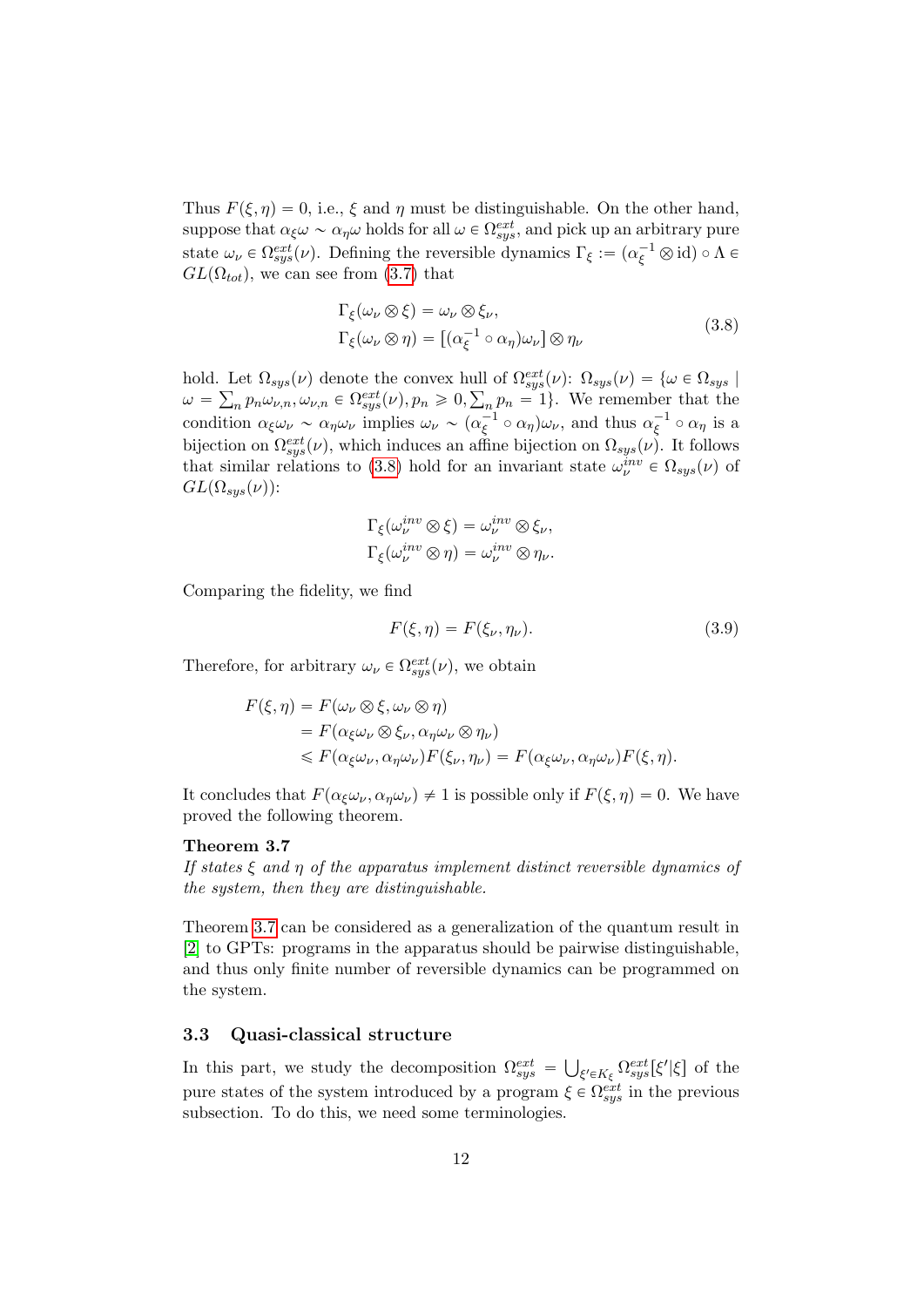#### Definition 3.8

Let  $\Omega$  and  $\Omega^{ext}$  be the state space of a system and the set of all its pure states respectively, and consider a disjoint decomposition  $\Omega^{ext} = \bigcup_{z \in \mathcal{Z}} \Omega^{ext}[z]$  of  $\Omega^{ext}$  with each  $\Omega^{ext}[z] \neq \emptyset$  and  $|\mathcal{Z}| \geq 2$ . We call the decomposition a quasi-classical decomposition of degree  $|\mathcal{Z}|$  if there exists an observable  $A =$  $\{A_z\}_{z\in\mathcal{Z}}$  called a quasi-classical observable satisfying  $\langle A_z, \omega_{z'} \rangle = \delta_{zz'}$  for each  $\omega_{z'} \in \Omega^{ext}[z]$ . A system that yields a quasi-classical decomposition is called to have a quasi-classical structure.

We can prove that the decomposition  $\Omega_{sys}^{ext} =$  $\left[\xi'\in K_{\xi}\Omega_{sys}^{ext}[\xi'|\xi]\right]$  introduced previously is quasi-classical.

#### Proposition 3.9

Assume that a program  $\xi \in \Omega_{app}^{ext}$  implements  $\alpha_{\xi} \in GL_0(\Omega_{sys})$  through  $\Lambda \in$  $GL(\Omega_{sys} \otimes \Omega_{app})$ . If  $|K_{\xi}| \geqslant 2$ , then the decomposition  $\Omega_{sys}^{ext} =$  $y_{s}$  $\vert_{\xi'\in K_{\xi}}\,\Omega_{sys}^{ext}[\xi'|\xi]$ is quasi-classical.

#### Proof

For each  $\xi' \in K_{\xi}$ , define  $\Omega_{sys}[\xi'|\xi]$  as the convex hull of  $\Omega_{sys}^{ext}[\xi'|\xi]$ . We observe  $\Omega_{sys}[\xi'|\xi] \cap \Omega_{sys}[\xi''|\xi] = \varnothing$  for  $\xi' \neq \xi''$  since  $\omega \in \Omega_{sys}[\xi'|\xi] \cap \Omega_{sys}[\xi''|\xi]$ implies  $\Lambda(\omega\otimes \xi) = \alpha_{\xi}\omega\otimes \xi' = \alpha_{\xi}\omega\otimes \xi''$ . Let us consider a reversible dynamics  $\Gamma_{\xi} := (\alpha_{\xi}^{-1} \otimes id) \circ \Lambda : \Omega_{tot} \to \Omega_{tot}$ , which gives for  $\omega_{\xi'} \in \Omega_{sys}[\xi'|\xi]$ 

$$
\Gamma_{\xi}(\omega_{\xi'}\otimes \xi)=\omega_{\xi'}\otimes \xi'.
$$

We remember that the channel  $\alpha_{\xi}^{-1} \otimes id$  is assumed to be an element of  $GL(\Omega_{tot})$ . For a general  $\omega \in \Omega_{sys}$ , because it can be decomposed as  $\omega =$  $\zeta' \in K_{\xi}$   $p_{\xi'} \omega_{\xi'}$  with  $\omega_{\xi'} \in \Omega_{sys}[\xi'|\xi]$  and a probability distribution  $\{p_{\xi'}\}_{\xi' \in K_{\xi}}$ , it follows that

$$
\Gamma_{\xi}(\omega\otimes\xi)=\sum_{\xi'}p_{\xi'}\omega_{\xi'}\otimes\xi'.
$$

Thus we can define successfully an affine map  $\hat{\Gamma}_{\xi} \colon \Omega_{sys} \to \Omega_{sys} \otimes_{min} \Omega_{app}$  as

$$
\hat{\Gamma}_{\xi}(\omega) := \Gamma_{\xi}(\omega \otimes \xi).
$$

Now we iterate this map. We introduce an affine map  $\hat{\Gamma}_{\xi} \otimes id : \Omega_{sys} \otimes_{min}$  $\Omega_{app} \rightarrow (\Omega_{sys} \otimes_{min} \Omega_{app}) \otimes_{min} \Omega_{app} = \Omega_{sys} \otimes_{min} \Omega_{app} \otimes_{min} \Omega_{app}$ , where the right-hand side consists of the mixtures of  $\omega \otimes \omega_1 \otimes \omega_2$  with  $\omega \in \Omega_{sys}$  and  $\omega_1, \omega_2 \in \Omega_{app}$  [\[14\]](#page-30-3). We note that this affine map is well-defined. It can be seen that the map

$$
(\hat{\Gamma}_{\xi}\otimes id) \circ \hat{\Gamma}_{\xi} : \Omega_{sys} \to \Omega_{sys} \otimes_{min} \Omega_{app} \otimes_{min} \Omega_{app},
$$

gives for  $\omega_{\xi'} \in \Omega_{sys}[\xi'|\xi]$ 

$$
\omega_{\xi'} \mapsto \omega_{\xi'} \otimes \xi' \otimes \xi'.
$$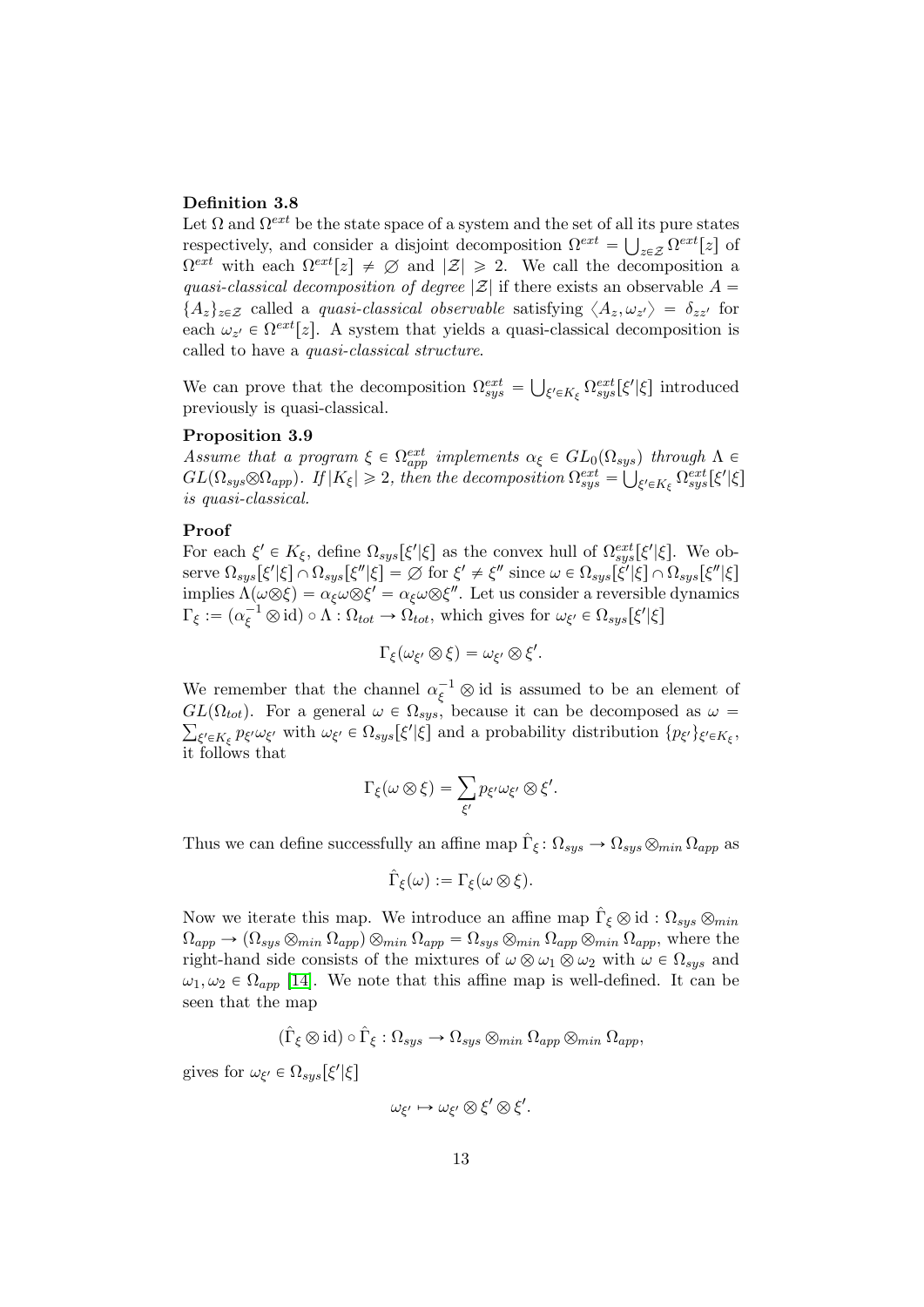We iterate this procedure to obtain a map  $\Omega_{sys} \to \Omega_{sys} \otimes_{min} \Omega_{app}^{\otimes_{min}^{M}}$  such that

$$
\omega_{\xi'} \mapsto \omega_{\xi'} \otimes \xi' \otimes \xi' \otimes \xi' \otimes \cdots \otimes \xi'
$$

holds for  $\omega_{\xi'} \in \Omega_{sys}[\xi'|\xi]$ . Let us consider an observable  $F = \{f_{\xi'}\}_{\xi' \in K_{\xi}}$ on  $\Omega_{app}$  (note that  $|K_{\xi}| < \infty$ ), and write  $p(\xi''|\xi') = \langle f_{\xi''}, \xi' \rangle$ . Due to the assumption of distinctness of  $\{\xi'\}_{\xi'\in K_{\xi}}$ , the observable F can be chosen so that it distinguishes  $\{\xi'\}_{\xi'\in K_{\xi}}$ , i.e., the observed probability distributions satisfy  $p(\cdot|\xi') \neq p(\cdot|\xi'')$  for  $\xi' \neq \xi''$  (see Proposition [B.1](#page-25-0) in [Appendix B\)](#page-25-1). If we measure an observable  $\{f_{\xi_1'}\otimes f_{\xi_2'}\otimes\cdots\otimes f_{\xi_M'}\}_{(\xi_1',\cdots,\xi_M')\in (K_{\xi'})^M}$  on the M apparatuses  $\Omega_{app}^{\otimes_{min}^M}$ , we obtain

$$
p(\xi'_1, \xi'_2, \cdots, \xi'_M | \xi') := p(\xi'_1 | \xi') \cdots p(\xi'_M | \xi'). \tag{3.10}
$$

as a probability to observe  $(\xi'_1, \dots, \xi'_M)$ . According to the law of large numbers (Theorem 12.2.1 in [\[27\]](#page-31-3)), the frequency distribution  $p_M(\xi'|\xi') :=$  $|\{n \mid \xi_n' = \xi''\}|/M$  behaves as

$$
\text{Prob}\left\{D(p_M(\cdot|\xi')\|p(\cdot|\xi')) > \varepsilon)\right\} \leq 2^{-M\left(\varepsilon - |K_{\xi}| \frac{\log(M+1)}{M}\right)},\tag{3.11}
$$

where  $D(p||q)$  denotes the relative entropy of probability distributions p and  $q$ . It follows that for sufficiently large  $M$  the frequency distribution becomes very close to  $p(\cdot|\xi')$  in almost probability one. Thus, by counting the frequency, we can estimate  $\{\xi'\}\$  with arbitrarily high accuracy. Hence, taking  $M \to \infty$ , we conclude that there exists an observable  $A_{\xi} := \{A_{\xi}^{\xi}$  $\{\xi'\}$ ξ' $\in K_{\xi}$ satisfying  $\langle A_{\xi}^{\xi} \rangle$  $\frac{\xi}{\xi'}, \omega_{\xi''}$   $\rangle = \delta_{\xi'\xi''}$  for  $\omega_{\xi''} \in \Omega_{sys}[\xi''|\xi]$  (see Theorem 1 in [\[6\]](#page-29-5) for the mathematically rigorous construction of such  $A_{\xi}$ ).

#### Example 3.10

A classical system has a quasi-classical structure.

#### Example 3.11

A quantum system  $\mathcal{S}(\mathbb{C}^d)$  (see Example [3.3\)](#page-8-0) does not have a quasi-classical A quantum system  $\mathcal{S}(\mathcal{C})$  (see Example 5.5) does not have a quasi-classical<br>structure. To see this, suppose that  $\mathcal{S}^{ext}(\mathcal{C}^d) = \bigcup_{i=1}^K \mathcal{S}_i$  is a quasi-classical decomposition with a quasi-classical observable  $A = \{A_i\}_{i=1}^K$   $(K \le d)$ , where  $\mathcal{S}^{ext}(\mathbb{C}^d)$  is the set of all pure states of  $\mathcal{S}(\mathbb{C}^d)$ . Then an effect  $A_k$  of A should output 0 or 1 when acting on an arbitrary pure state. However, for pure states obtained by superpositions of elements in  $S_i$  and  $S_j$   $(i \neq j)$ , the effect  $A_k$  in general does not output 0 or 1, which is a contradiction.

### Example 3.12

A quantum system with a superselection rule (see Example [3.4\)](#page-8-2) described A quantum system with a<br>by a state space  $\Omega = \bigoplus_{n=1}^{N}$  $_{n=1}^{N}$  S( $\mathcal{H}_n$ ) has a quasi-classical structure:  $\Omega^{ext}$  =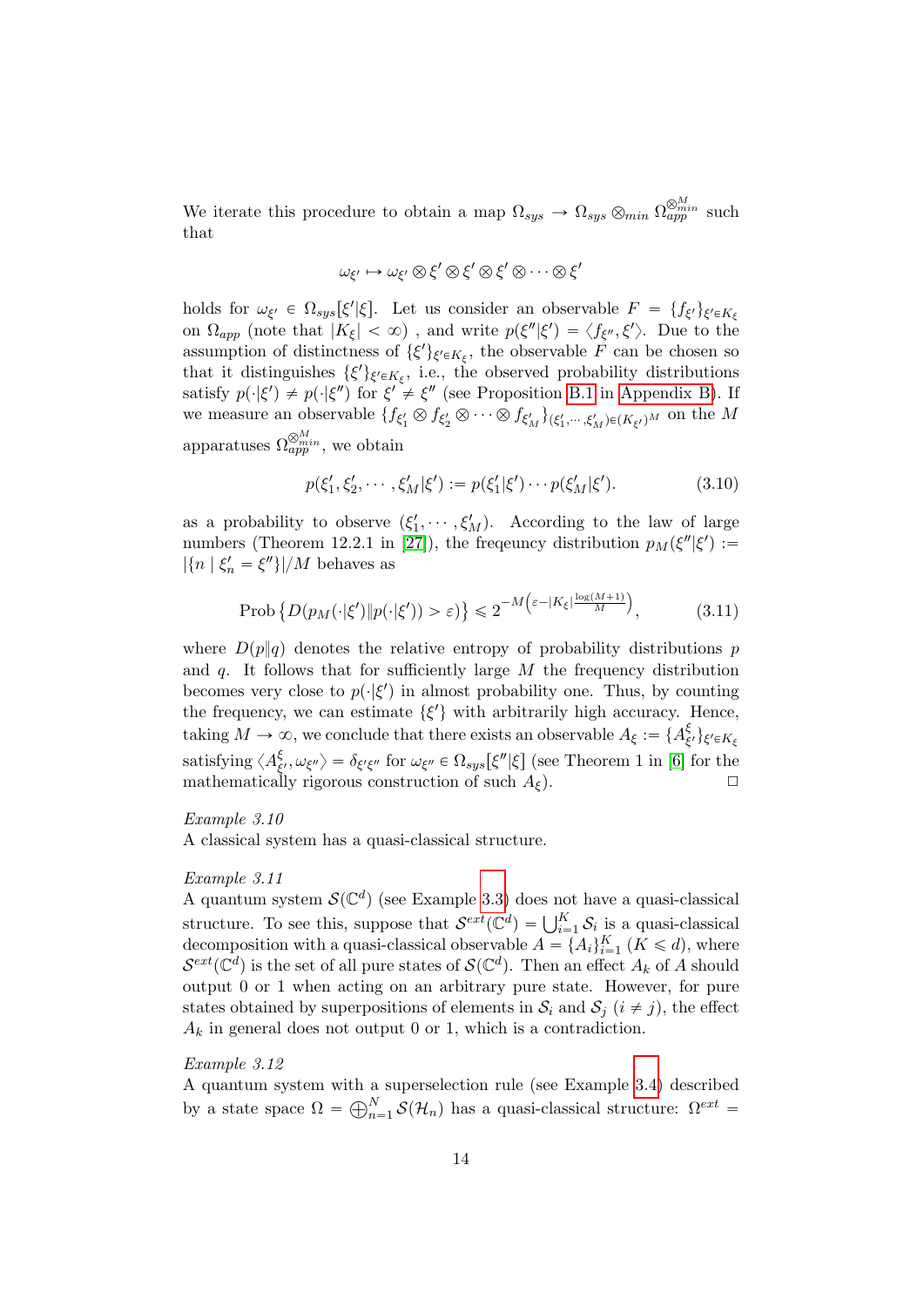$\overline{N}$  $_{n=1}^N$   $\mathcal{S}^{ext}[n]$  with

$$
\mathcal{S}^{ext}[1] = \mathcal{S}^{ext}(\mathcal{H}_1) \oplus 0 \oplus 0 \oplus \cdots ,
$$
  

$$
\mathcal{S}^{ext}[2] = 0 \oplus \mathcal{S}^{ext}(\mathcal{H}_2) \oplus 0 \oplus 0 \oplus \cdots ,
$$
  

$$
\vdots
$$
  

$$
\mathcal{S}^{ext}[n] = 0 \oplus 0 \oplus \cdots \oplus 0 \oplus \mathcal{S}^{ext}(\mathcal{H}_n).
$$

In this case, with  $\mathbb{1}_n$  the identity operator on  $\mathcal{H}_n$ , the observable  $\{\mathbb{1}_n\}_n$  gives a quasi-classical observable.

#### Example 3.13

For a family of state spaces  $\Omega[n] \subset V_n$   $(n = 1, 2, ..., N)$ , define  $\Omega :=$ r a tamily of state spaces  $\Omega[n] \subset V_n$   $(n = 1, 2, ..., N)$ , define  $\Omega :=$ <br>  $\Omega[n] \subset \bigoplus_n V_n$  by a direct sum:  $\Omega = {\bigoplus_n p_n \omega_n | \omega_n \in \Omega[n], p_n \geq 0\bigcap_{n=1}^{\infty} p_n}$ 0,  $n$  $n p_n = 1$ . Then the state space  $\Omega$  has a quasi-classical structure in a similar way to the previous example.

#### Example 3.14

A square system in Example [3.5](#page-8-3) has a quasi-classical structure. It has two distinct decompositions:  $\Omega^{ext} = {\omega_1, \omega_2} \cup {\omega_3, \omega_4} = {\omega_1, \omega_4} \cup {\omega_2, \omega_3}.$ 

## <span id="page-14-1"></span>Example 3.15

Consider a state space  $\Omega$  described by a triangular prism in Figure [2.](#page-14-0) For the set of its pure states  $\Omega^{ext} = {\omega_1, \ldots, \omega_6}$ , we have quasi-classical decompositions

$$
\Omega^{ext} = {\omega_1, \omega_2, \omega_3} \cup {\omega_4, \omega_5, \omega_6}
$$
  
= {\omega\_1, \omega\_4} \cup {\omega\_2, \omega\_5} \cup {\omega\_3, \omega\_6}.

<span id="page-14-0"></span>

Figure 2: A state space shaped by a triangular prism.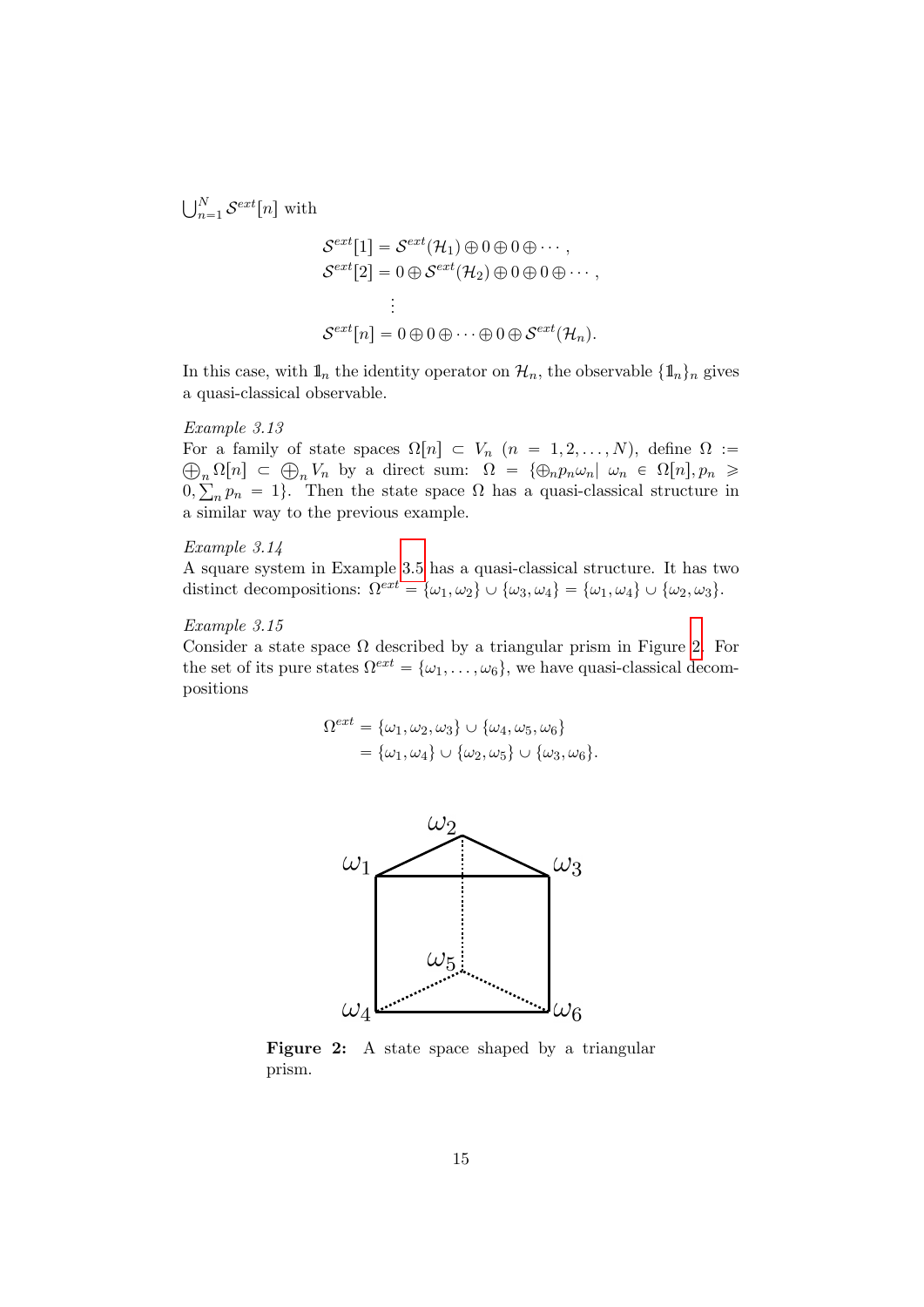The last two examples show a difference between a quasi-classical structure and a classical system. For example, in the square system, each state  $\omega$  is decomposed as  $\omega = p\omega_{12} + (1 - p)\omega_{34}$ , where  $\omega_{12}$  is a mixture of  $\omega_1$  and  $\omega_2$ and  $\omega_{34}$  of  $\omega_3$  and  $\omega_4$ . For a given  $\omega$ , while p is uniquely determined,  $\omega_{12}$ and  $\omega_{34}$  are not unique.

<span id="page-15-1"></span>To conclude this subsection, we exhibit several properties of quasi-classical structures.

#### Proposition 3.16

Let  $\Omega$  be a state space with dim span $(\Omega) = d$   $(d < \infty)$  and  $\Omega^{ext}$  be the set of all its pure states, If there exists a quasi-classical decomposition  $\Omega^{ext}$  =  $\sum_{z \in \mathcal{Z}} \Omega^{ext}[z]$  for  $\Omega^{ext}$ , then  $|\mathcal{Z}| \le d$  holds, and the equality is satisfied only if  $\Omega$  is a simplex with d pure states.

#### Proof

To prove the first claim, we introduce a set of its elements  $\{\omega_z\}_{z\in\mathcal{Z}}$  with each To prove the first claim, we introduce a set of its elements  $\{\omega_z\}_{z \in \mathcal{Z}}$  with each  $\omega_z \in \Omega^{ext}[z]$  and consider a relation  $\sum_{z \in \mathcal{Z}} c_z \omega_z = 0$   $(c_z \in \mathbb{R})$ . Applying the corresponding quasi-classical observable  $A = \{A_z\}_{z \in \mathcal{Z}}$ , we find that  $c_z = 0$ for all  $z \in \mathcal{Z}$ , i.e,  $\{\omega_z\}_{z \in \mathcal{Z}}$  is a linearly independent set, which implies  $|\mathcal{Z}| \leq d$ . To prove the second claim, assume that  $|\mathcal{Z}| = d$  holds. In this case, we can find that each  $\Omega^{ext}[z]$  is composed of only one element. In fact, if we suppose  $\omega_z, \omega_z' \in \Omega^{ext}[z]$ , then  $\omega_z'$  can be expressed as  $\omega_z' = \sum_{z \in Z} c_z \omega_z$  with each  $\omega_z \in \Omega^{ext}[z]$  and  $c_z \in \mathbb{R}$  (note that such  $\{\omega_z\}_{z \in Z}$  is a basis of V due to the assumption  $|\mathcal{Z}| = d$ . Then, applying the corresponding quasi-classical observable  $A = \{A_z\}_{z \in \mathcal{Z}}$ , we find  $\omega_z' = \omega_z$ . Hence the pure states of  $\Omega$  is given by d linearly independent states.  $\Box$ 

#### <span id="page-15-0"></span>Proposition 3.17

Let  $\Omega$  and  $\Omega^{ext}$  be a state space and the set of all pure states respectively, and let  $\Omega^{ext} = \bigcup_{z \in \mathcal{Z}} \Omega^{ext}[z]$  be a disjoint decomposition for  $\Omega^{ext}$ . The de $composition \ \Omega^{ext} =$ Ť  $\sum_{z \in \mathcal{Z}} \Omega^{ext}[z]$  is quasi-classical if and only if it satisfies the following condition  $(\star)$ :

( $\star$ ) if  $\omega \in \Omega$  is expressed as  $\omega =$  $\sum_{z \in \mathcal{Z}} p_z \omega_z =$  $_{z\in\mathcal{Z}} q_z\omega'_z$ , where each  $\omega_z, \omega_z' \in \Omega[z]$  with  $\Omega[z]$  the convex hull of  $\Omega^{ext}[z]$  and  $\{p_z\}_{z \in \mathcal{Z}}$  and  $\{q_z\}_{z \in \mathcal{Z}}$ probability distributions on Z, then  $p_z = q_z$  holds for all  $z \in Z$ .

The proof of this proposition is given in [Appendix C.](#page-26-0)

#### 3.4 Universal programmings in GPTs

<span id="page-15-2"></span>In the previous part, we found that a quasi-classical structure naturally appears in a system when we consider implementing reversible dynamics via a program in an apparatus. In the following, we show that an apparatus with a quasi-classical structure also plays an important role.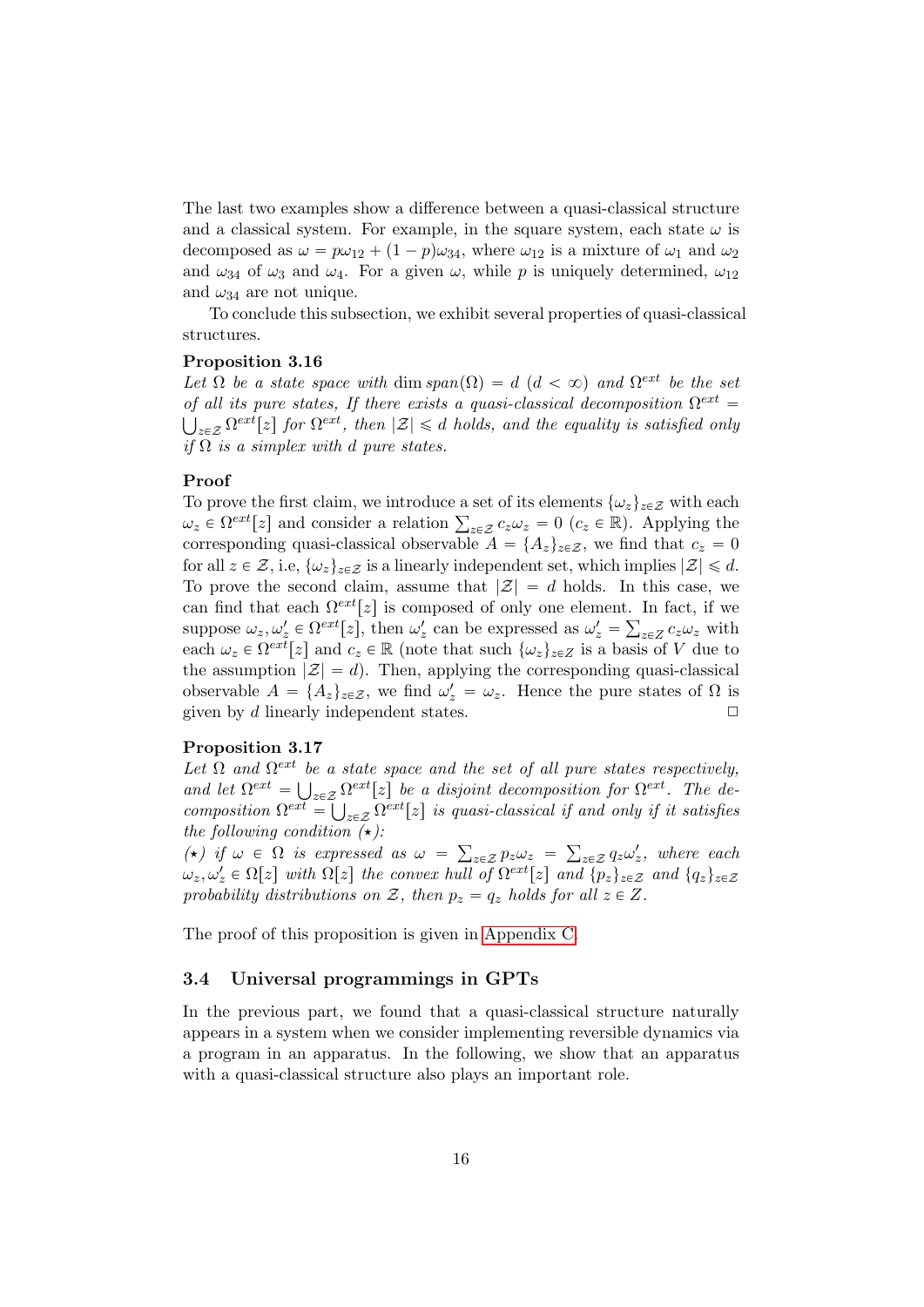#### Definition 3.18

Let N be an integer with  $N > 0$ . An apparatus  $\Omega_{app}$  has an N-universal programming property if for any  $\Omega_{sys}$  with  $|GL(\Omega_{sys})| \geq N$  and arbitrary  $\{\alpha_n\}_{n=1}^N \subset GL(\Omega_{sys})$  there exist a composite system  $\Omega_{sys} \otimes \Omega_{app}$  and  $\Lambda \in$  $GL(\Omega_{sys} \otimes \Omega_{app})$  such that there are states  $\{\xi_n\}_{n=1}^N \subset \Omega_{app}^{ext}$  implementing the N reversible dynamics  $\{\alpha_n\}_{n=1}^N$  through  $\Lambda$ .

<span id="page-16-0"></span>We obtain the following theorem.

## Theorem 3.19

An apparatus  $\Omega_{app}$  has the N-universal programming property if and only if  $\Omega_{app}$  has a quasi-classical structure such that  $\Omega_{app}^{ext} = \bigcup_{z \in \mathcal{Z}} \Omega_{app}^{ext}[z]$  with  $|\mathcal{Z}| \geqslant N$ .

The following two lemmas prove the claim.

#### Lemma 3.20

**Let**  $\Omega_{app}$  be an apparatus with a quasi-classical strucutre  $\Omega_{app}^{ext} = \bigcup_{n=1}^{N}$  $\bigcap_{n=1}^N \Omega_{app}^{ext}[n].$ For a system  $\Omega_{sys}$  with  $|GL(\Omega_{sys})| \geq N$  and  $\{\alpha_n\}_{n=1}^N \subset GL(\Omega_{sys})$ , one can construct a composite system  $\Omega_{tot} = \Omega_{sys} \otimes \Omega_{app}$  and a reversible dynamics  $\Lambda \in GL(\Omega_{tot})$  such that each pure state  $\xi_n \in \Omega_{app}^{ext}[n]$  works as a program implementing its corresponding  $\alpha_n$ .

## Proof

Let  $A = \{A_n\}_{n=1}^N$  be a quasi-classical observable corresponding to the quasiclassical decomposition  $\Omega_{app}^{ext} = \bigcup_n \Omega_{app}^{ext}[n]$ . We employ the minimum tensor product to define  $\Omega_{tot} := \Omega_{sys} \otimes_{min} \Omega_{app}$ . We first note that the composite system  $\Omega_{tot}$  also has a quasi-classical structure. In fact, we can see that the set  $\Omega_{tot}^{ext}$  of all its pure states is given by  $\Omega_{tot}^{ext} = {\omega \otimes \sigma \mid \omega \in \Omega_{sys}^{ext}, \sigma \in \Omega_{app}^{ext}}$ . It has a decomposition

$$
\Omega_{tot}^{ext} = \bigcup_n \{ \omega \otimes \sigma \mid \omega \in \Omega_{sys}^{ext}, \sigma \in \Omega_{app}^{ext}[n] \} =: \bigcup_n \Omega_{tot}^{ext}[n].
$$

This decomposition is quasi-classical because the observable  $u \otimes A := \{u \otimes$  $A_n$ <sub>n</sub> satisfies  $\langle u \otimes A_n, \omega \otimes \sigma_m \rangle = \delta_{nm}$  for  $\sigma_m \in \Omega_{app}^{ext}[m]$ . It follows that each  $\Theta \in \Omega_{sys} \otimes_{min} \Omega_{app}$  is decomposed as  $\Theta = \sum_n p_n \Theta_n$  with  $\Theta_n \in \Omega_{tot}[n]$  $(\Omega_{tot}[n] := conv(\Omega_{tot}^{ext}[n])$ . The probability distribution  $\{p_n\}_n$  is uniquely determined due to Proposition [3.17.](#page-15-0) Now we define a map  $\Lambda: \Omega_{tot}^{ext}[n] \to$  $\Omega_{tot}^{ext}[n]$  by  $\Lambda(\omega \otimes \sigma) = \alpha_n \omega \otimes \sigma$ . This map can be extended safely to an affine bijection  $\Lambda: \Omega_{tot}[n] \to \Omega_{tot}[n]$ . We can further extend this map to affine bijection  $\Lambda: \Omega_{tot}[n] \to \Omega_{tot}[n]$ . We can further extend this map to<br>the whole  $\Omega_{tot}$  by  $\Lambda(\Theta) = \sum_n p_n \Lambda(\Theta_n)$ . It is easy to see that  $\Lambda \in GL(\Omega_{tot})$  $\Box$ holds.  $\Box$ 

<span id="page-16-1"></span>We write a simplex with M pure states as  $\Delta_M$ :  $\Delta_M = conv(\{\delta_m\}_{m=1}^M)$  with affinely independent  $\{\delta_m\}_{m=1}^M$ .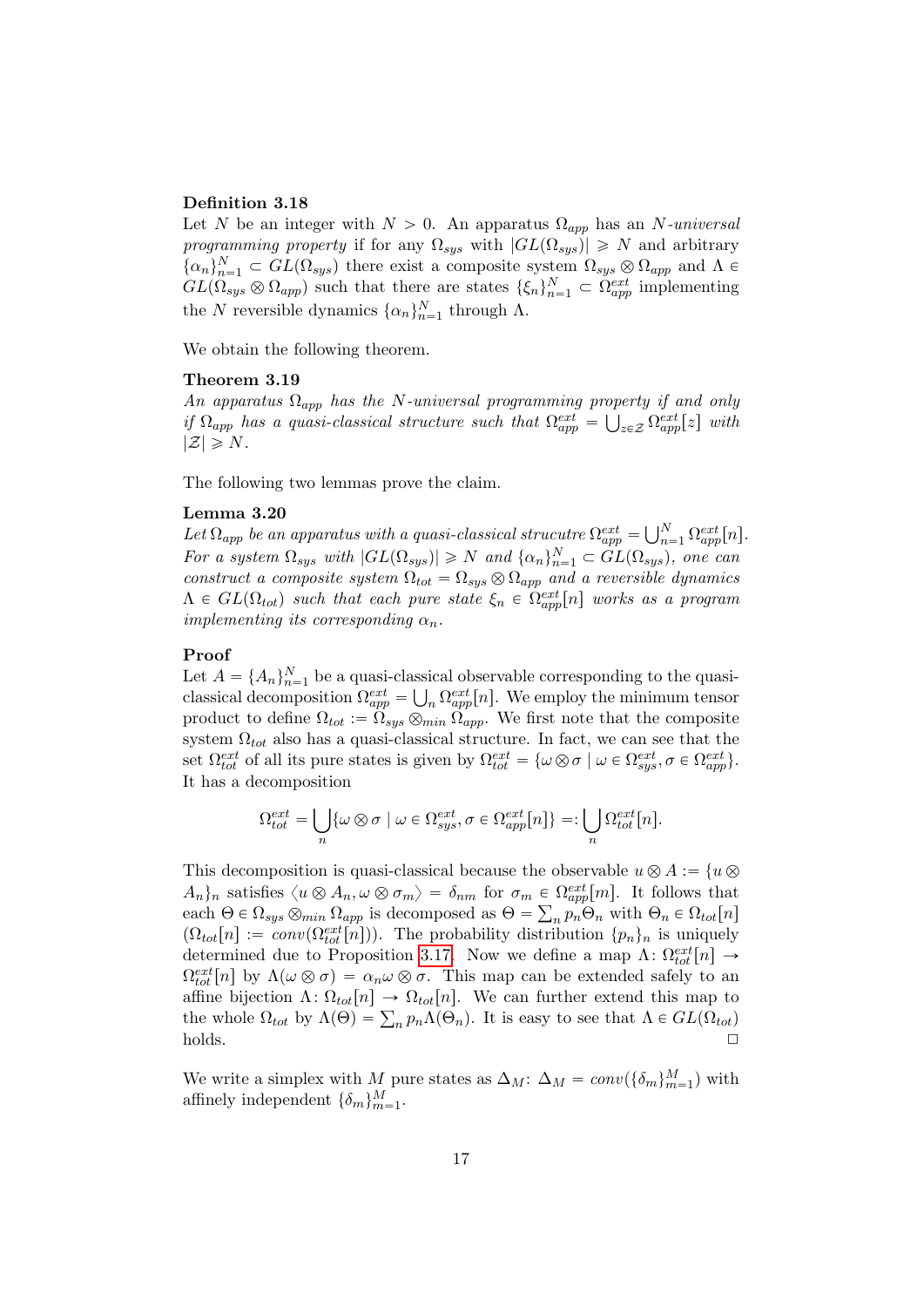#### Lemma 3.21

Let  $\Omega_{sys}$  be a classical system with N pure states, i.e.,  $\Omega_{sys} = \Delta_N$ , and  $\Omega_{app}$ be an apparatus. If for arbitrary N reversible dynamics  $\{\alpha_n\}_{n=1}^N$  on  $\Omega_{sys}$ there exists a reversible dynamics  $\Lambda$  on the composite  $\Omega_{sys} \otimes \Omega_{app}$  (remember that  $\Omega_{sys} \otimes \Omega_{app} = \Omega_{sys} \otimes_{min} \Omega_{app}$  holds because  $\Omega_{sys}$  is a simplex) through which  $\{\alpha_n\}_{n=1}^N$  are implemented, then  $\Omega_{app}$  has a quasi-classical structure with degree N.

## Proof

Let  $\{\delta_m\}_{m=1}^N$  be the pure states of  $\Omega_{sys}$ . Each reversible dynamics on  $\Omega_{sys}$ is described by a permutation of  $\{1, \ldots, N\}$ . Let us consider a reversible dynamics  $\Lambda$  on  $\Omega_{tot} = \Omega_{sys} \otimes \Omega_{app}$ . For any  $m = 1, ..., N$  and  $\omega \in \Omega_{app}$ , a pure state  $\delta_m \otimes \omega$  is mapped to  $\Lambda(\delta_m \otimes \omega) \in \Omega_{tot}^{ext}$ . It is expressed as a pure state  $\delta_m \otimes \omega$  is mapped to  $\Lambda(\delta_m \otimes \omega) \in \Omega_{tot}^{ext}$ . It is expressed as  $\Lambda(\delta_m \otimes \omega) = \sum_k \delta_k \otimes \Lambda_k^m(\omega)$ , where  $\{\Lambda_k^m\}_k$  are affine maps defined on  $\Omega_{app}$ .  $\Lambda(\delta_m \otimes \omega) = \sum_k \delta_k \otimes \Lambda_k^m(\omega)$ , where  $\{\Lambda_k^m\}_k$  are affine maps defined on  $\Omega_{app}$ .<br>Since  $\sum_k \delta_k \otimes \Lambda_k^m(\omega)$  is pure, there exists  $k_0$  (depending on  $\omega$ ) such that  $\Lambda_{k_0}^m(\omega) \in \Omega_{app}^{ext}$  and  $\Lambda_k^m(\omega) = 0$  for  $k \neq k_0$ . Operating  $u_{sys} \otimes u_{app}$ , we find  $\Lambda_{k_0}(\omega) \in \Omega_{app}$  and  $\Lambda_k(\omega) = 0$  for  $\kappa \neq \kappa_0$ . Operating  $u_{sys} \otimes u_{app}$ , we find<br>that  $\sum_{k=1}^N \Lambda_k^{m*}(u_{app}) = u_{app}$  holds, where  $\Lambda_k^{m*}$  is the dual map for  $\Lambda_k^m$  (the Heisenberg picture), that is,  $A^m := \{A_k^m\}_{k=1}^N$  with  $A_k^m = \Lambda_k^{m*}(u_{app})$  is an observable satisfying either  $\langle A_k^m, \omega \rangle = 0$  or 1 for  $\omega \in \Omega_{app}^{ext}$ . On the other hand, there exists a family of permutations  $\{\pi_n\}_{n=1}^N$  such that  $\pi_n(1) = n$ for each  $n = 1, ..., N$ , and we introduce N reversible dynamics  $\{\alpha_n\}_{n=1}^N$  by  $\alpha_n(\delta_m) = \delta_{\pi_n(m)}$  for all  $l = 1, ..., N$ . Assume that  $\Lambda \in GL(\Omega_{sys} \otimes \Omega_{app})$ implements  $\{\alpha_n\}_{n=1}^N$ . By the assumption, there exist programs  $\{\xi_n\}_{n=1}^N$   $\subset$  $\Omega_{app}^{ext}$  such that  $\Lambda_k^1(\xi_n) = 0$  holds except for  $k = \pi_n(1) = n$ , that is,  $\langle A_k^1, \xi_n \rangle =$  $\delta_{kn}$  holds. Therefore, we conclude that  $\Omega_{app}$  has a quasi-classical structure of degree  $N$ .

We should remember that the degree satisfies  $|\mathcal{Z}| \leq \dim \mathfrak{aff}(\Omega_{app}) + 1$  and that the equality is attained by a classical system with  $(\dim aff(\Omega_{am}) + 1)$ pure states (see Proposition [3.16\)](#page-15-1).

## <span id="page-17-0"></span>4 Programming of channels in GPTs

We have so far considered programming reversible dynamics in the framework of GPTs to prove that this is possible only when the apparatus is close to classical theory. In this section, we investigate whether similar observation can be obtained when programming more general state changes, i.e., channels.

#### 4.1 Irreversible universal programming

We start with introducing a similar notion to the one in Definition [3.18.](#page-15-2)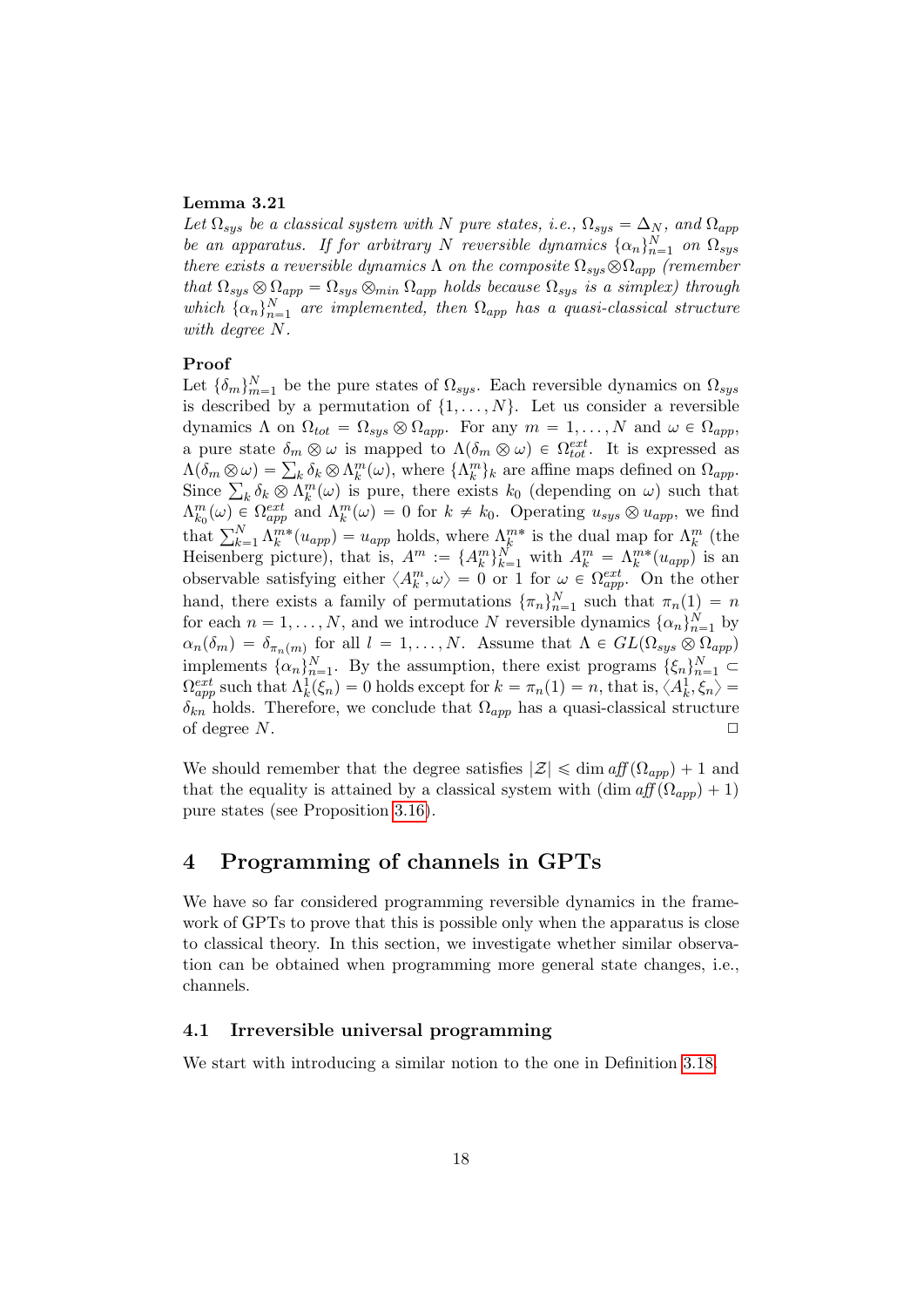#### Definition 4.1

Let N be an integer with  $N > 0$ . An apparatus  $\Omega_{app}$  has an *irreversible N*-universal programming property if for any  $\Omega_{sys}$  with  $|\mathcal{C}(\Omega_{sys})| \ge N$  and arbitrary  $\{\tau_n\}_{n=1}^N \subset \mathcal{C}(\Omega_{sys})$ , there exist a composite system  $\Omega_{sys} \otimes \Omega_{app}$  and  $\Theta \in \mathcal{C}(\Omega_{sys} \otimes \Omega_{app})$  such that there are states  $\{\xi_n\}_{n=1}^N \subset \Omega_{app}^{ext}$  implementing N distinct channels  $\{\tau_n\}_{n=1}^N$  of  $\Omega_{sys}$  through  $\Theta$ .

<span id="page-18-0"></span>Similarly to Theorem [3.19,](#page-16-0) we obtain the following observation.

#### Theorem 4.2

An apparatus  $\Omega_{app}$  has an irreversible N-universal programming property if and only if there exists a family of perfectly distinguishable states  $\{\xi_n\}_{n=1}^N$ in  $\Omega_{app}$ .

#### Remark 4.3

A similar result to Theorem [4.2](#page-18-0) was obtained also in [\[28\]](#page-31-4). They both manifest that if we use a set of states as programs to implement arbitrary channels on an arbitrary system via a channel on a total system, then it is necessary and sufficient that the states are perfectly distinguishable. This indication can be compared with our previous result Theorem [3.19,](#page-16-0) where quasi-classical structures appear as a consequence of considering reversible dynamics instead of channels.

The following two lemmas prove the claim of the theorem.

#### Lemma 4.4

Let  $\{\xi_n\}_{n=1}^N \subset \Omega_{app}$  be a perfectly distinguishable set of states, and  $\Omega_{sys}$  be a system with  $|\mathcal{C}(\Omega_{sys})| \geq N$  and  $\{\tau_n\}_{n=1}^N \subset \mathcal{C}(\Omega_{sys})$ . One can construct a composite system  $\Omega_{tot} = \Omega_{sys} \otimes \Omega_{app}$  and a channel  $\Theta \in \mathcal{C}(\Omega_{tot})$  such that each state  $\xi_n$  works as a program implementing its corresponding channel  $\tau_n$ .

#### Proof

Let  $A = \{A_n\}_{n=1}^N$  be an observable for the perfectly distinguishable  $\{\xi_n\}_{n=1}^N$ such that  $\langle A_n, \xi_m \rangle = \delta_{mn}$ . We employ the minimum tensor to define  $\Omega_{tot}$ :=  $\Omega_{sys} \otimes_{min} \Omega_{app}$ . Now we constitute  $\Theta \in \mathcal{C}(\Omega_{tot})$  in the following way. First, we define a map  $\theta_1: \Omega_{tot} \to \Omega_{tot} \otimes_{min} \Delta_N$  by the relation  $\theta_1(\omega \otimes \sigma) = \omega \otimes \sigma \otimes \delta$  $(\omega \in \Omega_{sys}, \sigma \in \Omega_{app})$  with some  $\delta \in \Delta_N$  and its affine extension, where  $\Delta_N$  is a simplex with N pure states  $\{\delta_n\}_{n=1}^N$ . We note that this map  $\theta_1$ defines successfully a channel:  $\theta_1 \in \mathcal{C}(\Omega_{tot}, \Omega_{tot} \otimes_{min} \Delta_N)$ . Next, we define another map  $\theta_2$ :  $\Omega_{tot} \otimes_{min} \Delta_N \rightarrow \Omega_{tot} \otimes_{min} \Delta_N$  as a measure-and-prepare channel [\[14\]](#page-30-3) on  $\Omega_{app} \otimes_{min} \Delta_N$  by the observable  $\{A_n \otimes u_\Delta\}_{n=1}^N$  and states  $\{\xi'_n \otimes \delta_n\}_{n=1}^N$  with  $u_\Delta$  the unit effect for  $\Delta_N$  and  $\{\xi'_n\} \subset \Omega_{app}$  states in  $\Omega_{app}$ . That is,  $\theta_2$  is given by the tensor product of the identity channel on  $\Omega_{sys}$  and the corresponding measure-and-prepare channel on  $\Omega_{app} \otimes_{min} \Delta_N$ ,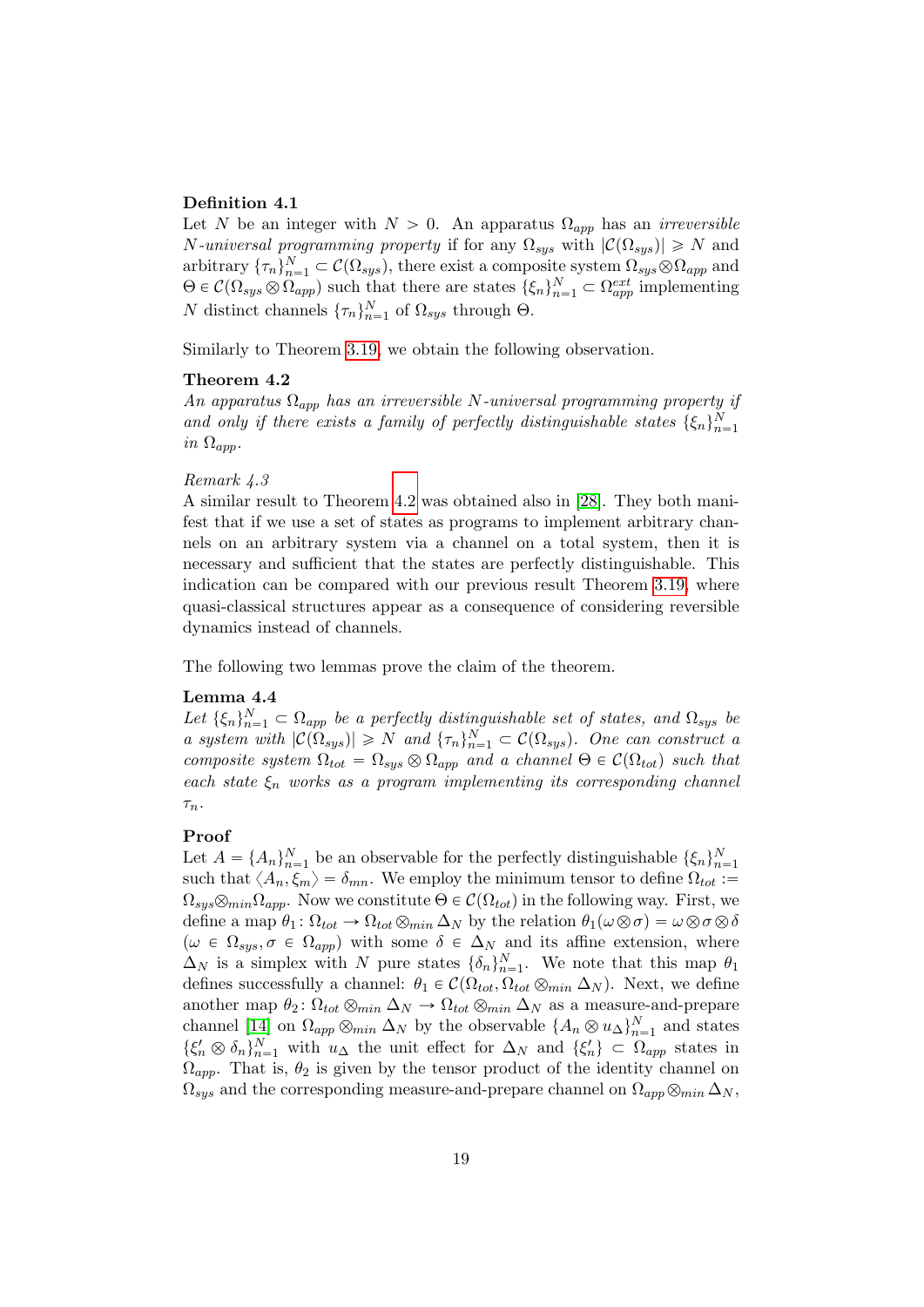which particuarly satisfies

$$
\theta_2(\omega \otimes \sigma \otimes \delta) = \sum_{n=1}^N \langle A_n, \sigma \rangle \omega \otimes \xi'_n \otimes \delta_n.
$$

Finally, we introduce  $\theta_3$  by the tensor product of the identity channel on  $\Omega_{app}$  and the channel  $\gamma$  on  $\Omega_{sys} \otimes_{min} \Delta_N$  defined via  $\gamma(\omega \otimes \delta_n) = \tau_n(\omega) \otimes \delta_n$ and its affine extension such that  $\theta_3(\omega \otimes \xi'_n \otimes \delta_n) = \tau_n(\omega) \otimes \xi'_n \otimes \delta_n$ . We note that each  $\theta_i$   $(i = 1, 2, 3)$  is not necessarily bijective. It is easy to see that the map  $\Theta \in \mathcal{C}(\Omega_{tot})$  given by the composite of the channel  $\theta_3 \circ \theta_2 \circ \theta_1 \in$  $\mathcal{C}(\Omega_{tot}, \Omega_{tot} \otimes \Delta_N)$  and the partial trace implements  $\{\tau_n\}_n$ .

#### <span id="page-19-0"></span>Lemma 4.5

Let  $\Omega_{sys}$  be a classical system with N pure states, i.e.,  $\Omega_{sys} = \Delta_N$ . Assume that an apparatus  $\Omega_{app}$  implements arbitrary N distinct channels on  $\Omega_{sys}$ with programs  $\{\xi_n\}_{n=1}^N \subset \Omega_{app}$ . Then  $\{\xi_n\}_{n=1}^N$  is perfectly distinguishable.

#### Proof

Let  $\{\delta_m\}_{m=1}^N$  be the pure states of  $\Omega_{sys}$ . We introduce N channels  $\{\tau_n\}_{n=1}^N$  by  $\tau_n(\delta_m) = \delta_{\pi_n(m)}$   $(m = 1, ..., N)$ , where  $\{\pi_n\}_{n=1}^N$  is a family of permutations satisfying  $\pi_n(1) = n$  for each  $n = 1, ..., N$ . Assume that states  $\{\xi_n\}_n$ programs  $\{\tau_n\}_n$  through a channel  $\Theta \in \mathcal{C}(\Delta_N \otimes \Omega_{app})$ . We obtain  $\Theta(\delta_m \otimes$  $\xi_n$ ) =  $\tau_n \delta_m \otimes \xi'_{mn} = \delta_{\pi_n(m)} \otimes \xi'_{mn}$  with  $\xi'_{mn} \in \Omega_{app}$  for each pure state  $\delta_m \in \Delta_N$  of the system. The term  $\Theta(\delta_m \otimes \xi_n)$  has another expression  $\Theta_m \in \Delta_N$  of the system. The term  $\Theta(\delta_m \otimes \xi_n)$  has another expression  $\Theta(\delta_m \otimes \xi_n) = \sum_{k=1}^N \delta_k \otimes \Theta_k^m(\xi_n)$  through maps  $\{\Theta_k^m\}_{k,m}$  on  $\Omega_{app}$ . It follows that

$$
\Theta_k^m(\xi_n) = \begin{cases} \xi'_{mn} & (k = \pi_n(m)) \\ 0 & (\text{otherwise}), \end{cases}
$$

or

$$
\langle \Theta_k^{m*}(u_{app}), \xi_n \rangle = \begin{cases} 1 & (k = \pi_n(m)) \\ 0 & (\text{otherwise}), \end{cases}
$$

where  $u_{app}$  is the unit effect on  $\Omega_{app}$  and  $\Theta_k^{m*}$  is the dual map for  $\Theta_k^m$ . where  $u_{app}$  is the unit effect on  $\Omega_{app}$  and  $\Theta_k^{\gamma}$  is the dual map for  $\Theta_k^{\gamma}$ .<br>We note that  $\sum_{k=1}^N \Theta_k^{m*}(u_{app}) = u_{app}$  holds, i.e.,  $\{\Theta_k^{m*}(u_{app})\}_{k=1}^N$  defines an observable on  $\Omega_{app}$  for each m. Therefore, if we define an observable  $\{A_k\}_{k=1}^N$ with  $A_k = \Theta_k^{1*}$ , then it satisfies  $\langle A_k, \xi_n \rangle = \delta_{kn}$ , i.e.,  $\{\xi_n\}_n$  is perfectly distinguishable.

#### 4.2 Approximate programmings via regular polygon theories

In the previous subsection, we demonstrated that channels can be programmed by means of perfectly distinguishable set of states in any GPT. Then it is natural to ask how well one can program them if we use a set of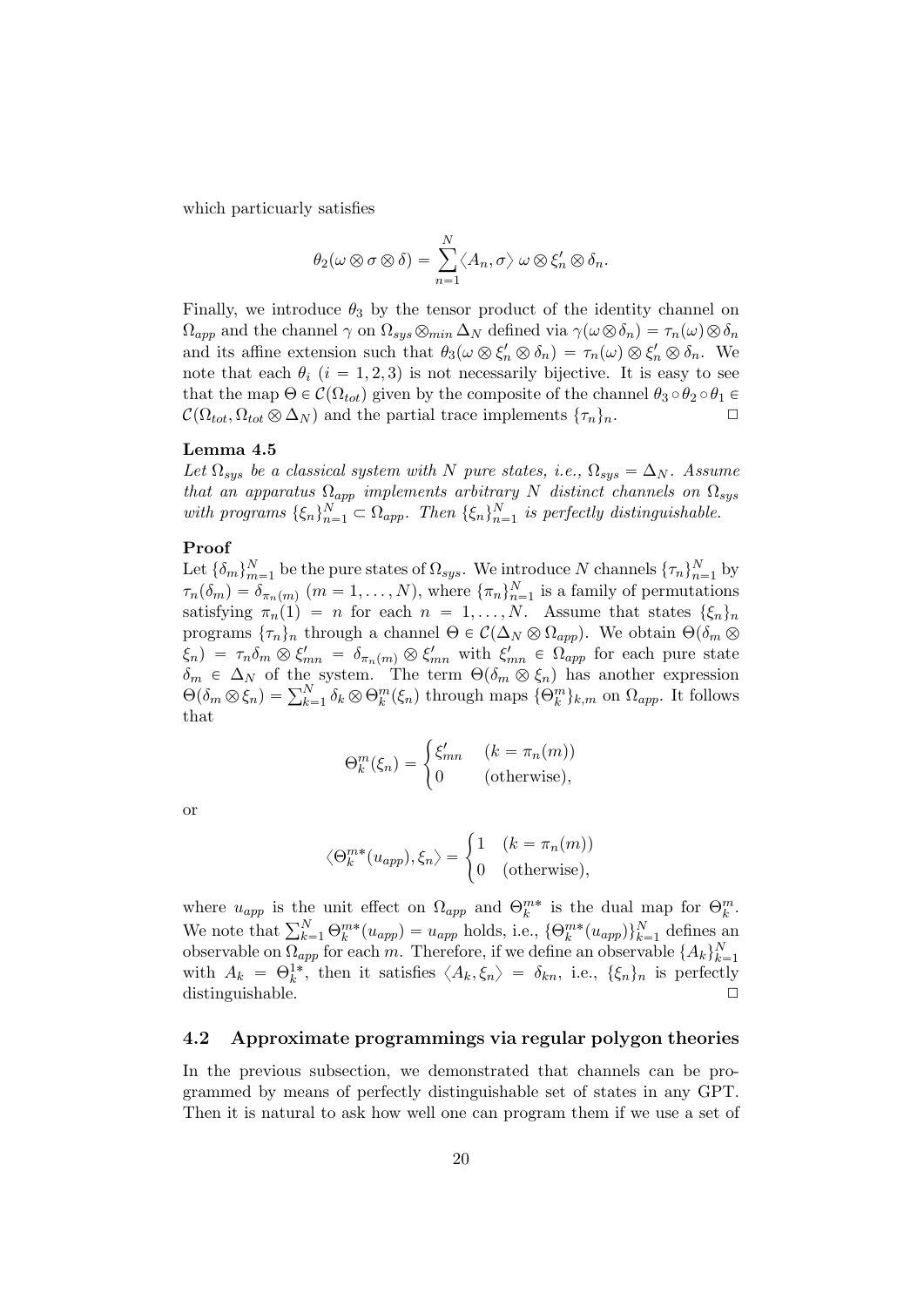states that are not perfectly distinguishable. In this part, following the argu-ment in Lemma [3.21](#page-16-1) and Lemma [4.5,](#page-19-0) we consider programming  $M$  channels  $\{\tau_i\}_{i=1}^M$  on a classical system by using M pure states of the *regular polygon theory* [\[16\]](#page-30-5) with  $M$  sides as programs, and investigate how well those programs can realize the desired channels.

The state space  $\Omega_M^{poly}$  of the regular polygon theory with M sides is given by the convex hull of M pure states  $\{\omega_i^M\}_{i=0}^{M-1}$  in  $V = \mathbb{R}^3$  with

<span id="page-20-3"></span><span id="page-20-2"></span><span id="page-20-0"></span>
$$
\omega_i^M = \begin{pmatrix} r_M^2 \cos \frac{2\pi i}{M} \\ r_M^2 \sin \frac{2\pi i}{M} \\ 1 \end{pmatrix}, \tag{4.1}
$$

where  $r_M = [\cos(\frac{\pi}{M})]^{-\frac{1}{2}}$ . The corresponding effect space  $\mathcal{E}_M^{poly}$  is given by

$$
\mathcal{E}_{M}^{poly} = conv(\{e_{i}^{M}\}_{i=1}^{M}) \text{ with } e_{i}^{M} = \frac{1}{2} \begin{pmatrix} \cos \frac{(2i-1)\pi}{M} \\ \sin \frac{(2i-1)\pi}{M} \\ 1 \end{pmatrix} \quad (M: \text{ even}), \quad (4.2)
$$

or

$$
\mathcal{E}_{M}^{poly} = conv(\{e_{i}^{M}\}_{i=1}^{M}, \{u - e_{i}^{M}\}_{i=1}^{M})
$$
  
with 
$$
e_{i}^{M} = \frac{1}{1 + r_{M}^{2}} \begin{pmatrix} \cos \frac{2\pi i}{M} \\ \sin \frac{2\pi i}{M} \\ 1 \end{pmatrix} \quad (M: \text{ odd}).
$$
 (4.3)

In this expression, we identify effects with elements in the vector space  $V = \mathbb{R}^3$  spanned by the state space through the Riesz representation theorem [\[29\]](#page-31-5) (thus the action of an effect on a state is given by their inner product). We also note that under this parameterization,  $cone(\mathcal{E}_M^{poly}) \subseteq cone(\Omega_M^{poly})$ holds, i.e., for any  $e \in \mathcal{E}_M^{poly} \setminus \{0\}$ , there exists  $\lambda > 0$  such that  $\lambda e \in \Omega_M^{poly}$ .

Let us consider the following game between two parties, Alice and Bob. Alice has a classical system  $\Delta_N$  with sufficiently large N, and hopes to implement a family of reversible dynamics  $\{\tau_i\}_{i=1}^M$  on  $\Delta_N$ . Representing each  $\tau_i$   $(i = 1, \ldots, M)$  as  $\tau_i(\delta_n) = \delta_{\pi_i(n)}$  through a permutation  $\pi_i$  of  $\{1, 2, \ldots, N\},$ we assume that they satisfy  $\pi_i(n) \neq \pi_j(n)$  for all  $i \neq j$  and  $n \in \{1, 2, ..., N\}.$ On the other hand, Bob has a polygon system  $\Omega_M^{poly}$ , and can control the total system, that is, Bob can determine channel  $\Theta \in \mathcal{C}(\Omega_{tot})$  on the total system  $\Omega_{tot} = \Delta_N \otimes_{min} \Omega_M^{poly}$ . The game goes as follows: Alice chooses randomly one of the dynamics  $\tau_i$ , and then Bob prepares the corresponding initial state (program)  $\omega_i^M$  of  $\Omega_M^{poly}$  (see [\(4.1\)](#page-20-0)). Our question is how well Bob can choose the channel  $\Theta$  to make the state  $\omega_i^M$  a good program. To tackle this problem, let us consider the case where Alice's initial state is  $\delta_n \in \Delta_N$ . Because

<span id="page-20-1"></span>
$$
\Theta(\delta_n \otimes \xi) = \sum_{k=1}^N \delta_k \otimes \Theta_k^n(\xi) \tag{4.4}
$$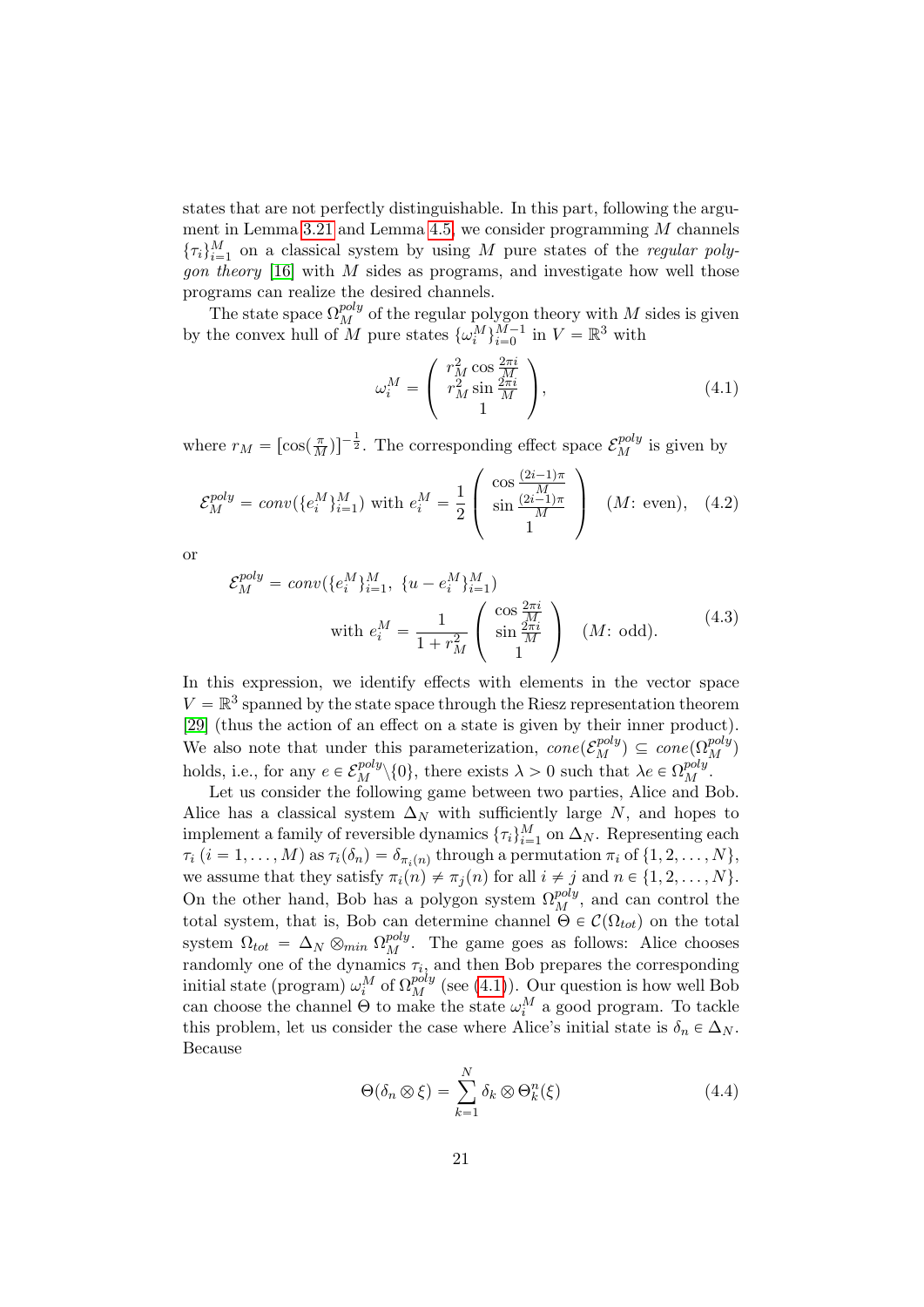holds for all  $\xi \in \Omega_M^{poly}$ , where  $\{\Theta_k^n\}_{k=1}^N$  are affine maps on  $\Omega_M^{poly}$ , the probability of observing the successful dynamics  $\tau_i(\delta_n) = \delta_{\pi_i(n)}$  for this  $\delta_n$  is given by  $\langle \Theta_{\pi_i(n)}^{n*}(u_{app}), \omega_i^M \rangle$  with  $\Theta_k^{n*}$  the dual map for  $\Theta_k^n$   $(k = 1, ..., N)$ . The average with respect to the initial state is  $\frac{1}{N}$  $P \nightharpoonup N$  $_{n=1}^{N}\langle \Theta^{n*}_{\pi_i(n)}(u_{app}), \omega_i^M\rangle.$ Since Alice chooses the dynamics randomly, the total success probability is written as

$$
P_{suc}(\Theta) := \frac{1}{MN} \sum_{i=1}^{M} \sum_{n=1}^{N} \langle \Theta_{\pi_i(n)}^{n*}(u_{app}), \omega_i^M \rangle.
$$
 (4.5)

Then what we want to obtain is the maximum success probability with respect to every channel on the total system implementing by Bob, that is,

<span id="page-21-1"></span><span id="page-21-0"></span>
$$
P_M := \max_{\Theta \in \mathcal{C}(\Omega_{tot})} P_{suc}(\Theta). \tag{4.6}
$$

To evaluate [\(4.5\)](#page-21-0), we focus on the expression [\(4.4\)](#page-20-1). We can find that To evaluate (4.5), we focus on the expression (4.4). We can find that<br>the maps  $\{\Theta_k^n\}_{k=1}^N$  satisfy  $\sum_{k=1}^N \langle u_{app}, \Theta_k^n(\xi) \rangle = 1$  for all  $\xi \in \Omega_M^{poly}$ . Thus Θ defines a family of N observables  $\{\Theta^{n*}(u_{app})\}_{n=1}^N$ , where each observable  $\Theta^{n*}(u_{app})$  is given by  $\Theta^{n*}(u_{app}) = {\Theta^{n*}(u_{app})}_{k=1}^N$  by means of the dual maps  $\{\Theta_k^{n*}\}_k$  for  $\{\Theta_k^n\}_k$ . On the other hand, for a given family of N observables  $\{A^n\}_{n=1}^N$  with  $A^n = \{A_k^n\}_{k=1}^N$ , one can construct  $\Theta \in \mathcal{C}(\Omega_{tot})$  such that  $A^n = \Theta^{n*}(u_{app})$  for all  $n = 1, \ldots, N$ . In fact, if we set  $\Theta_k^n(\xi) := \langle A_k^n, \xi \rangle \xi_k^n$ with an arbitrary state  $\xi_k^n \in \Omega_M^{poly}$  for each  $n, k = 1, ..., N$ , then the map Θ defined through the expression [\(4.4\)](#page-20-1) is a channel on  $Ω_{tot}$  and satisfies the condition  $A^n = \Theta^{n*}(u_{app})$  for all  $n = 1, ..., N$ . It follows that the maximization over all channels  $\mathcal{C}(\Omega_{tot})$  in [\(4.6\)](#page-21-1) can be replaced by the maximization over all families of N observables  $\{A^n\}_{n=1}^N$  on  $\Omega_M^{poly}$  with N outcomes. Now [\(4.6\)](#page-21-1) becomes

$$
P_M = \max_{\{A^n\}_{n=1}^N \in [A(N)]^N} \frac{1}{MN} \sum_{i=1}^M \sum_{n=1}^N \langle A^n_{\pi_i(n)}, \omega_i^M \rangle,
$$

where A(N) is the set of all observables on  $\Omega_M^{poly}$  with N outcomes and  $[A(N)]^N$  is its N products. Because  $\pi_i(n) \neq \pi_j(n)$   $(i \neq j)$  is assumed, the above equation can be rewritten as

<span id="page-21-2"></span>
$$
P_M = \frac{1}{N} \sum_{n=1}^{N} \max_{\{A^n\}_{n=1}^N \in [A(N)]^N} \frac{1}{M} \sum_{i=1}^{M} \langle A^n_{\pi_i(n)}, \omega_i^M \rangle
$$
  
= 
$$
\max_{A \in A(N)} \frac{1}{M} \sum_{i=1}^{M} \langle A_i, \omega_i^M \rangle
$$
  
= 
$$
\max_{A \in A(M)} \frac{1}{M} \sum_{i=1}^{M} \langle A_i, \omega_i^M \rangle.
$$
 (4.7)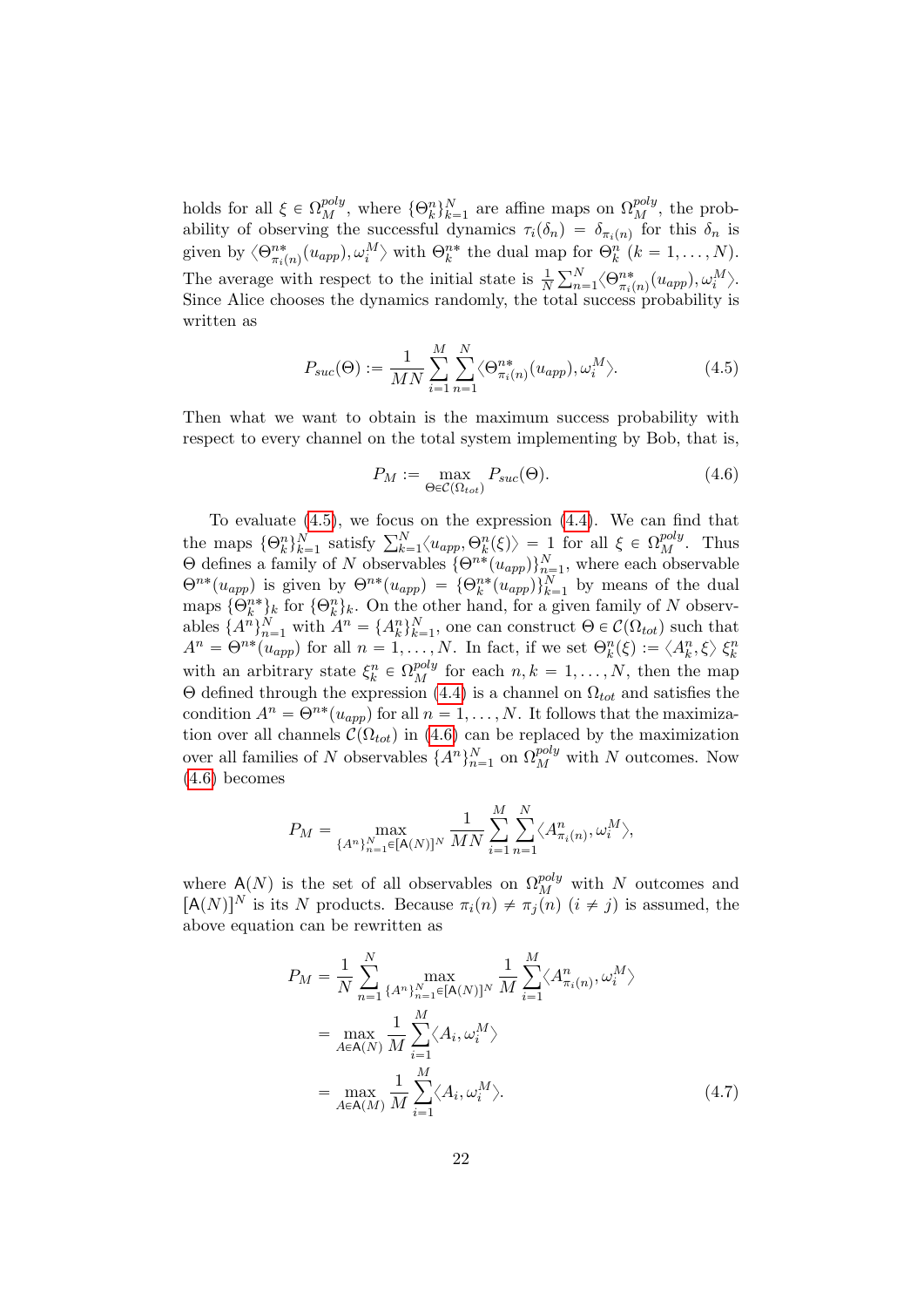We note that the last equation is obtained by identifying an observable  $A = \{A_1, \ldots, A_n\}$  with N outcomes with observable  $\{A_1, \ldots, A_{M-1}, A_M +$  $A_{M+1} + \cdots + A_N$  with M outcomes.

The problem is to search how well we can optimize  $(4.7)$ , that is, to find an observable  $A = \{A_i\}_{i=1}^M$  that maximizes [\(4.7\)](#page-21-2). This problem is equivalent to the so-called state discrimination problem, and there have been studies on this problem not only in quantum theory [\[30\]](#page-31-6) but also in GPTs [\[31,](#page-31-7) [32,](#page-31-8) [33,](#page-31-9) [34\]](#page-31-10). Here we refer to the results in [\[31\]](#page-31-7) by Kimura et al. According to their results, if we can find a set of states  $\{t_i\}_{i=1}^M \subseteq \Omega_M^{poly}$ and positive numbers  $\{\tilde{p}_i\}_{i=1}^M$  with each  $\tilde{p}_i \in [0, 1]$  (called a "weak Helstrom") family") for  $\{\omega_i^M\}_{i=1}^M$  such that

<span id="page-22-1"></span><span id="page-22-0"></span>
$$
\tilde{p}_i = \tilde{p}_j \ge \frac{1}{M} \tag{4.8}
$$

and

$$
\tilde{p}_i \omega_i^M + (1 - \tilde{p}_i)t_i = \tilde{p}_j \omega_j^M + (1 - \tilde{p}_j)t_j,
$$
\n(4.9)

for all  $i, j = 1, ..., M$ , then  $P_M \leq \frac{1}{M}$  $\frac{1}{M\tilde{p}_i}$  holds. They also revealed that the equality holds if the observable  $\{A_i\}_{i=1}^M$  satisfies  $A_i(t_i) = 0$  for all i. In the regular polygon theory  $\Omega_M^{poly}$ , we can easily find a weak Helstrom family for  $\{\omega_i^M\}_{i=1}^M$ . In fact, if we set

$$
(t_i, \tilde{p}_i) = \begin{cases} \left(\omega_{i+\frac{M}{2}}^M, \frac{1}{2}\right) & (M: \text{ even})\\ \left(\frac{\omega_{i+\frac{M-1}{2}}^M + \omega_{i+\frac{M+1}{2}}^M}{2}, \frac{r_M^2}{1+r_M^2}\right) & (M: \text{ odd}), \end{cases}
$$
(4.10)

then it is easy to see that they satisfy [\(4.8\)](#page-22-0) and [\(4.9\)](#page-22-1). Moreover, we can find that the condition  $A_i(t_i) = 0$  is satisfied with each  $A_i$  given by (remember  $(4.2)$  and  $(4.3)$ 

$$
A_{i} = \begin{cases} \frac{2}{M} e_{i}^{M} & (M: \text{ even}) \\ \frac{1 + r_{M}^{2}}{M} e_{i}^{M} & (M: \text{ odd}). \end{cases}
$$
(4.11)

We note that the coefficients  $\frac{2}{M}$  and  $\frac{1+r_M^2}{M}$  are determined so that  $\sum_{i=1}^M A_i =$  $u_{sys}$  holds. This  $\{A_i\}_i$  is realized by a channel  $\Theta \in \mathcal{C}(\Omega_{tot})$  satisfying

$$
\Theta_{\pi_i(n)}^n = \Theta_{\pi_i(n)}^{n*} = \begin{cases} \frac{4}{M} |e_i^M\rangle\langle e_i^M| & (M: \text{ even}) \\ \frac{(1+r_M^2)^2}{M} |e_i^M\rangle\langle e_i^M| & (M: \text{ odd}), \end{cases}
$$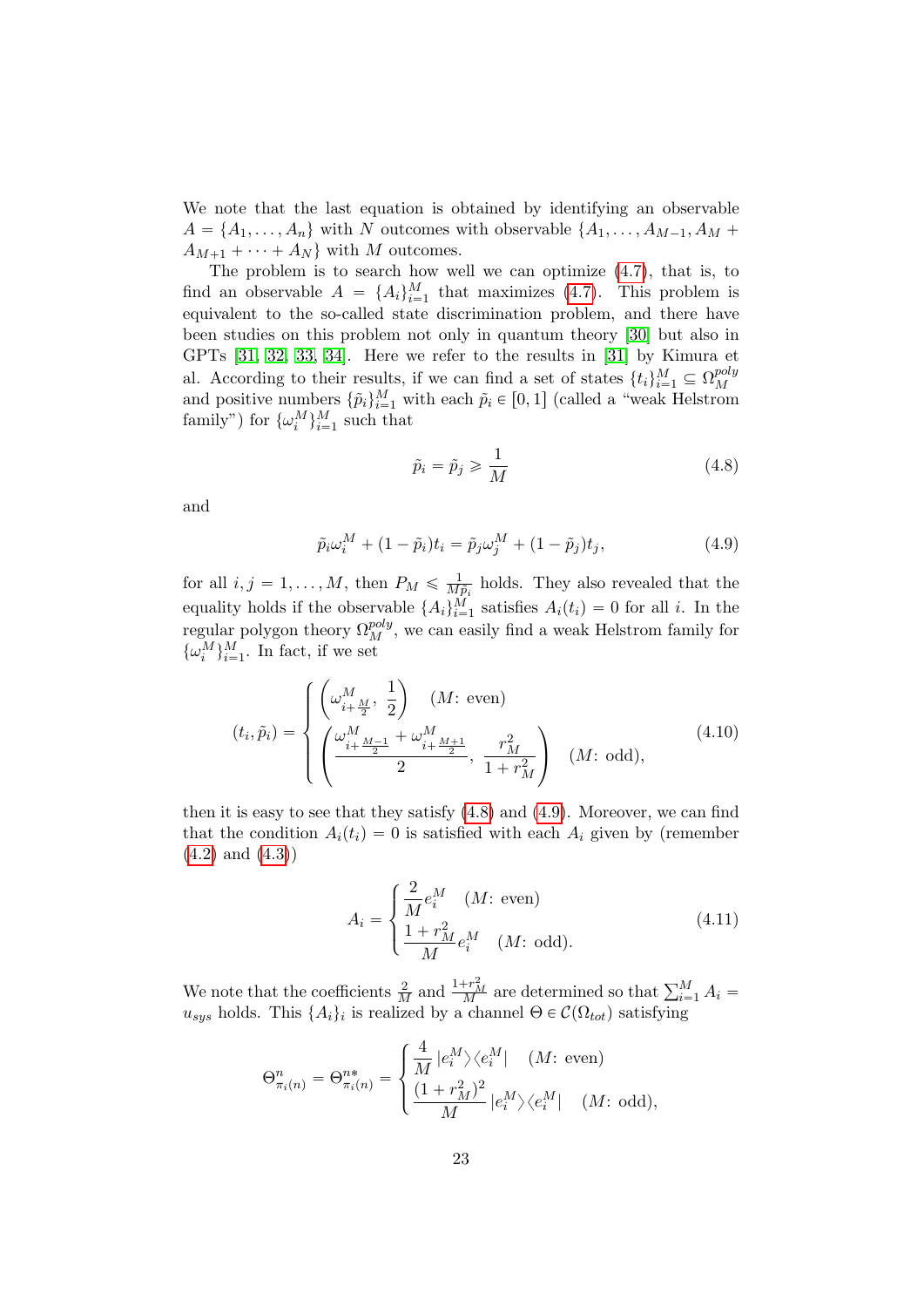where the linear operator  $|e_i^M\rangle\langle e_i^M|$  on  $V = \mathbb{R}^3$  is defined as  $|e_i^M\rangle\langle e_i^M| : x \mapsto$  $\langle e_i^M|x\rangle e_i^M$  with  $\langle \cdot | \cdot \rangle$  the Euclidean inner product on V. For this  $\{A_i\}_i$ , the probability  $P_{suc}(\Theta)$  [\(4.5\)](#page-21-0) attains its maximum value  $P_M$  as

<span id="page-23-0"></span>
$$
P_M = \begin{cases} \frac{2}{M} & (M: \text{ even}) \\ \frac{1+r_M^2}{M} & (M: \text{ odd}). \end{cases}
$$
(4.12)

We can see, for example, that  $P_3 = 1$ , and  $P_4 = \frac{1}{2}$  $\frac{1}{2}$ . The above result  $(4.12)$  is compared with the success probability to program M reversible dynamics on the system  $\Delta_N$  by a single bit  $\Delta_2$  (thus the total system is  $\Delta_N \otimes \Delta_2$ ). Since  $\Delta_2$  has two pure states, it can program perfectly at most two reversible dynamics on  $\Delta_N$ . It follows that in this case the optimal value of average success probability is  $\frac{2}{M}$ . This manifests that when implementing M reversible dynamics on a classical system, using the regular polygon theory as apparatus with  $M$  sides results in a better or equal success probability than using classical bit.

## 5 Conclusion

In this study, we considered the generalization of quantum programming scheme to GPTs. It was found that a family of reversible dynamics on a target system is programmable only if a pairwise distinguishable set of states in an apparatus is used as programs. While this result seems to be just a straightforward generalization of the quantum result, it should be emphasized that this was obtained for any physically valid composite of the system and apparatus, i.e., any bipartite state space between the minimal and the maximal tensor products of them. On the other hand, we also considered changing the programming scenario itself: universal programming of reversible dynamics and channels, and investigated when an apparatus makes them possible. It was demonstrated that the former scheme is realizable if and only if the apparatus has a quasi-classical structure, which was originally derived for the target system in the initial programming scheme, and that the latter is possible if and only if the corresponding programs in the apparatus are perfectly distinguishable. We believe that the former result is particularly important in that it is peculiar to GPTs beyond quantum theory. We also presented numerical evaluations for how well we can implement channels on a classical system if states in regular polygon theories (that are in general not perfectly distinguishable) are used as programs, where only approximate programming is possible. It will be interesting to present similar evaluations for more general cases when channels on nonclassical GPTs are to be programmed. Future study will be also needed to give further investigations of quasi-classical structures. As Example [3.15](#page-14-1)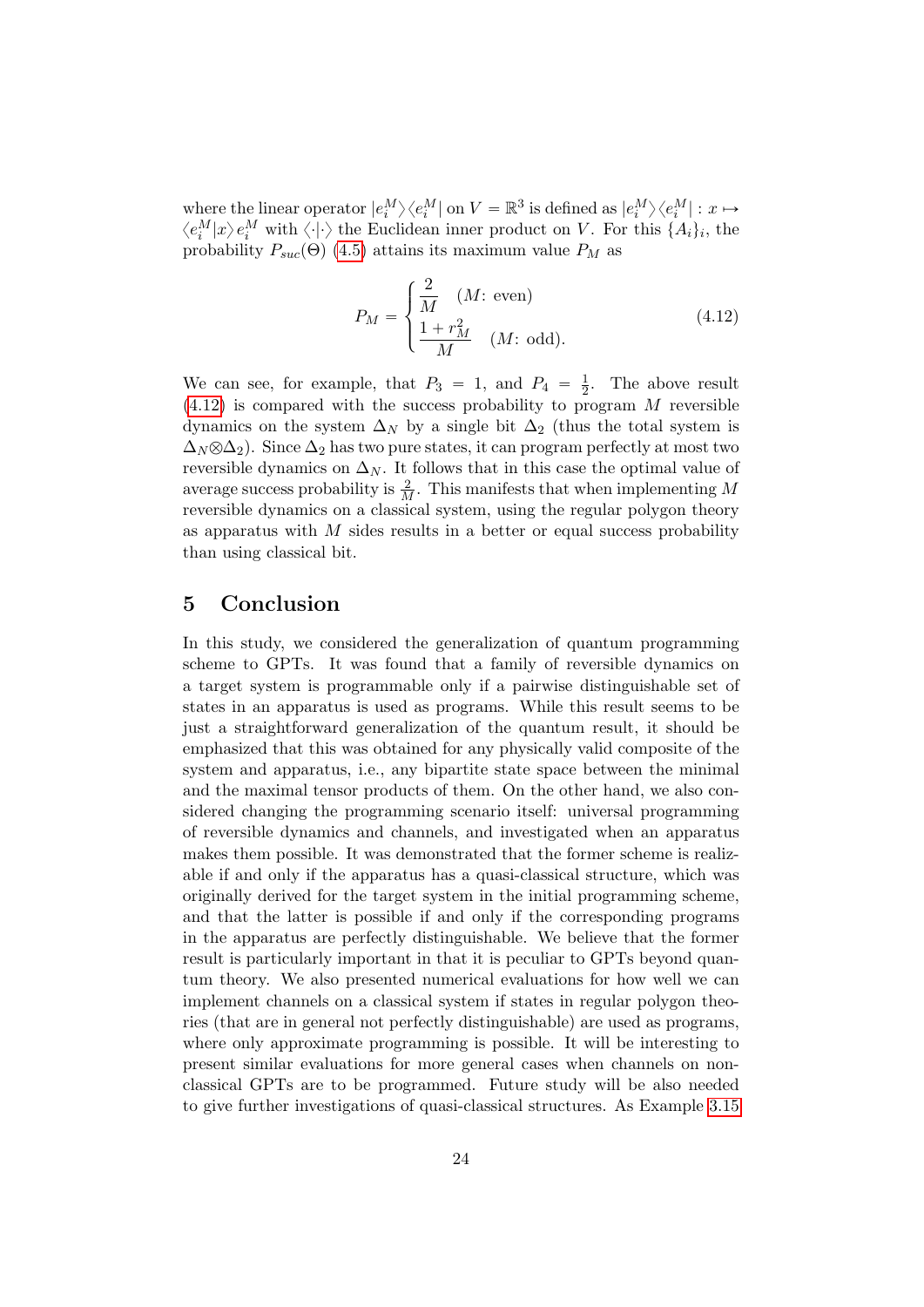shows, state spaces with quasi-classical substructures seem to have properties that the classical (triangle) and square theories have. Since these two theories exhibit respectively minimum and maximum values for the CHSH value [\[8,](#page-29-7) [35\]](#page-31-11) or incompatibility [\[36\]](#page-31-12), it may be possible to give other theoretical characterizations for quasi-classical structures.

## Acknowledgment

The authors thank Yui Kuramochi for helpful suggestions. TM acknowledges financial support from JSPS (KAKENHI Grant No. JP20K03732). RT acknowledges financial support from JSPS (KAKENHI Grant No. JP21J10096).

## <span id="page-24-1"></span>Appendix A A pairwise distinguishable family of states is always finite.

<span id="page-24-0"></span>In this appendix, we prove that a pairwise distinguishable family of states in a finite-dimensional state space is a finite set.

#### Proposition A.1

Let  $\Omega$  be a state space in  $V = span(\Omega)$  with dim  $V = d$   $(d < \infty)$ , and let  $C := {\{\omega_i\}}_{i \in \mathcal{I}} \subset \Omega$  be a pairwise distinguishable set of states. Then C is a finite set, i.e.,  $|\mathcal{I}| < \infty$ .

## Proof

Since dim  $span(\Omega) = d$ , we can choose a linearly independent set of states  $\{\tilde{\omega}_k\}_{k=1}^d$  that forms a basis of V. Then a set of linear functions  $\{w_k\}_{k=1}^d$  on V defined as  $w_k(\tilde{\omega}_{k'}) = \delta_{kk'}$  can be introduced. It can be seen that  $\{w_k\}_{k=1}^d$ is a linearly independent set of vectors, and thus forms a basis of the dual space  $V^*$ . For such vectors, we define  $s := \min_{k \in \{1, ..., d\}} \inf_{\omega \in \Omega} w_k(\omega)$  and  $t := \max_{k \in \{1,\ldots,d\}} \sup_{\omega \in \Omega} w_k(\omega)$ . We note that s and t are finite quantities because  $\Omega$  is a compact set. Now we divide the interval [s, t] into M parts as  $A_1 := [s, s + \frac{t-s}{M}), A_2 := [s + \frac{t-s}{M}, s + 2\frac{t-s}{M}), \cdots, A_M := [t - \frac{t-s}{M}, t].$  It defines a pairwise disjoint partition of  $\Omega$  by

$$
\Omega = \bigcup_{(n_1, n_2, \dots, n_d) \in \{1, 2, \dots, M\}^d} P_{n_1 n_2 \dots n_d},
$$

where  $P_{n_1 n_2 ... n_d} := \Omega \cap w_1^{-1}(A_{w_1}) \cap w_2^{-1}(A_{n_2}) \cap \cdots \cap w_d^{-1}(A_{n_d})$ . In other words, a state  $\sigma \in P_{n_1, n_2, ..., n_d}$  satisfies  $w_k(\sigma) \in A_{n_k}$  for each  $k = 1, ..., d$ . Let us suppose that the set  $C$  is an infinite set. Because  $C$  is infinite, there exists at least one  $P_{n_1n_2...n_d}$  such that  $P_{n_1n_2...n_d} \cap C$  is an infinite set  $(|P_{n_1n_2...n_d} \cap C|)$  $|C| \geq 2$  is enough for the following argument). For such  $P_{n_1 n_2 ... n_d} \cap C$ , we take its elements  $\sigma_1, \sigma_2$ . Since  $\{\sigma_1, \sigma_2\}$  are perfectly distinguishable, there exists an effect e such that  $e(\sigma_1) = 1$  and  $e(\sigma_2) = 0$  holds. On the other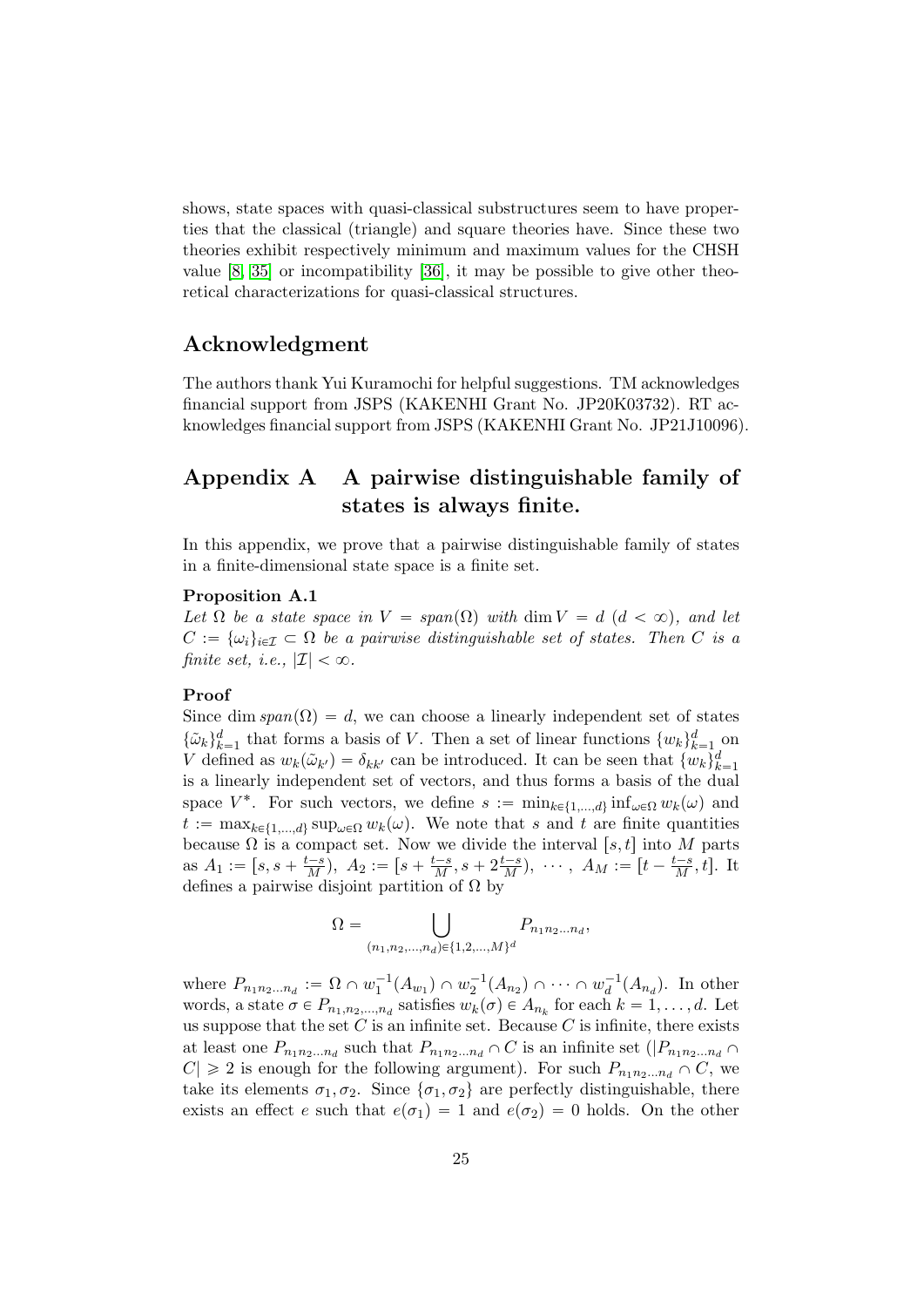hand, representing  $e \in V^*$  in terms of the basis  $\{w_k\}_k$  as  $e = \sum_k^d$  $\sum_{k=1}^a \alpha_k w_k$  $(\alpha_k \in \mathbb{R})$ , we have  $\alpha_k \in [0, 1]$  for each  $k = 1, \ldots, d$  because  $e(\omega_k) \in [0, 1]$ holds. It follows that

$$
1 = |e(\sigma_1 - \sigma_2)| = \left| \sum_{k=1}^d \alpha_k w_k (\sigma_1 - \sigma_2) \right| \leq \frac{t-s}{M} \sum_{k=1}^d |\alpha_k| \leq \frac{d(t-s)}{M},
$$

but, because we can choose arbitrarily large  $M$ , it contradicts.  $\Box$ 

## Remark A.2

For a system described by a state space  $\Omega$ , the integer

 $d_i := \max\{t \in \mathbb{N} \mid \{\omega_1, \dots, \omega_t\} \subset \Omega \text{ is pairwise distinguishable}\}\$ 

is called the *information dimension* of the system [\[18\]](#page-30-7). Proposition [A.1](#page-24-0) indicates that the information dimension of a system with a finite-dimensional state space is always finite (thus  $d_i$  is a well-defined quantity).

## <span id="page-25-1"></span>Appendix  $\bf{B}$  N distinct states can be discriminated by an N-outcome observable via the observed statistics

<span id="page-25-0"></span>In this appendix, we prove that  $N$  distinct states can be discriminated by an observable with N outcomes in terms of the observed probability distributions.

#### Proposition B.1

Let  $\Omega$  be a state space in  $V = span(\Omega)$  with dim  $V = d \, (< \infty)$ , and let  $D := {\{\omega_n\}}_{n=1}^N$   $(N < \infty)$  be a finite set of distinct states. There exists an observable  $F = \{f_n\}_{n=1}^N$  with N outcomes such that the observed probability distributions  $p(\cdot|\omega_n) := {\langle \langle f_{n'}, \omega_n \rangle \rangle_{n'=1}^N}$  ( $n = 1, ..., N$ ) are all distinct.

## Proof

Let  $V' := \text{span}(D)$  be a subspace of V, and let  $M := \dim V'$   $(M \leq N)$  be its dimension. Then there exists a linearly independent set  $\{\tilde{\omega}_m\}_{m=1}^M \subseteq D$ . Also, there is a linearly independent set of states  $\{\tilde{\omega}_l\}_{l=m+1}^d \subseteq \Omega \backslash D$  such that  $\{\tilde{\omega}_k\}_{k=1}^d$  forms a basis of V. We introduce a set  $\{w_k\}_{k=1}^d$  of elements of  $V^*$  defined as  $w_k(\tilde{\omega}_{k'}) = \delta_{kk'}$ , which is a basis of  $V^*$ . It can be seen<br>cosily that the unit offset  $u \in V^*$  for Q is represented as  $u = \sum_{k=1}^d w_k$ . Now easily that the unit effect  $u \in V^*$  for  $\Omega$  is represented as  $u = \sum_{k=1}^d w_k$ . Now we construct an  $M$ -outcome observable that discriminates states in  $V'$ . Let  ${b_m}_{m=1}^M$  be a set of elements in  $V^*$  defined as

$$
b_m = \begin{cases} w_m & (m = 1, \dots, M - 1) \\ \sum_{l=M}^d w_l & (m = M). \end{cases}
$$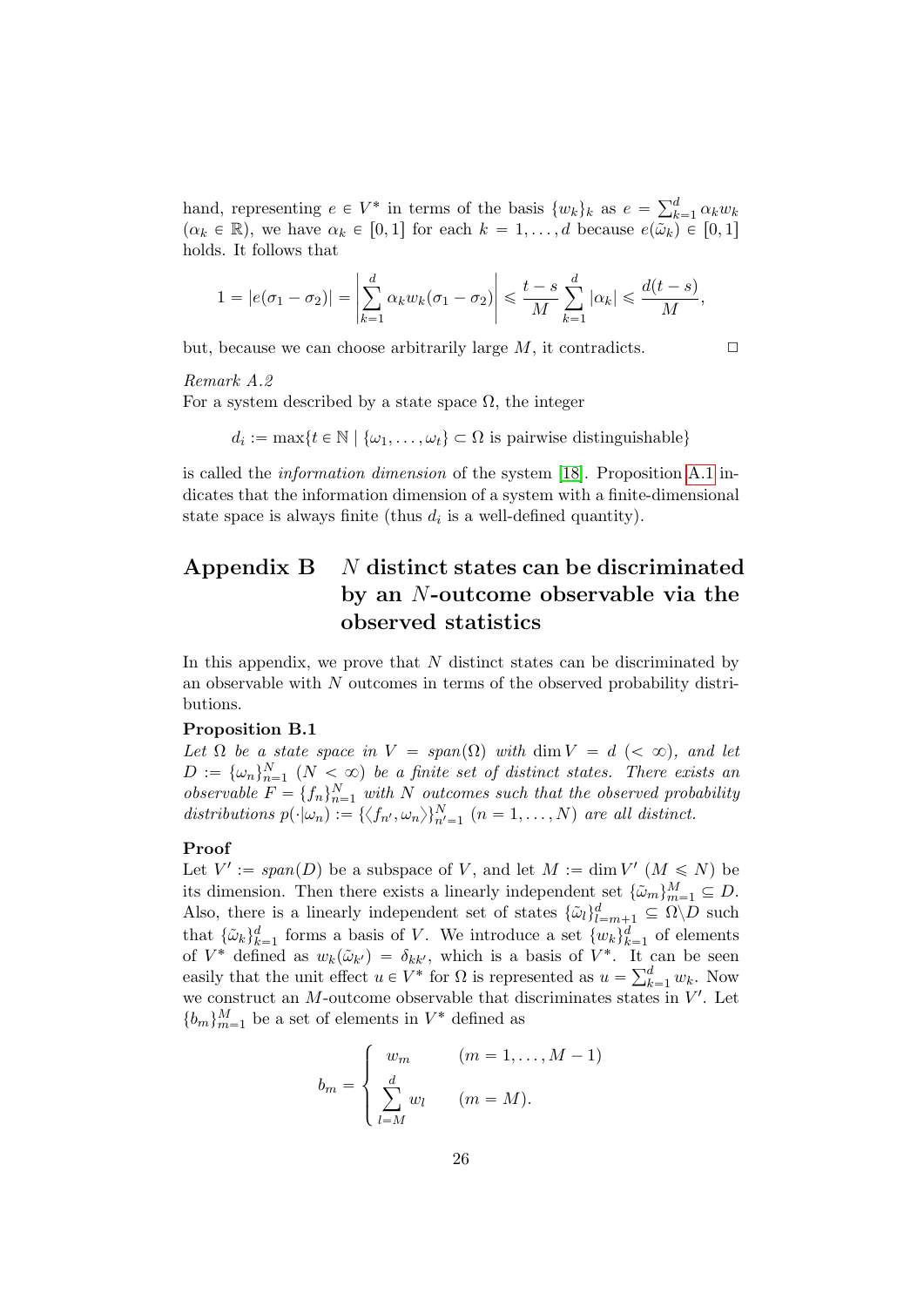We note that  $\sum_{m=1}^{M} b_m = \sum_{k=1}^{d} b_k$  $\binom{d}{k=1} w_k = u$  holds. The vectors  $\{b_m\}_{m=1}^M$  discriminates states in  $V' \cap \Omega$ . In fact, if states  $\omega, \omega' \in V' \cap \Omega$  satisfy  $b_m(\omega) = b_m(\omega')$ inates states in  $V \cap \Omega$ . In fact, if states  $\omega, \omega' \in V \cap \Omega$  satisfy  $b_m$ <br>for all  $m = 1, ..., M$ , then, representing the states as  $\omega = \sum_m^M$  $\sum_{m=1}^{M} \alpha_m \tilde{\omega}_m$  and for all  $m =$ <br> $\omega' = \sum_{m=1}^{M}$  $_{m=1}^{M} \beta_m \tilde{\omega}_m$  via the basis  $\{\tilde{\omega}_m\}_{m=1}^{M}$  of  $V'$ , we obtain  $\alpha_m = \beta_m$  for all  $m = 1, ..., M$ , that is,  $\omega = \omega'$ . Let  $c = \inf_{m \in \{1, ..., M\}} \inf_{\omega \in \Omega} b_m(\omega)$ . We have  $[b_m - cu](\omega) \geq 0$  for all  $\omega \in \Omega$  and  $m = 1, \ldots, M$ . In addition, the vectors  $\{b_m - cu\}_{m=1}^M$  discriminate states in  $V' \cap \Omega$  because the condition  $b_m(\omega) = b_m(\omega')$  is equivalent to  $[b_m - cu](\omega) = [b_m - cu](\omega')$  whenever  $\omega, \omega' \in \Omega$ . Then we take a suitable normalization for  $\{b_m - cu\}_{m=1}^M$  to obtain an observable  $E = \{e_m\}_{m=1}^M$  that discriminates states in D (remember that  $\sum_{k=1}^M h_{n-k}$  is both and ding the zero effect to E if negotiative we have an  $_{m=1}^{M}$   $_{m=1}^{M}$  b<sub>m</sub> = u holds). Adding the zero effect to E if necessary, we have an N-outcome observable F that discriminates states in  $D$ .  $\Box$ 

#### Remark B.2

From the above proof, we obtain the following observation: for a state space  $\Omega$ , there exist observables with at most dim span $(\Omega)$  outcomes such that an arbitrary number of distinct states can be discriminated through the probability distributions observed in their measurements. Those observables are called informationally complete observables [\[37,](#page-32-0) [38\]](#page-32-1), and informationally complete observables with dim  $span(\Omega)$  outcomes (i.e. observables whose effects compose a basis of  $span(\Omega)$  are called particularly minimal informationally complete observables [\[6\]](#page-29-5).

## <span id="page-26-0"></span>Appendix C Proof of Proposition [3.17](#page-15-0)

In this appendix, we present the proof of Proposition [3.17](#page-15-0) shown as follows.

## Proposition [3.17](#page-15-0)

Let  $\Omega$  and  $\Omega^{ext}$  be a state space and the set of all pure states respectively, and let  $\Omega^{ext} = \bigcup_{z \in \mathcal{Z}} \Omega^{ext}[z]$  be a disjoint decomposition for  $\Omega^{ext}$ . The decomposition  $\Omega^{ext} = \bigcup_{z \in \mathcal{Z}} \Omega^{ext}[z]$  is quasi-classical if and only if it satisfies the following condition  $(\star)$ :

(\*) if  $\omega \in \Omega$  is expressed as  $\omega = \sum_{z \in \mathcal{Z}} p_z \omega_z = \sum_{z \in \mathcal{Z}} q_z \omega'_z$ , where each  $\omega_z, \omega_z' \in \Omega[z]$  with  $\Omega[z]$  the convex hull of  $\Omega^{ext}[z]$  and  $\{p_z\}_{z \in \mathcal{Z}}$  and  $\{q_z\}_{z \in \mathcal{Z}}$ probability distributions on Z, then  $p_z = q_z$  holds for all  $z \in Z$ .

## Proof

#### $(the 'onlu if' part)$

Due to the Krein-Milman theorem [\[29\]](#page-31-5), any  $\omega \in \Omega$  can be decomposed as  $\omega = \sum_{z} \sum_{j} \lambda_{z,j} \omega_{z,j}$ , where  $\omega_{z,j} \in \Omega^{ext}[z]$  and  $\{\lambda_{z,j}\}_{z,j}$  is a probability distribution. We introduce  $\omega_z = \frac{\sum_j \lambda_{z,j} \omega_{z,j}}{\sum_i \lambda_{z,j}}$  $\frac{\lambda_{z,j}\omega_{z,j}}{j\lambda_{z,j}} \in \Omega[z]$  and  $p_z =$ ř distribution. We introduce  $\omega_z = \frac{\sum_j \lambda_{z,j} \omega_{z,j}}{\sum_j \lambda_{z,j}} \in \Omega[z]$  and  $p_z = \sum_j \lambda_{z,j}$  for  $z \in \mathcal{Z}$ <br>satisfying  $\sum_j \lambda_{z,j} \neq 0$  to obtain  $\omega = \sum_z p_z \omega_z$ . To prove the uniqueness of  $\overline{z,j}$  $z p_z \omega_z$ . To prove the uniqueness of  $\{p_z\}_z$ , suppose that there are two decomposition  $\omega = \sum_z p_z \omega_z = \sum_z q_z \sigma_z$ with  $\omega_z, \sigma_z \in \Omega[z]$ . Applying the quasi-classical observable  $\{A_z\}_z$  associated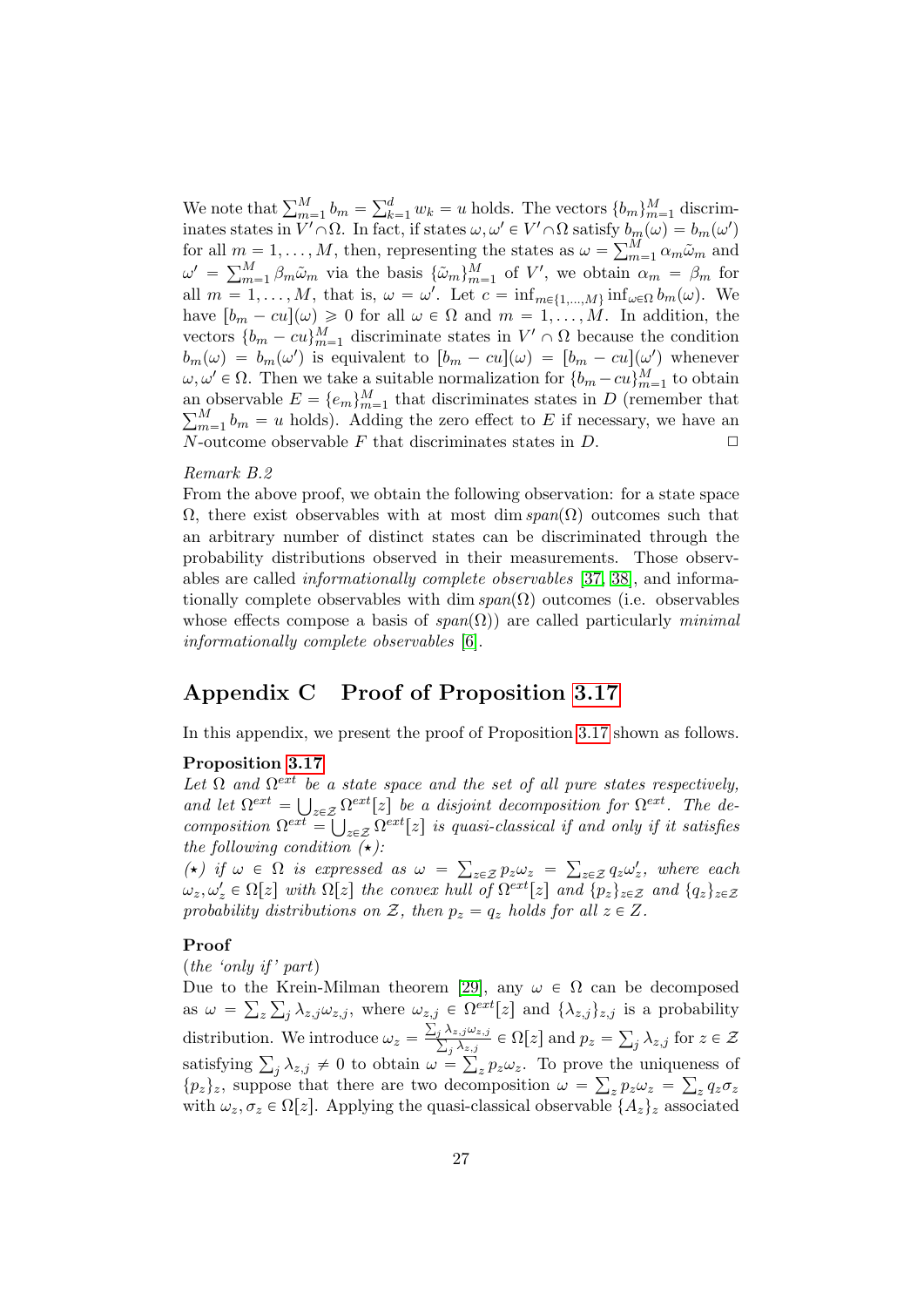with the quasi-classical decomposition, we obtain  $p_z = q_z$  for each  $z \in \mathcal{Z}$ .  $(the 'if' part)$ 

The claim is proved by induction on the integer  $|\mathcal{Z}|$ . First we consider the case of  $|\mathcal{Z}| = 2$ , i.e.,  $\mathcal{Z} = \{z_1, z_2\}$ . For the corresponding decomposition  $\Omega^{ext} = \Omega^{ext}[z_1] \cup \Omega^{ext}[z_1]$ , it holds that  $aff(\Omega^{ext}[z_1]) \cap aff(\Omega^{ext}[z_2]) = \emptyset$ . To see this, suppose that  $aff(\Omega^{ext}[z_1]) \cap aff(\Omega^{ext}[z_2]) \neq \emptyset$  and  $v \in aff(\Omega^{ext}[z_1]) \cap$ aff( $\Omega^{ext}[z_2]$ ). There exist positive numbers  $\{c_i^+\}_i$ ,  $\{c_j^-\}_j$ ,  $\{d_k^+\}_k$ , and  $\{d_l^-\}_l$ , and pure states  $\{\omega_i^{1+}\}_i \subseteq \Omega^{ext}[z_1], \ \{\omega_j^{1-}\}_j \subseteq \Omega^{ext}[z_1], \ \{\omega_k^{2+}\}_k \subseteq \Omega^{ext}[z_2],$ and  $\{\omega_l^{2-}\}_l \subseteq \Omega^{ext}[z_2]$  such that

<span id="page-27-0"></span>
$$
\sum_{i} c_i^+ - \sum_{j} c_j^- = 1, \quad \sum_{k} d_k^+ - \sum_{l} d_l^- = 1,
$$
\n(C.1)

$$
v = \sum_{i} c_{i}^{+} \omega_{i}^{1+} - \sum_{j} c_{j}^{-} \omega_{j}^{1-} = \sum_{k} d_{k}^{+} \omega_{k}^{2+} - \sum_{l} d_{l}^{-} \omega_{l}^{2-}.
$$
 (C.2)

It follows that

$$
\sum_{i} c_{i}^{+} \omega_{i}^{1+} + \sum_{l} d_{l}^{-} \omega_{l}^{2-} = \sum_{j} c_{j}^{-} \omega_{j}^{1-} + \sum_{k} d_{k}^{+} \omega_{k}^{2+},
$$

or

$$
\begin{split} \frac{\sum_i c_i^+}{K} \cdot \frac{\sum_i c_i^+ \omega_i^{1+}}{\sum_i c_i^+} + \frac{\sum_l d_l^-}{K} \cdot \frac{\sum_l d_l^- \omega_l^{2-}}{\sum_l d_l^-} \\ &\quad = \frac{\sum_j c_j^-}{K} \cdot \frac{\sum_j c_j^- \omega_j^{1-}}{\sum_j c_j^-} + \frac{\sum_k d_k^+}{K} \cdot \frac{\sum_k d_k^+ \omega_k^{2+}}{\sum_k d_k^+}, \end{split}
$$

where  $K =$  $i \, c_i^+ +$  $\int d_l^-$  =  $j \overline{c_j^+}$  +  $_k d_k^+$ (> 0). Because

$$
\frac{\sum_{i} c_i^+ \omega_i^{1+}}{\sum_{i} c_i^+}, \frac{\sum_{j} c_j^- \omega_j^{1-}}{\sum_{j} c_j^-} \in \Omega[z_1] \text{ and } \frac{\sum_{k} d_k^+ \omega_k^{2+}}{\sum_{k} d_k^+}, \frac{\sum_{l} d_l^- \omega_l^{2-}}{\sum_{l} d_l^-} \in \Omega[z_2]
$$

hold, we have from the assumption  $(\star)$ 

$$
\sum_i c_i^+ = \sum_j c_j^-, \quad \sum_k d_k^+ = \sum_l d_l^-.
$$

This contradicts [\(C.1\)](#page-27-0), and thus  $aff(\Omega^{ext}[z_1]) \cap aff(\Omega^{ext}[z_2]) = \emptyset$  is concluded. Then, according to the separating hyperplane theorem (Theorem 11.2 in [\[39\]](#page-32-2)), there exist hyperplanes  $H_1$  and  $H_2$  in  $V := span(\Omega)$  such that  $aff(\Omega^{ext}[z_1]) \subseteq H_1$ ,  $aff(\Omega^{ext}[z_2]) \subseteq H_2$ , and  $H_1 \cap H_2 = \emptyset$  (in particular,  $H_1$  and  $H_2$  are parallel). They can be represented as  $H_1$  and  $H_2$  as  $H_1 = \{x \in V \mid \langle x, h \rangle = a\}$  and  $H_1 = \{x \in V \mid \langle x, h \rangle = b\}$  respectively, where  $a, b \in \mathbb{R}$  with  $a < b$  and  $h \in V$ , and  $\langle \cdot, \cdot \rangle$  is an inner product in V. We note that we identify the dual space  $V^*$  with V via the inner product  $\langle \cdot, \cdot \rangle$  in the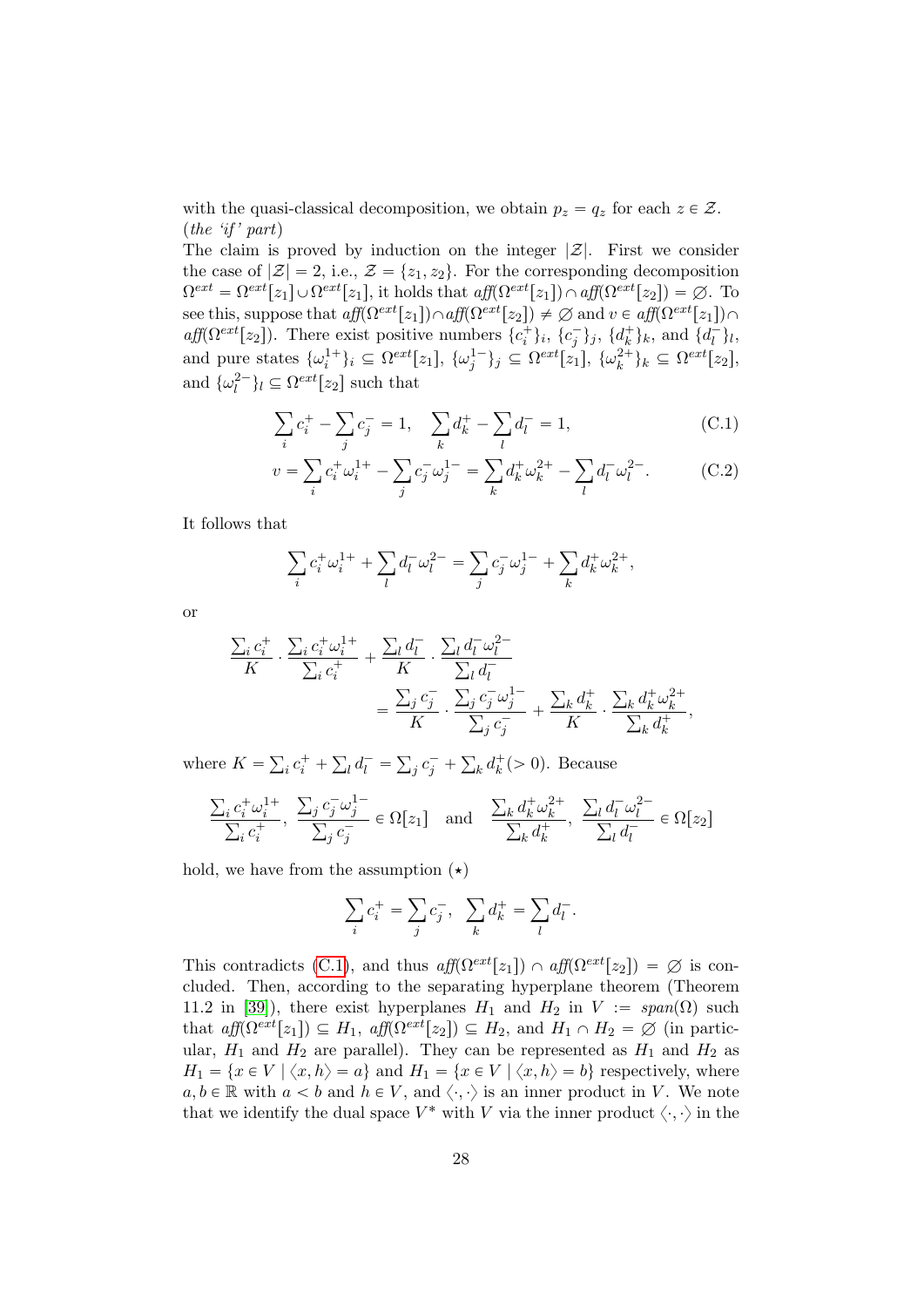following. We can observe that the vector  $e := \frac{1}{b-1}$  $\frac{1}{b-a}(h-au)$ , where u is the unit effect, satisfies #

<span id="page-28-0"></span>
$$
\langle e, \omega^{ext} \rangle = \begin{cases} 0 & (\omega^{ext} \in \Omega^{ext}[z_1]) \\ 1 & (\omega^{ext} \in \Omega^{ext}[z_2]). \end{cases} \tag{C.3}
$$

In particular, e is properly an effect because  $\langle e, \omega \rangle \in [0, 1]$  for all  $\omega \in \Omega$  due to [\(C.3\)](#page-28-0), and thus  $\Omega^{ext} = \Omega^{ext}[z_1] \cup \Omega^{ext}[z_1]$  is quasi-classical  $({e, u - e})$ gives the corresponding quasi-classical observable).

Assume that the claim holds when  $|\mathcal{Z}| = N \ (N \geq 2)$ , and consider the decomposition  $\Omega^{ext} = \bigcup_{z \in \mathcal{Z}} \Omega^{ext}[z]$  with  $|\mathcal{Z}| = N + 1$  satisfying the relevant condition ( $\star$ ). Expressing  $\mathcal{Z} = \{z_1, \ldots, z_{N+1}\}\,$ , we introduce the disjoint condition (\*). Expressing<br>decomposition  $\Omega^{ext} = \bigcup_{i=1}^{N}$  $_{i=1}^N \Omega_1^{ext}[z_i]$ , where

$$
\Omega_1^{ext}[z_i] = \begin{cases} \Omega^{ext}[z_i] & (i = 1, \dots, N-1) \\ \Omega^{ext}[z_N] \cup \Omega^{ext}[z_{N+1}] & (i = N). \end{cases}
$$

It is not difficult to see that this decomposition satisfies  $(\star)$ , and thus there exists a quasi-classical observable  $A = \{A_i\}_{i=1}^N$  such that

$$
A_i(\omega) = \begin{cases} 1 & (\omega \in \Omega_1^{ext}[z_i]) \\ 0 & (\omega \in \Omega_1^{ext}[z_j] \text{ with } j \neq i). \end{cases}
$$

On the other hand, if we consider the disjoint decomposition  $\Omega^{ext} = \bigcup_{i=1}^{N}$  $\sum\limits_{i=1}^N\Omega^{ext}_2[z_i],$ where

$$
\Omega_2^{ext}[z_i] = \begin{cases} \Omega^{ext}[z_{i+1}] & (i = 1, \dots, N-1) \\ \Omega^{ext}[z_{N+1}] \cup \Omega^{ext}[z_1] & (i = N), \end{cases}
$$

then there similarly exists an observable  $B = \{B_i\}_{i=1}^N$  such that

$$
B_i(\omega) = \begin{cases} 1 & (\omega \in \Omega_2^{ext}[z_i]) \\ 0 & (\omega \in \Omega_2^{ext}[z_j] \text{ with } j \neq i). \end{cases}
$$

Now we obtain easily  $A_{i+1} = B_i$  for  $i = 1, ..., N - 1$ . Besides, we can observe that  $(B_N - A_1)$  is a proper effect satisfying

$$
(B_N - A_1)(\omega) = \begin{cases} 1 & (\omega \in \Omega^{ext}[z_{N+1}]) \\ 0 & (\omega \in \Omega_2^{ext}[z_i] \text{ with } i \neq N+1). \end{cases}
$$

Therefore, a family  $C = \{C\}_{i=1}^{N+1}$  of effects defined as

$$
C_i = \begin{cases} A_i & (i = 1, \dots, N - 1) \\ B_{N-1} & (i = N) \\ B_N - A_1 & (i = N + 1). \end{cases}
$$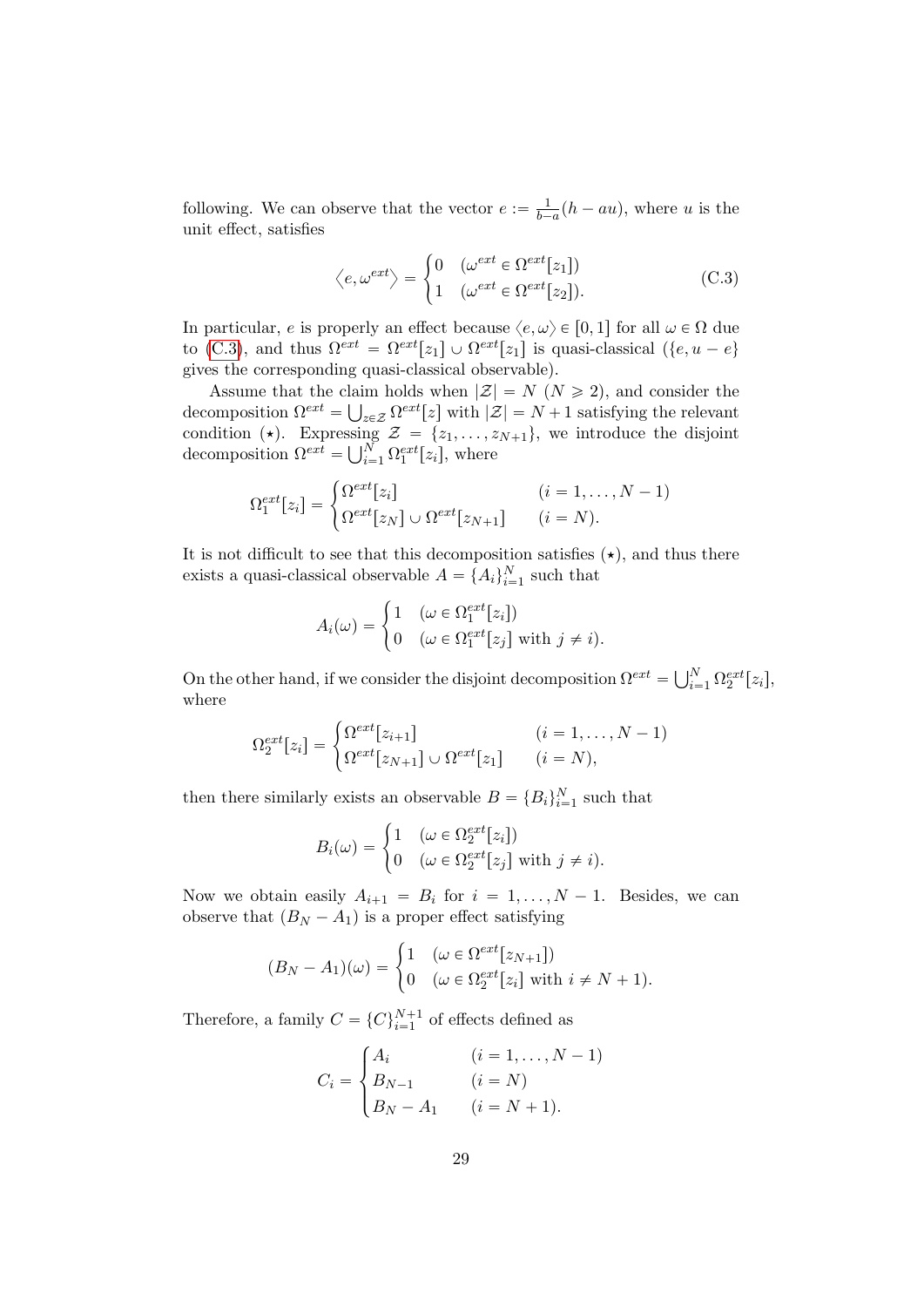is an observable that satisfies

$$
C_i(\omega) = \begin{cases} 1 & (\omega \in \Omega^{ext}[z_i]) \\ 0 & (\omega \in \Omega^{ext}[z_j] \text{ with } j \neq i), \end{cases}
$$

that is, the initially considered decomposition  $\Omega^{ext} = \bigcup_{z \in \mathcal{Z}} \Omega^{ext}[z]$  is quasi- $\Box$ classical.  $\Box$ 

## References

- <span id="page-29-0"></span>[1] M. A. Nielsen and I. L. Chuang, [Quantum Computation and Quantum](https://doi.org/10.1017/CBO9780511976667) [Information: 10th Anniversary Edition](https://doi.org/10.1017/CBO9780511976667). Cambridge University Press, 2010.
- <span id="page-29-1"></span>[2] M. A. Nielsen and I. L. Chuang, ["Programmable quantum gate arrays,"](https://doi.org/10.1103/PhysRevLett.79.321) Physical Review Letters, vol. 79, pp. 321–324, July 1997.
- <span id="page-29-2"></span>[3] Y. Yang, R. Renner, and G. Chiribella, ["Optimal universal program](https://doi.org/10.1103/PhysRevLett.125.210501)[ming of unitary gates,"](https://doi.org/10.1103/PhysRevLett.125.210501) Physical Review Letters, vol. 125, p. 210501, Nov. 2020.
- <span id="page-29-3"></span>[4] T. Heinosaari, T. Miyadera, and M. Tukiainen, ["Limitations on post](https://doi.org/https://doi.org/10.1007/s11128-017-1541-y)[processing assisted quantum programming,"](https://doi.org/https://doi.org/10.1007/s11128-017-1541-y) Quantum Information Processing, vol. 16, p. 85, Feb. 2017.
- <span id="page-29-4"></span>[5] L. Hardy, ["Quantum theory from five reasonable axioms,"](http://arxiv.org/abs/arXiv:quant-ph/0101012) 2001, arXiv:quant-ph/0101012.
- <span id="page-29-5"></span>[6] H. Barnum, J. Barrett, M. Leifer, and A. Wilce, ["Cloning and](http://arxiv.org/abs/arXiv:quant-ph/0611295) [broadcasting in generic probabilistic theories,"](http://arxiv.org/abs/arXiv:quant-ph/0611295) 2006, arXiv:quantph/0611295.
- <span id="page-29-6"></span>[7] H. Barnum, J. Barrett, M. Leifer, and A. Wilce, ["Generalized no](https://doi.org/10.1103/PhysRevLett.99.240501)[broadcasting theorem,"](https://doi.org/10.1103/PhysRevLett.99.240501) Physical Review Letters, vol. 99, p. 240501, Dec. 2007.
- <span id="page-29-7"></span>[8] J. Barrett, ["Information processing in generalized probabilistic theo](https://doi.org/10.1103/PhysRevA.75.032304)[ries,"](https://doi.org/10.1103/PhysRevA.75.032304) Physical Review A, vol. 75, p. 032304, Mar. 2007.
- <span id="page-29-8"></span>[9] G. Chiribella, G. M. D'Ariano, and P. Perinotti, ["Probabilistic theories](https://doi.org/10.1103/PhysRevA.81.062348) [with purification,"](https://doi.org/10.1103/PhysRevA.81.062348) *Physical Review A*, vol. 81, p. 062348, June 2010.
- <span id="page-29-9"></span>[10] G. Chiribella, G. M. D'Ariano, and P. Perinotti, ["Informational deriva](https://doi.org/10.1103/PhysRevA.84.012311)[tion of quantum theory,"](https://doi.org/10.1103/PhysRevA.84.012311) Physical Review A, vol. 84, p. 012311, July 2011.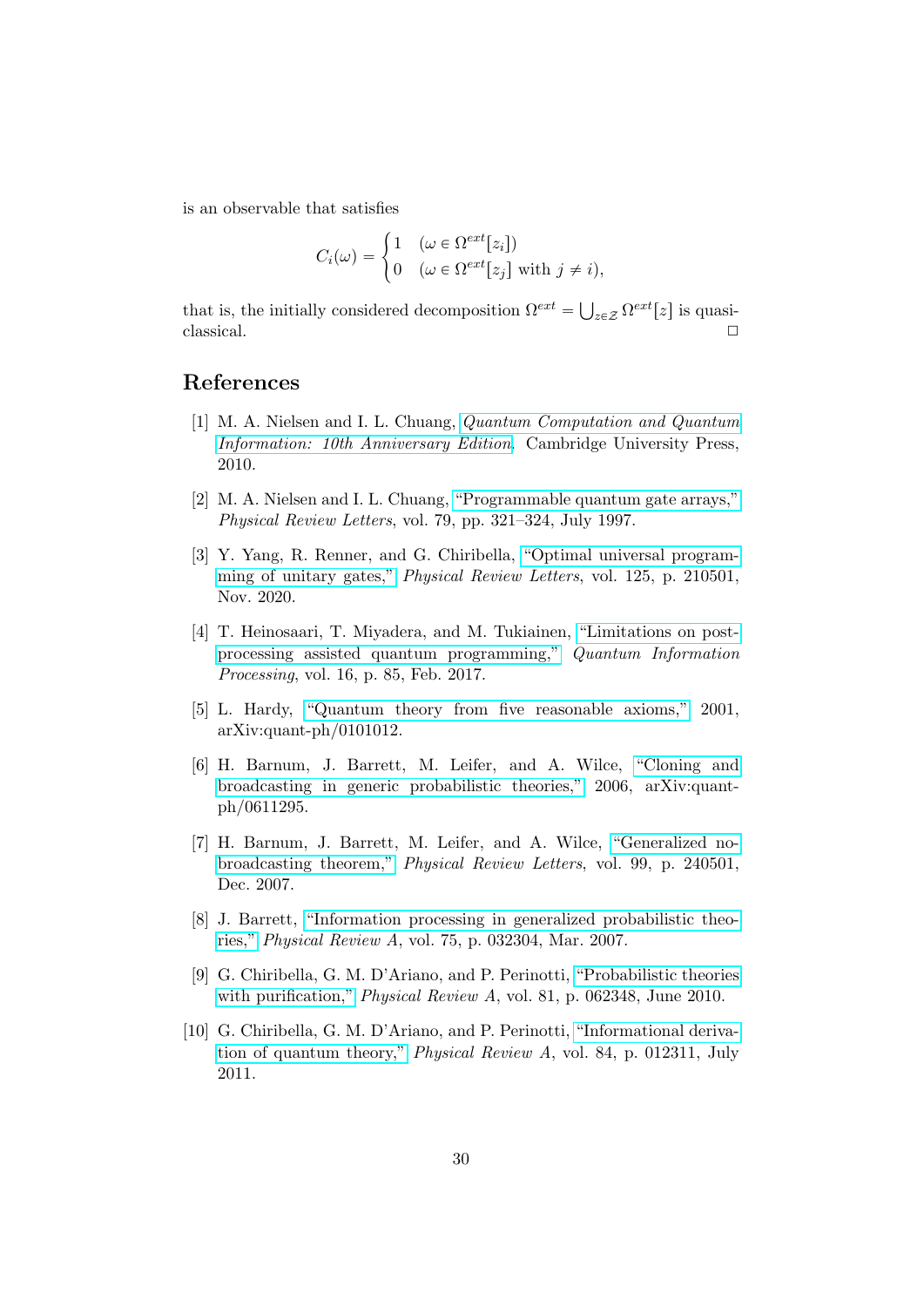- <span id="page-30-0"></span>[11] L. Masanes and M. P. M¨uller, ["A derivation of quantum theory from](https://doi.org/10.1088/1367-2630/13/6/063001) [physical requirements,"](https://doi.org/10.1088/1367-2630/13/6/063001) New Journal of Physics, vol. 13, p. 063001, June 2011.
- <span id="page-30-1"></span>[12] H. Barnum, J. Barrett, M. Leifer, and A. Wilce, ["Teleportation in](https://doi.org/https://doi.org/10.1090/psapm/071) [general probabilistic theories,"](https://doi.org/https://doi.org/10.1090/psapm/071) in Proceedings of Symposia in Applied Mathematics, vol. 71, pp. 25–48, 2012.
- <span id="page-30-2"></span>[13] L. Lami, [Non-classical correlations in quantum mechanics and beyond](https://ddd.uab.cat/record/187745). PhD thesis, Universitat Autònoma de Barcelona, 2017.
- <span id="page-30-3"></span>[14] M. Plávala, ["General probabilistic theories: An introduction,"](http://arxiv.org/abs/arXiv:2103.07469) 2021, arXiv:2103.07469.
- <span id="page-30-4"></span>[15] R. Takakura, [Convexity and uncertainty in operational quantum foun](https://doi.org/https://doi.org/10.48550/arXiv.2202.13834)[dations](https://doi.org/https://doi.org/10.48550/arXiv.2202.13834). PhD thesis, Kyoto University, 2022.
- <span id="page-30-5"></span>[16] P. Janotta, C. Gogolin, J. Barrett, and N. Brunner, ["Limits on nonlocal](http://stacks.iop.org/1367-2630/13/i=6/a=063024) [correlations from the structure of the local state space,"](http://stacks.iop.org/1367-2630/13/i=6/a=063024) New Journal of Physics, vol. 13, no. 6, p. 063024, 2011.
- <span id="page-30-6"></span>[17] P. Janotta and R. Lal, ["Generalized probabilistic theories without the](https://doi.org/10.1103/PhysRevA.87.052131) [no-restriction hypothesis,"](https://doi.org/10.1103/PhysRevA.87.052131) Physical Review A, vol. 87, p. 052131, May 2013.
- <span id="page-30-7"></span>[18] N. Brunner, M. Kaplan, A. Leverrier, and P. Skrzypczyk, ["Dimension of](https://doi.org/10.1088/1367-2630/16/12/123050) [physical systems, information processing, and thermodynamics,"](https://doi.org/10.1088/1367-2630/16/12/123050) New Journal of Physics, vol. 16, p. 123050, Dec. 2014.
- <span id="page-30-8"></span>[19] P. Busch, P. J. Lahti, J.-P. Pellonpää, and K. Ylinen, *Quantum Mea*[surement](https://doi.org/https://doi.org/10.1007/978-3-319-43389-9). Theoretical and Mathematical Physics, Springer International Publishing, 2016.
- <span id="page-30-9"></span>[20] T. Heinosaari and M. Ziman, [The Mathematical Language of Quantum](https://doi.org/10.1017/CBO9781139031103) [Theory: From Uncertainty to Entanglement](https://doi.org/10.1017/CBO9781139031103). Cambridge: Cambridge University Press, 2011.
- <span id="page-30-10"></span>[21] G. Aubrun, L. Lami, C. Palazuelos, and M. Plávala, ["Entangleability of](https://doi.org/https://doi.org/10.1007/s00039-021-00565-5) [cones,"](https://doi.org/https://doi.org/10.1007/s00039-021-00565-5) Geometric and Functional Analysis, vol. 31, pp. 181–205, May 2021.
- <span id="page-30-11"></span>[22] C. Zander and A. R. Plastino, ["Fidelity measure and conservation of](https://doi.org/10.1209/0295-5075/86/18004) [information in general probabilistic theories,"](https://doi.org/10.1209/0295-5075/86/18004) EPL (Europhysics Letters), vol. 86, p. 18004, Apr. 2009.
- <span id="page-30-12"></span>[23] G. Kimura, K. Nuida, and H. Imai, ["Distinguishability measures and](https://doi.org/https://doi.org/10.1016/S0034-4877(10)00025-X) [entropies for general probabilistic theories,"](https://doi.org/https://doi.org/10.1016/S0034-4877(10)00025-X) Reports on Mathematical Physics, vol. 66, no. 2, pp. 175 – 206, 2010.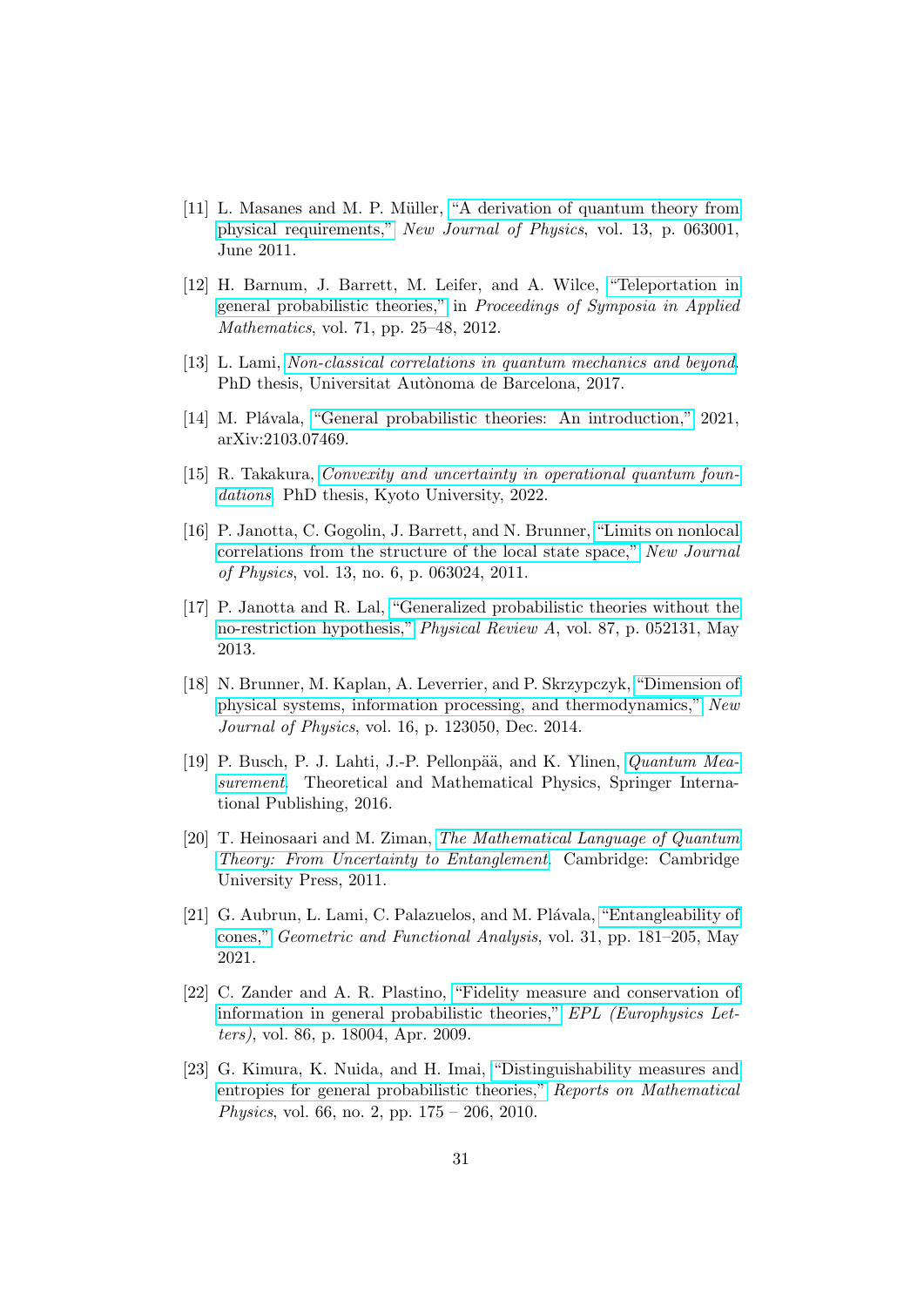- <span id="page-31-0"></span>[24] I. Namioka and R. R. Phelps, ["Tensor products of compact convex](http://projecteuclid.org/euclid.pjm/1102977882) [sets,"](http://projecteuclid.org/euclid.pjm/1102977882) Pacific Journal of Mathematics, vol. 31, no. 2, pp.  $469 - 480$ , 1969.
- <span id="page-31-1"></span>[25] R. Takakura and T. Miyadera, ["Preparation uncertainty implies mea](https://doi.org/10.1063/5.0017854)[surement uncertainty in a class of generalized probabilistic theories,"](https://doi.org/10.1063/5.0017854) Journal of Mathematical Physics, vol. 61, no. 8, p. 082203, 2020.
- <span id="page-31-2"></span>[26] Z. Wu, C. Zhu, and X. Zhang, ["Measurement interpretation and in](https://doi.org/https://doi.org/10.2478/s11534-012-0169-x)[formation measures in general probabilistic theory,"](https://doi.org/https://doi.org/10.2478/s11534-012-0169-x) Central European Journal of Physics, vol. 11, pp. 317–324, Feb. 2013.
- <span id="page-31-3"></span>[27] T. M. Cover and J. A. Thomas, [Elements of Information Theory](https://doi.org/10.1002/047174882X). Hoboken, New Jersey: John Wiley & Sons, Inc., 2nd ed., 2006.
- <span id="page-31-4"></span>[28] G. Chiribella, "Distinguishability and copiability of programs in general process theories," International Journal of Software and Informatics, vol. 8, no. 3-4, p. 209, 2014.
- <span id="page-31-5"></span>[29] J. B. Conway, [A Course in Functional Analysis](https://doi.org/10.1007/978-1-4757-3828-5), vol. 96 of Graduate Texts in Mathematics. Springer-Verlag New York, 1st ed., 1985.
- <span id="page-31-6"></span>[30] J. Bae and L.-C. Kwek, ["Quantum state discrimination and its appli](https://doi.org/10.1088/1751-8113/48/8/083001)[cations,"](https://doi.org/10.1088/1751-8113/48/8/083001) Journal of Physics A: Mathematical and Theoretical, vol. 48, p. 083001, Jan. 2015.
- <span id="page-31-7"></span>[31] G. Kimura, T. Miyadera, and H. Imai, ["Optimal state discrimination](https://doi.org/10.1103/PhysRevA.79.062306) [in general probabilistic theories,"](https://doi.org/10.1103/PhysRevA.79.062306) Phys. Rev. A, vol. 79, p. 062306, Jun 2009.
- <span id="page-31-8"></span>[32] J. Bae, D.-G. Kim, and L.-C. Kwek, ["Structure of optimal state discrim](https://doi.org/10.3390/e18020039)[ination in generalized probabilistic theories,"](https://doi.org/10.3390/e18020039) Entropy, vol. 18, no. 2, 2016.
- <span id="page-31-9"></span>[33] R. Takagi and B. Regula, ["General resource theories in quantum me](https://doi.org/10.1103/PhysRevX.9.031053)[chanics and beyond: Operational characterization via discrimination](https://doi.org/10.1103/PhysRevX.9.031053) [tasks,"](https://doi.org/10.1103/PhysRevX.9.031053) Phys. Rev. X, vol. 9, p. 031053, Sept. 2019.
- <span id="page-31-10"></span>[34] Y. Yoshida, H. Arai, and M. Hayashi, ["Perfect discrimination in ap](https://doi.org/10.1103/PhysRevLett.125.150402)[proximate quantum theory of general probabilistic theories,"](https://doi.org/10.1103/PhysRevLett.125.150402) Phys. Rev. Lett., vol. 125, p. 150402, Oct. 2020.
- <span id="page-31-11"></span>[35] S. Popescu and D. Rohrlich, ["Quantum nonlocality as an axiom,"](https://doi.org/https://doi.org/10.1007/BF02058098) Foundations of Physics, vol. 24, pp. 379–385, 1994.
- <span id="page-31-12"></span>[36] A. Jenčová and M. Plávala, ["Conditions on the existence of maximally](https://doi.org/10.1103/PhysRevA.96.022113) [incompatible two-outcome measurements in general probabilistic the](https://doi.org/10.1103/PhysRevA.96.022113)[ory,"](https://doi.org/10.1103/PhysRevA.96.022113) Physical Review A, vol. 96, p. 022113, Aug. 2017.